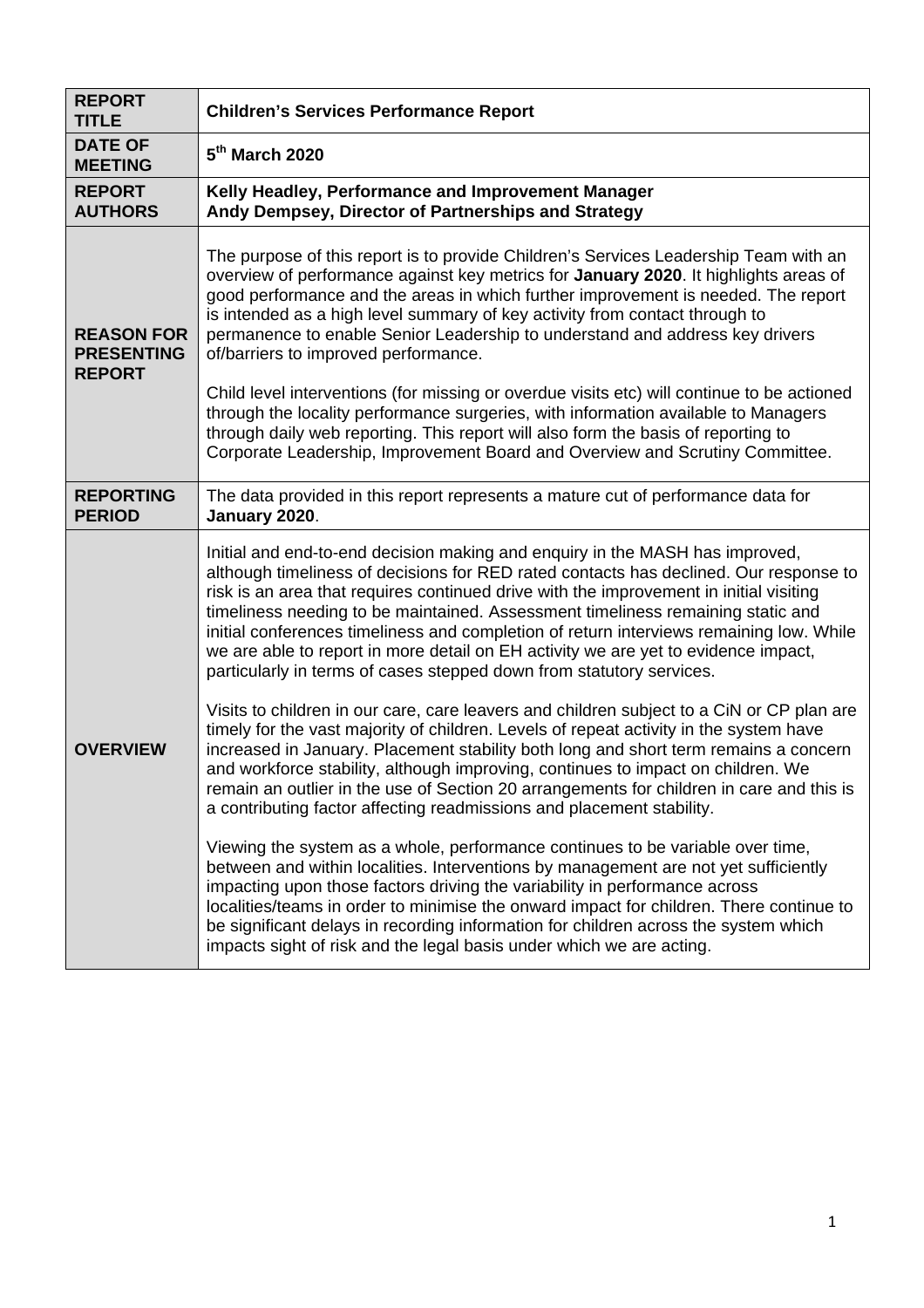## **KEY MESSAGES**

- ★ Timeliness of initial and end-to-end decision making in the MASH was above target, as was timeliness of MASH enquiries
- Timeliness of initial visits increased significantly and is above target for the first time since June 2019.
- ★ Timeliness of Strategy Discussions remains below but within tolerance of target
- $\star$  Timeliness of S47 enquiries is high
- **Timeliness of visits to Children in Need remains above target**
- ★ The majority of Children in Need have a CiN plan in place in a timely way
- $\star$  The vast majority of children subject to a protection plan have an up-to-date review and performance is above target
- **The majority of children in care have been seen within timescale**, have an up-to-date review and have a pathway plan in place, performance is above target
- $\star$  A good proportion of children in care have had a health and dental check within timescales and performance is within tolerance of or above target
- ★ A high proportion of care leavers have been in touch with their Social Worker in the last 6 months, **have a Pathway Plan and live in suitable accommodation**. More than half are in education, employment or training
- **Timeliness of initial visits to children categorised as S47 remained below target.**
- **Timeliness of decisions for Red rated contacts has declined over the last two months**
- ▲ Timeliness of visits to children subject to a child protection plan declined for a second month **and is below target**
- A Re-referrals and repeat protection plans increased, performance remains worse than target as it does for Readmissions
- ▲ The percentage of assessments completed within timescale has remained static and below target for more than a year however, the number of significantly overdue assessments has improved
- ▲ Timeliness of CiN reviews improved but continues to require improvement for a quarter of children
- **A** The proportion of children in care with an up-to-date assessment is below target
- ▲ The proportion of return interviews following a missing episode remains low and off target
- ▲ Completion, timeliness and recording of case supervision for children improved slightly but further improvement is needed
- ▲ Timeliness of ICPCs improved but remains well below the target
- ▲ Timeliness of IHAs improved but still remains well below target
- ▲ Children in care continue to experience short and long-term placement instability
- ▲ There is continued instability of Social Workers for children
- **■** There continue to be significant delays in recording across the system

Note: Bold text indicates those measures that are those monitored through the Accelerated Improvement Plan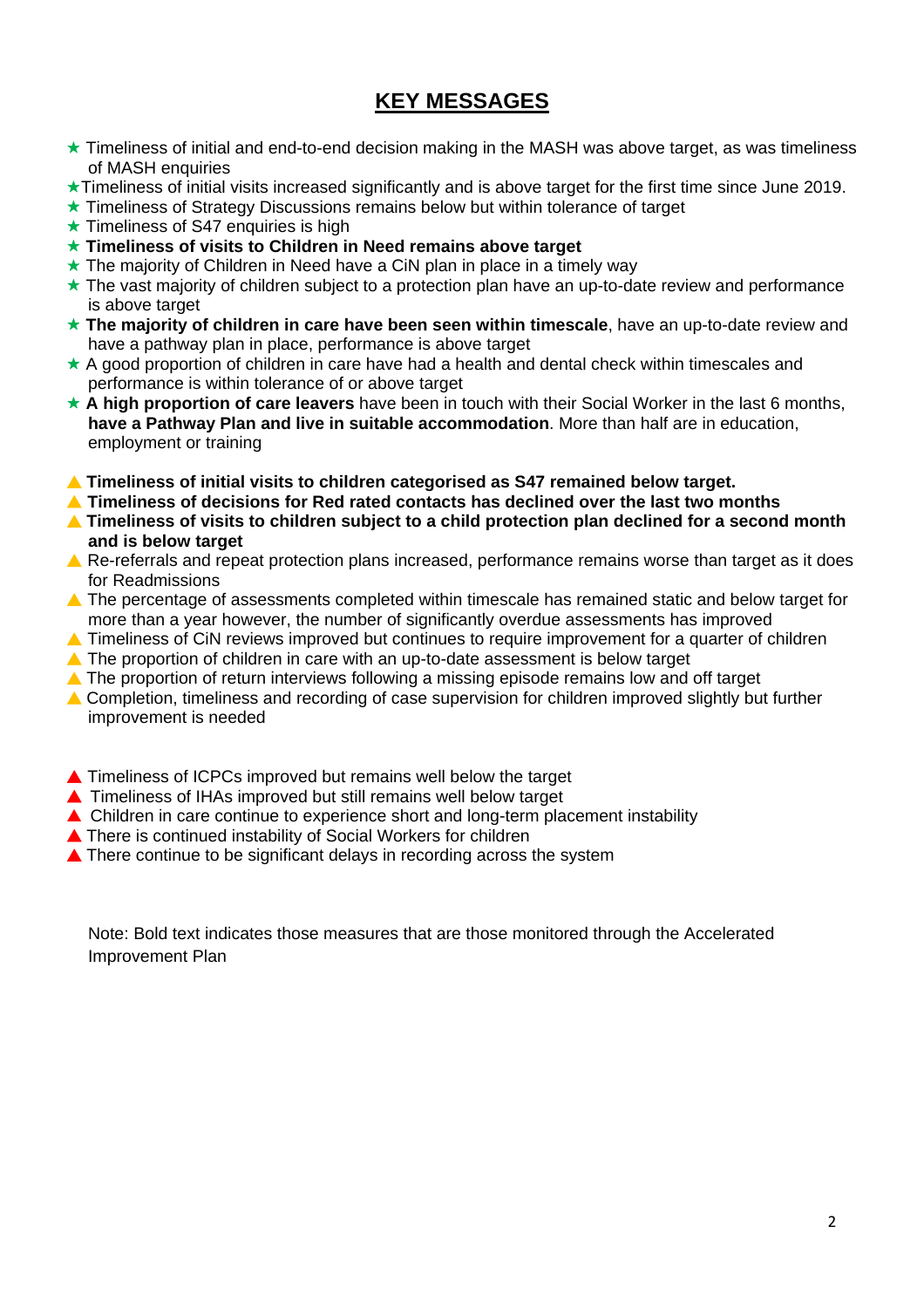## **Demand Dashboard**





KEY: trendline -------

In the last 12 months, the number of children open to Social Care overall has remained steady (within one standard deviation), with increases in children in care and Care Leavers largely offset by reductions in the number of children subject to a protection plan.

Despite the steady volume of cases overall and increased resource above staffing compliment in some areas, we have not seen a significant impact on the proportion of Social Workers with a caseload of 18 cases per fte or fewer. However, the distribution of workers with higher caseloads is likely to have improved within the 19-25 cases and More than 25 cases bandings i.e. 88% of workers have a caseload of 22 cases or fewer compared with 85% in December 2018.

Our referral and re-referral rates remain much higher than comparators, impacting volume within the Social Care system.

The number of Children in Need is also made up of children undergoing assessment, half of which do not lead to a Social Care service. These assessments continue to take too long to complete and impact sight of caseload levels where social work is required.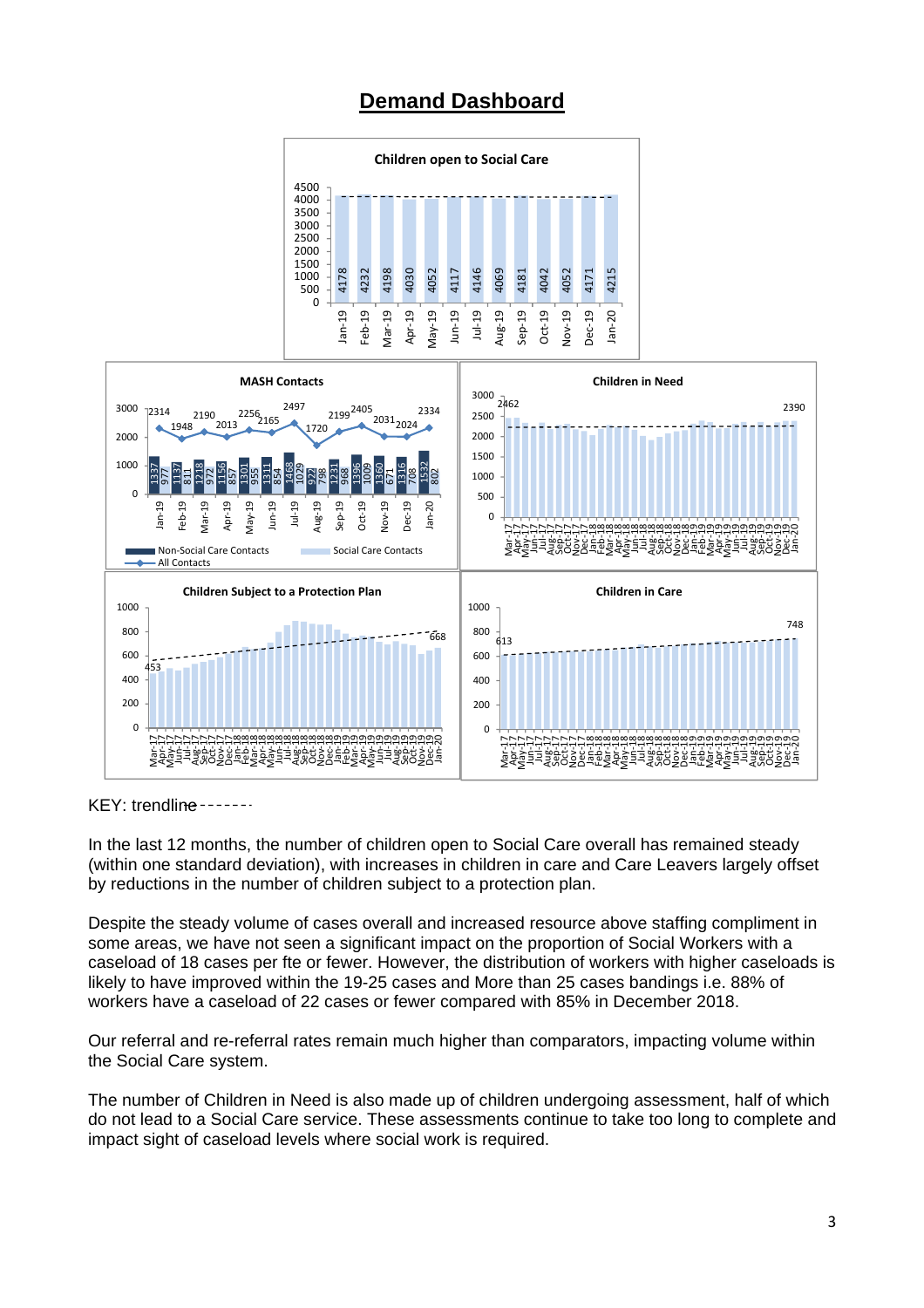# **Contents Page**

| <b>Executive Summary</b>                                                                                                                                                                  | 5                                |
|-------------------------------------------------------------------------------------------------------------------------------------------------------------------------------------------|----------------------------------|
| <b>Contact Activity</b><br>Contacts<br><b>Referrals</b><br><b>Single Assessments</b>                                                                                                      | 8<br>10<br>14                    |
| <b>Early Help</b><br><b>Graduated Pathway</b><br>Contacts<br>Advice, Guidance and Support<br><b>Delivery</b><br>$\bullet$                                                                 | 18<br>20<br>21<br>22             |
| <b>Children in Need</b><br>Children in Need                                                                                                                                               | 26                               |
| <b>Child Protection</b><br><b>Strategy Discussions</b><br>S47 Enquiries<br><b>Initial Child Protection Conferences</b><br>$\bullet$<br>Children Subject to a Protection Plan<br>$\bullet$ | 29<br>30<br>31<br>32             |
| <b>Children in Care</b>                                                                                                                                                                   | 37                               |
| <b>Children in Care Education</b>                                                                                                                                                         | 49                               |
| <b>Children Leaving Care</b>                                                                                                                                                              | 52                               |
| Missing and CSE                                                                                                                                                                           | 56                               |
| <b>Legal Proceedings</b>                                                                                                                                                                  | 59                               |
| Workforce<br><b>Caseload Levels</b><br>Inactivity<br>Allocating a Social Worker<br><b>Case Supervision</b><br>Mind of My Own<br><b>Social Worker Stability</b><br>٠                       | 62<br>63<br>64<br>65<br>66<br>66 |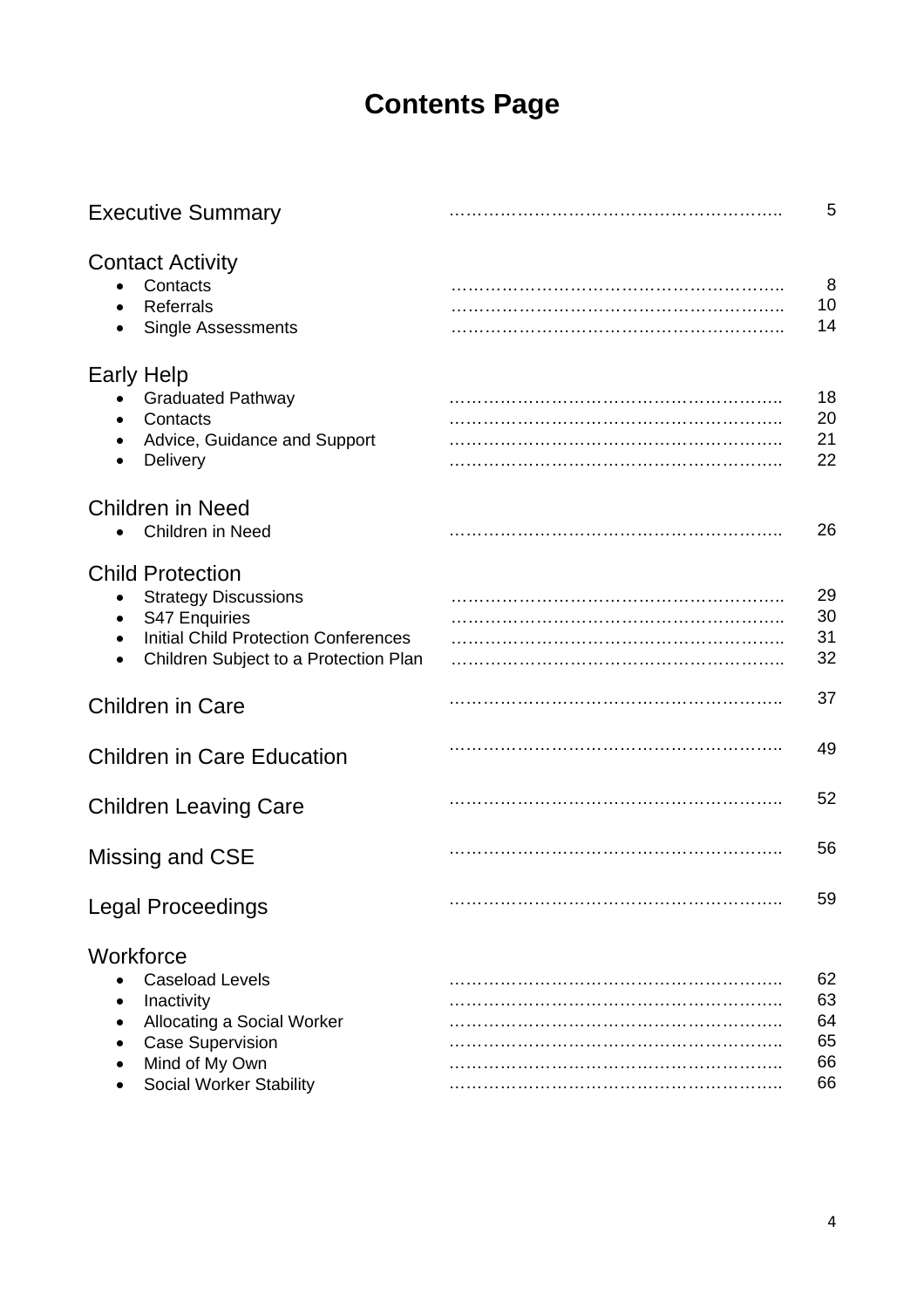## **Executive Summary**

## **Contact Activity and Assessment**

Timeliness of decision making and enquiry in the MASH improved and was within tolerance of or above target at all stages with the exception of decisions for Red rated contacts where performance has declined over two months from 98% to 89%.

The timeliness of initial visits to children improved significantly in January (88%). This is a 12 month high and is above target for the first time since June 2019. Timeliness of visits to children undergoing an S47 enquiry also improved (75%) but further pace for these children is needed.

Re-referrals increased in January (29%) and have been high throughout 2019/20.

Timeliness of completion of Single Assessments has been static and below target for more than a year (76% against a target of 85%). However, there has been a reduction in the number of assessments which are significantly overdue (more than 90 w.days) in the last 3 months (31 down to 5).

### **Early Help**

Timeliness of decision making for contacts received directly by Early Help improved compared to last month but remained relatively low (71%).

Further understanding of My Plan/+ open for more than 12 months would be beneficial and, in particular, those open to education.

A high proportion of episodes continue to be closed and directed to other services/agencies to meet the child and families needs (42%) or were due to non-engagement or withdrawal of consent (39%).

One-third of children who had received direct work from Family Support who had their needs met or partially met (32%).

Timeliness of initial visits for Family Support Workers needs improvement (45%).

One-third of children with an episode open to Family Support had a previous episode within the last 12 months (35%).

## **Children in Need**

Timeliness of visits for our Children in Need continues to be above target (91%).

We develop a plan for our Children in Need in a timely way (94%). Timeliness of reviewing plans improved in January, from 68% to 76% but further improvement is needed to ensure that progress is being made and actions remain appropriate for all children. The FoD has the lowest proportion of reviews in timescale (52%).

There are fewer Children in Need on a plan for more than two years, 17 down from 36 at the same time last year.

#### **Child Protection**

Strategy Discussion timeliness remained below but within tolerance of target in January (77%).

Timeliness of S47 enquiries remained high (91%).

Timeliness of Initial Child Protection Conferences increased in January (55% up from 42%). Performance remains significantly below target (80%) and requires greater pace of improvement.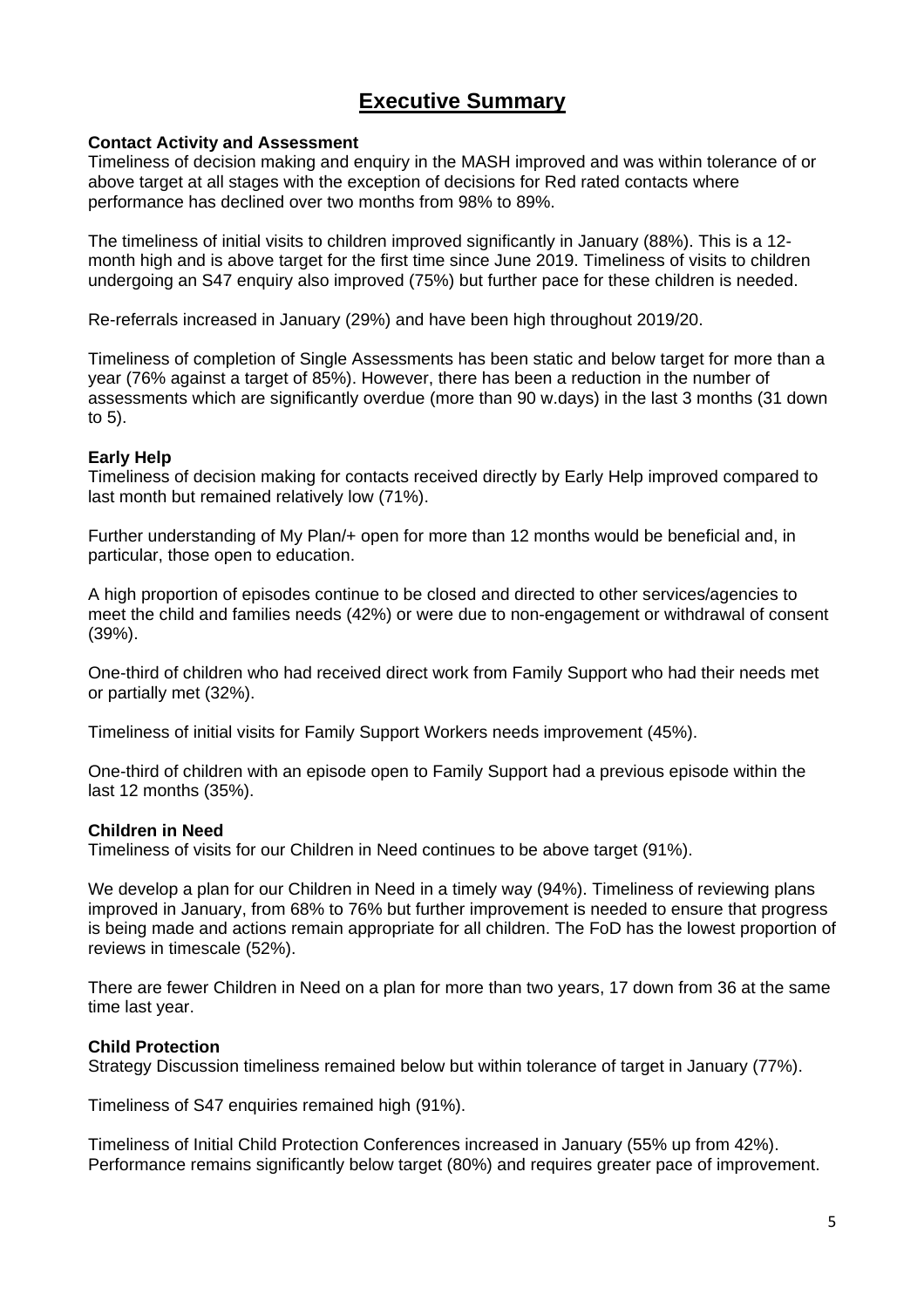The number of children subject to a child protection plan increased over the last two months, up from 614 children to 668. With the high volumes of children undergoing Strategy Discussions, S47 Enquiries and ICPCs, it is expected that a continued increase will be seen.

The proportion of children subject to a protection plan who were seen within 10 working days declined slightly for a second month and is below but within tolerance of target (87%).

The majority of children subject to a protection plan have had a timely review (92%).

The proportion of children being made subject to a second or subsequent plan increased significantly in January (35%). This has been impacted by 3 large sibling groups returning to plans.

### **Children in Care**

The number of children in care continued to follow a broadly increasing trend (748 children).

The proportion of children in care under a Section 20 arrangement has reduced marginally and is better than target (27.4% against a target of 28%) but remains high compared to nationally (19%).

Nearly a quarter of our children in care live more than 20 miles from their home (23%).

16% of children returned to care in January. We remain slightly higher than nationally (12.7%). The majority of children returning to care are readmitted following a return home to family.

The majority of children in care have had a statutory visit within timescales (96%), have had a timely review (97%) and have a Pathway Plan where appropriate (84%). Performance in these areas is above target.

A high proportion of children in care have an up-to-date assessment (90%) but performance is below target (95%).

A good proportion of children in care have an up-to-date health check (88%) and dental check (84%) and performance is within or above tolerance.

Timeliness of Initial Health Assessments improved for a second month but remains low (29%) and is below target (50%).

Short and long-term placement stability remains a concern. This is worse than target and comparators.

## **Children in Care - Education**

The vast majority of school aged children in care have an up-to-date PEP.

Fewer children have been Fixed Term excluded than at the same time in the last two academic years, with fewer school days lost.

A growing proportion of children are being educated out of County compared to previous academic years. An increasing proportion of children in care have lower than 90% school attendance. Both of these issues are set against a higher number of children in care than in previous academic years.

## **Children Leaving Care**

The number of care leavers has increased by 7% over the last year. The demographic within the care leaver cohort has also changed, with a 7% increase in young people aged 16-18 and a 10% reduction in the over 21's group.

We have been in touch with 94% of our care leavers in the last 6 months. However, the proportion of 16-18 years olds that we have been in touch with remains lower at 87%. We have seen 75% of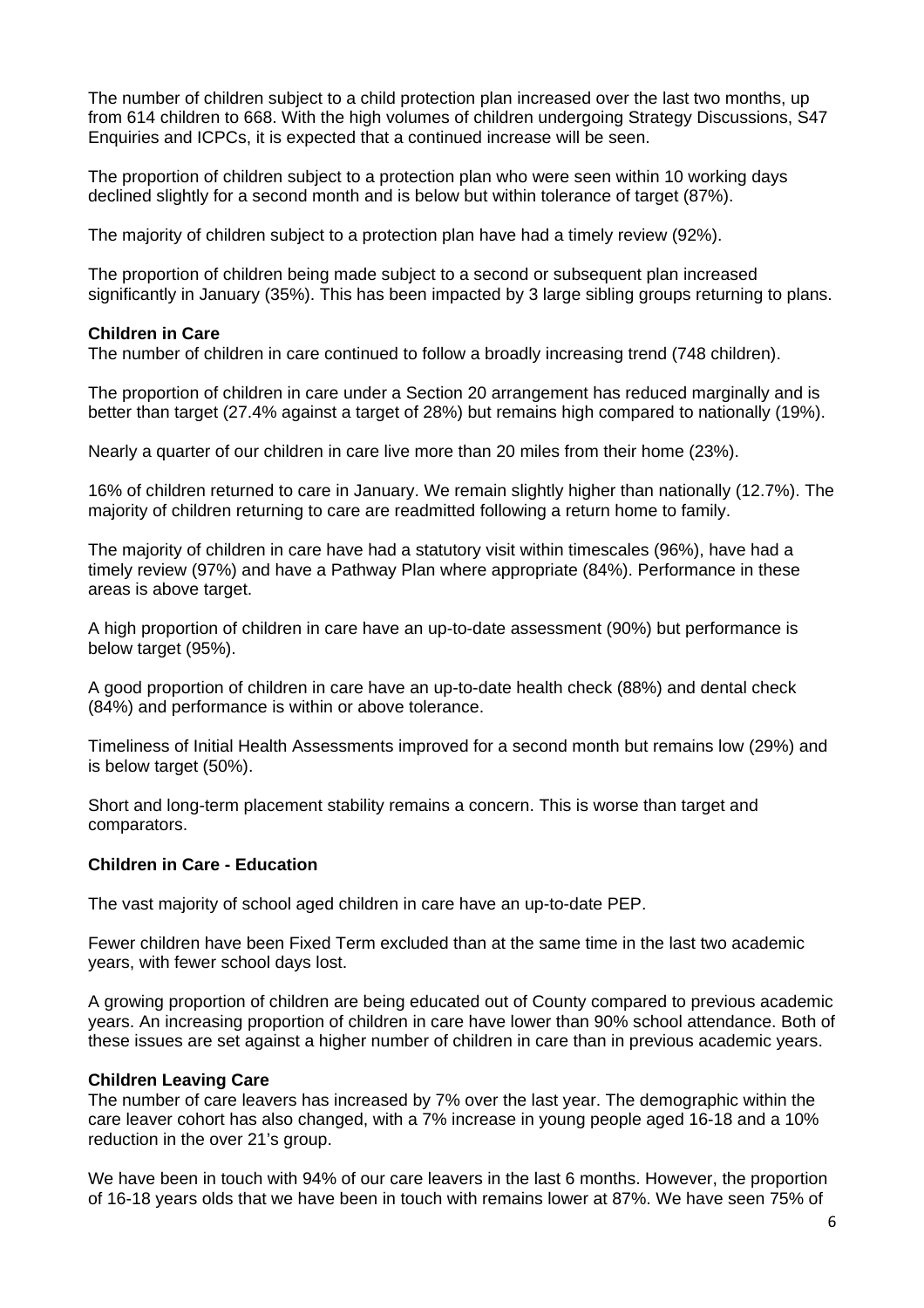our 16-20 year old care leavers and 98% of our care leavers aged over 21 within relevant timescales. There have been increases in both contact and seeing our younger care leavers but further improvement is needed.

86% of care leavers have an up-to-date Pathway Plan, performance is below but within tolerance of target and remains lower than the first half of the financial year.

A high proportion of our care leavers across all age groups are in suitable accommodation (92%), although performance is again lower for the 16-18 year old age group (83%).

Over half of our care leavers across all age groups (55%) are in education, training or employment.

## **Missing Children and Child Sexual Exploitation**

Performance for December has improved significantly following a refresh of data, raising a number of concerns relating to return interview practice.

The proportion of children that we spoke with following a missing episode in January remained low at 65% and is below target (80%). We had timely conversations with 82% of those children that we spoke to.

The proportion of children in care missing has reduced from a high of 19% in June 2019 to 15% but has remained static over the last 3 months.

#### **Workforce**

74% of our Social Workers have a caseload which meets our commitment of 18 children or fewer per fte. 88% of our workers have a caseload of 22 children or fewer.

The vast majority of children were allocated a Social Worker in a timely way (99%). There is also activity taking place in a timely way for the 99% of children.

37% of children had a case supervision recorded in the case supervision form within the last 2 months (up from 30% in December). Recording, completion and timeliness of case supervisions need to improve.

81% of children had fewer than 3 Social Workers in the last 6 months.

4% of children have had significant instability of Social Worker during their involvement with Social Care (169 children, 20 or more changes of worker).

Stability of Social Worker for our children in care remains low (58%) compared to other authorities rated as Inadequate (around 66%) and good/outstanding LAs (around 75%).

The proportion of children for whom there are delays in recording information remains considerable and delays continue to be lengthy in some cases.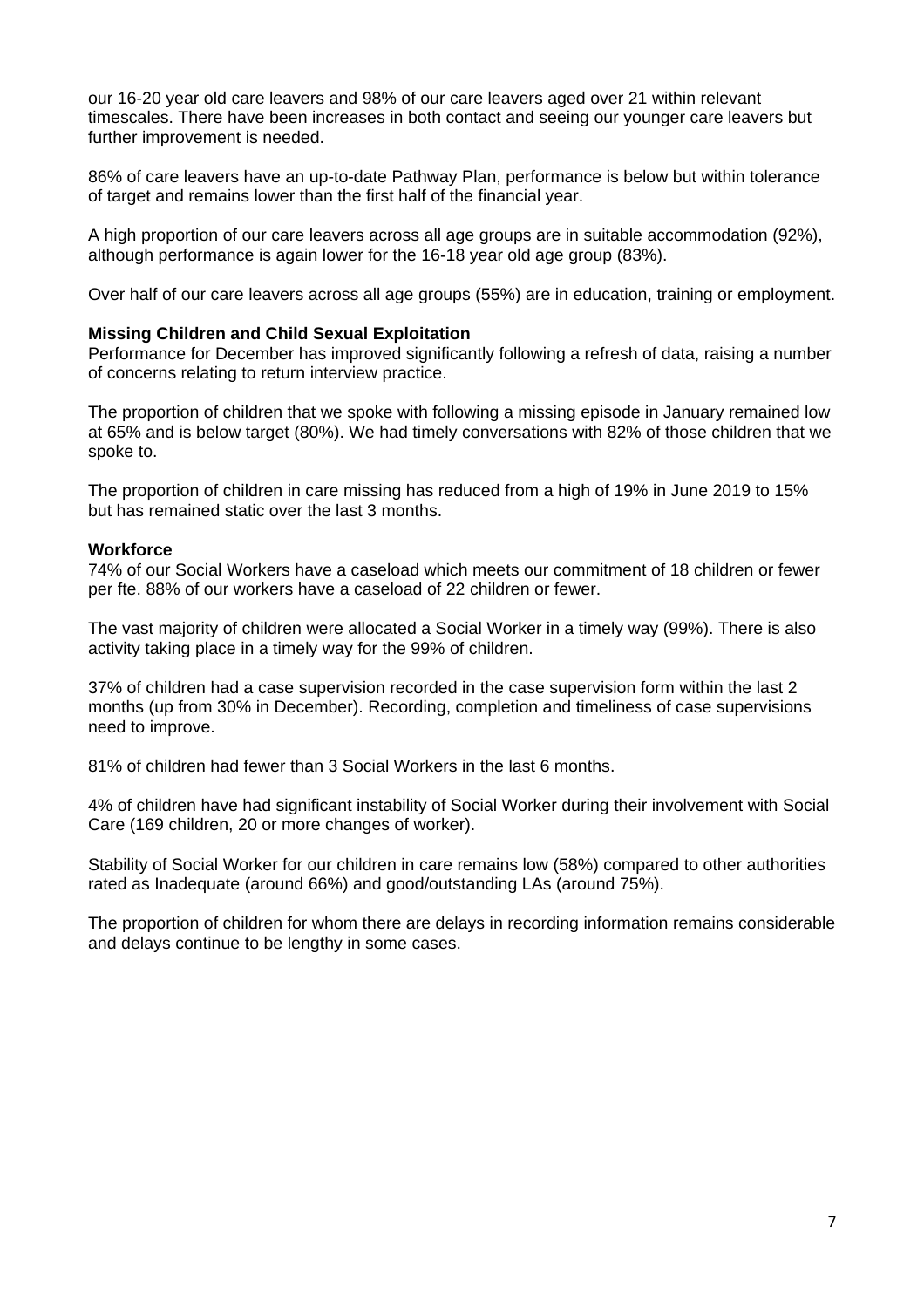## **Contact Activity and Assessment**



### **Contacts**

2334 contacts were received by MASH in January, this is an increase from December but is around the same post-Christmas level seen last year.





For 94.9% of contacts received in January, an initial decision was made within 24 hours. This is an increase from 90.8% in December and is above target (90%).

Initial decisions for 99% of contacts were made within 48 hours, this remains the same as December.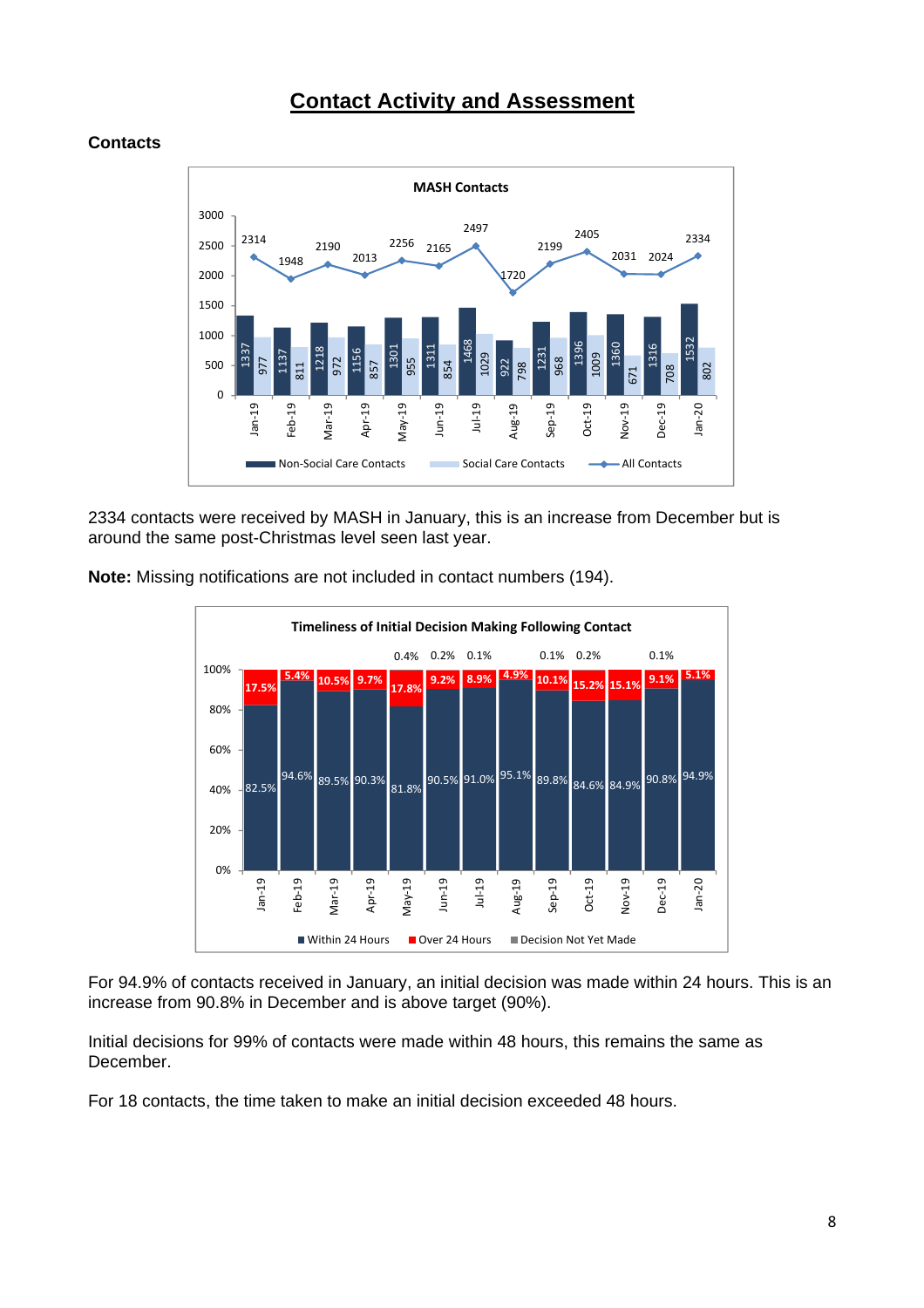

In December, 38% of contacts (880) underwent a MASH Enquiry.

The proportion of MASH enquiries where a decision was made within 24 hours has continued to improve for a second month up from 52% in December (405 of 774 contacts) to 62% in January (543 of 880 contacts).

The proportion of MASH enquires where a decision had been made within 48 hours also continued to increase in January (95%, 836 contacts, up from 92%, 714 contacts in December).

Enquiries for the remaining 44 contacts took up to 5 working days, this has remained the same length of time since October but remains higher than months prior to that where the maximum time taken was 3 working days.

Following an initial decision and MASH enquiry where applicable, the final outcome for 94% of all contacts (2191) received in January was decided upon within 48 hours. This has increased from 90% (1815 contacts) in December and is now within tolerance of target. This trend directly correlates with the trend for MASH enquires completed within 24 hours. 87% of contacts where the final outcome was decided upon in over 48 hours underwent a MASH enquiry (124 of 143 contacts).



It is our aim to make decisions quickly for children where clear risk is evident. Timeliness of decision making for red rated contacts declined for a second consecutive month to 89% from 98% in November. This is also monitored in the **Accelerated Improvement plan**.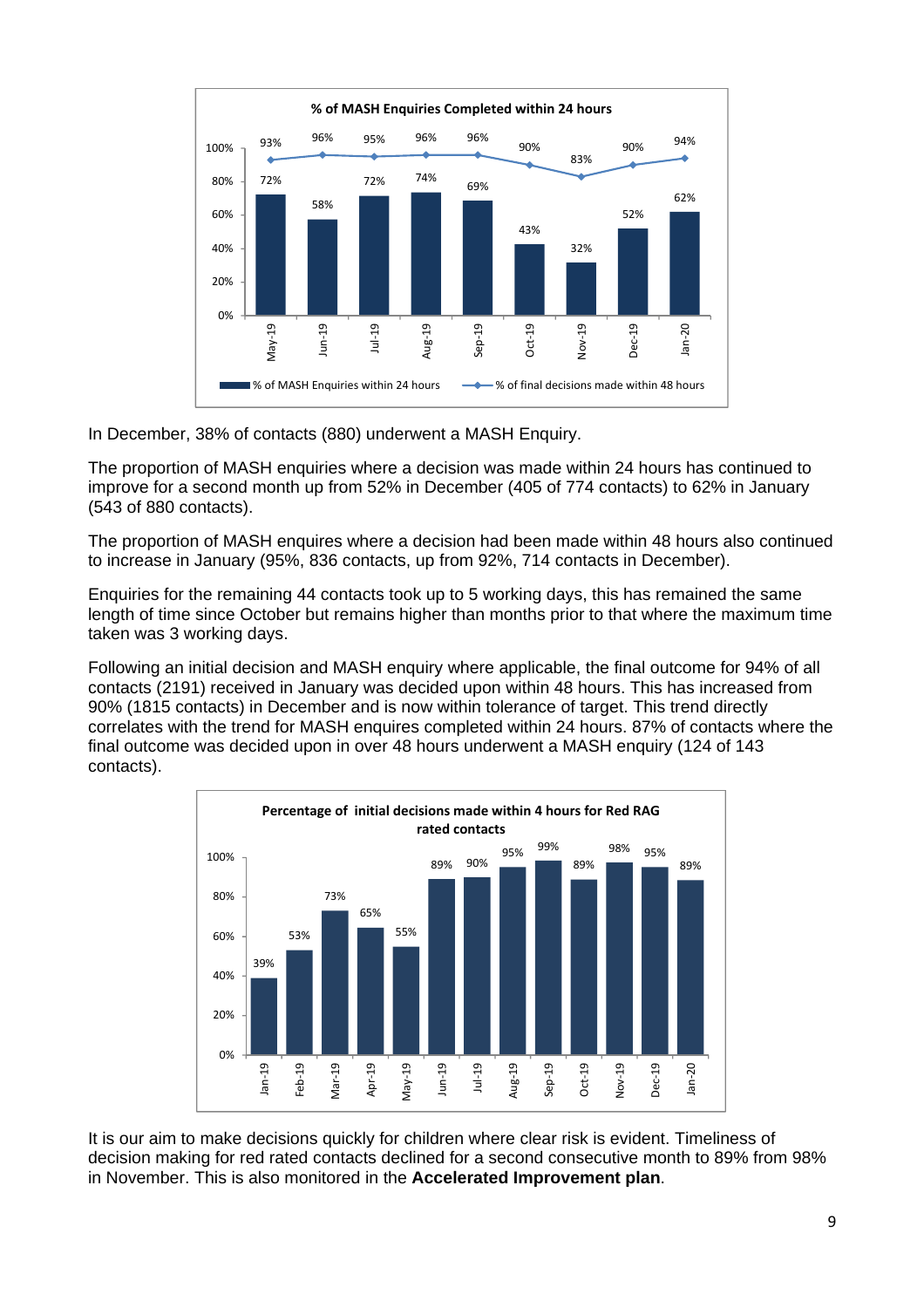

Just over a quarter of all contacts continue to progress to Early Help for a response (27% 631)

A third of contacts received by the MASH resulted in No Further Action (33%, 763). The majority of these (75%, 572) are where we gave information, advice and guidance but will also encompass contacts where appropriate support is already in place, where the contact was not deemed relevant for the service and where a service was offered and refused.

35% of contacts initially progressed to Social Care for a response (802). The outcome for 789 of these was to proceed to referral. This is broadly similar to previous months.

17 referrals were subsequently closed by the MASH following Strategy Discussions. 772 referrals, therefore progressed to Assessment Teams (33%).



## **Referrals**

772 referrals were received from MASH into the Assessment teams in January.

157 referrals received in January have subsequently closed (20%). Of these, the outcome for 28 referrals was NFA (18%).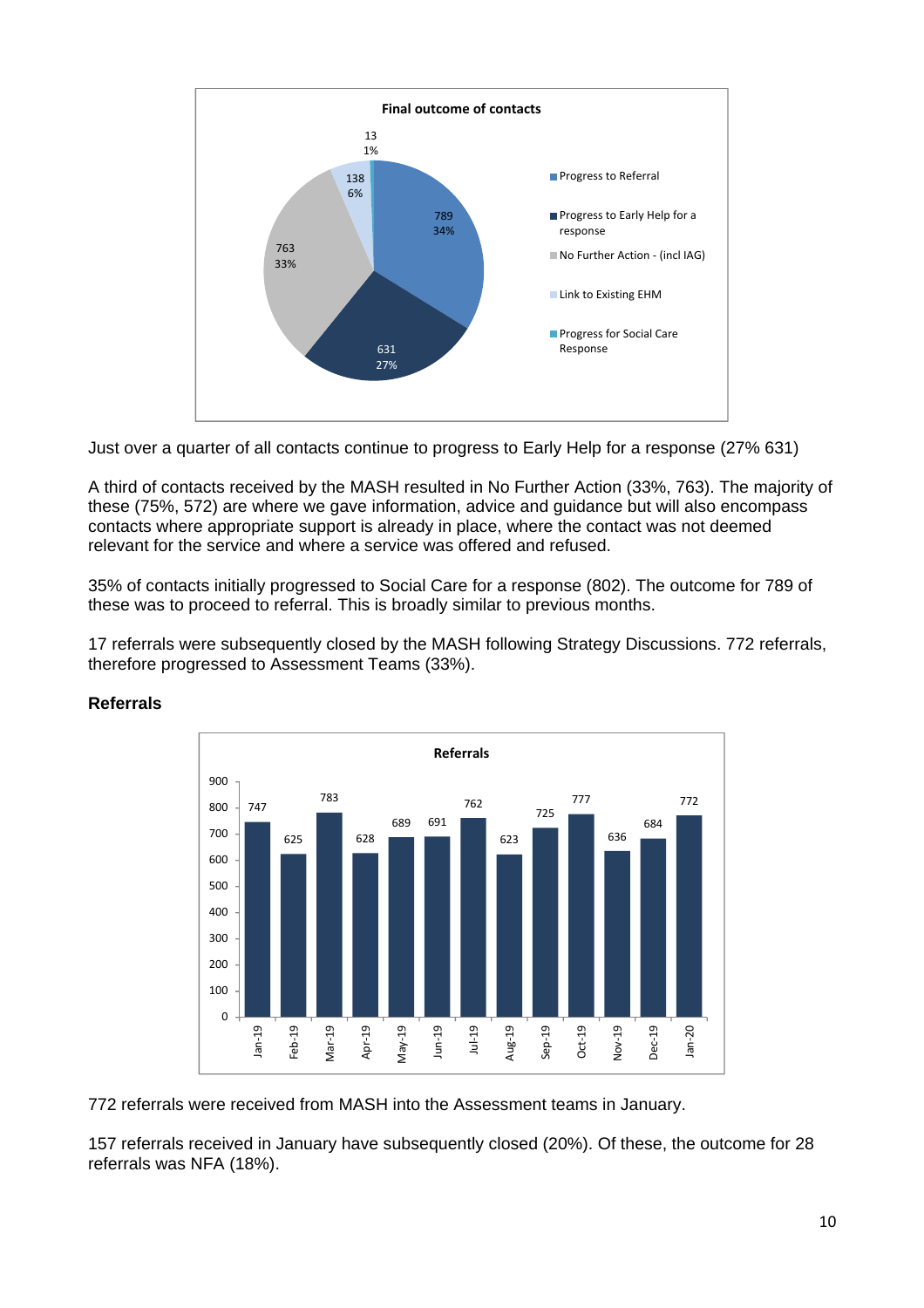

Initial visits for 88% of children (632 of 722) were within timescale in January. This is a significant improvement on previous months and is the highest performance in 12-months. Performance in January is now above target (80%) for the first time since June 2019. This will remain an ongoing area of focus in order for performance to be maintained over the coming months.



There has been an improvement in visits to children proceeding under both S47 and S17 in January. Initial visits for 10% of children were completed but overdue (73 children), while 2% of children referred in January had not been seen and were overdue a visit at the time of reporting (17 children – all of whom are S17). This has decreased since December when 6% of children (36 children) were overdue a visit.

75 children were categorised as S47 in January and 75% of these children received a visit in timescales (56 children). Despite improvement in January, this remains below the **Accelerated Improvement Plan (AIP)** target (80%). 19 children were seen outside of timescales: 11 on working days 3-5 following contact and the remaining 8 children in 6-9 working days.

Timeliness of initial visits for children categorised as S17 increased significantly to 89% and is now above the AIP target of 80%.

There was 1 young person who was referred in September (categorised as a Care Leaver) whose referral remains open and a visit has not recorded. Management oversight notes indicate that a visit took place in October and requires recording.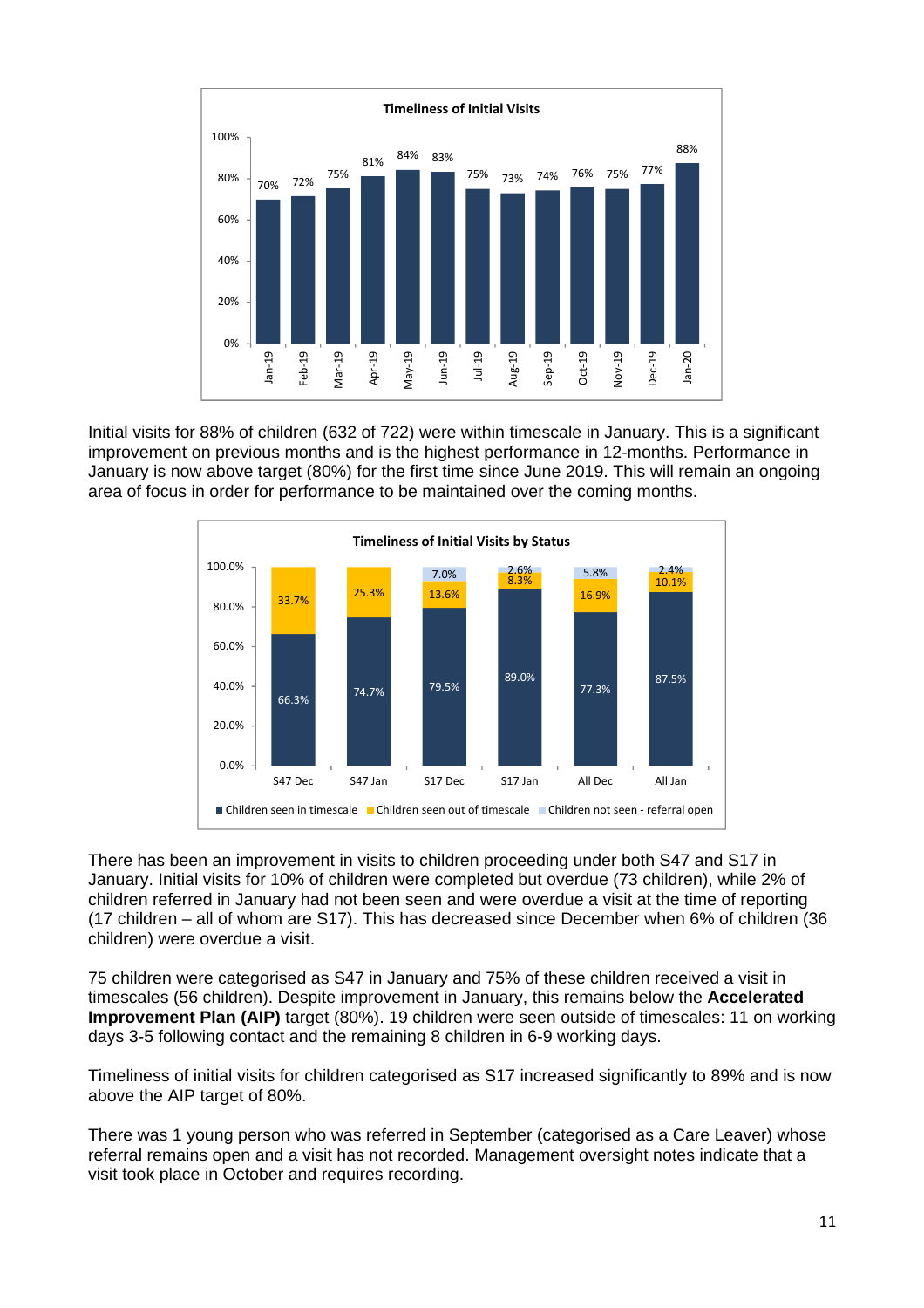| In Time - November |        | In Time - December |        |            | In Time - January |  |
|--------------------|--------|--------------------|--------|------------|-------------------|--|
| Stroud             | 91%    | Tewkesbury         | 87%    | Stroud     | 93%               |  |
| Gloucester         | $84\%$ | Stroud             | $82\%$ | Tewkesbury | 91%               |  |
| Tewkesbury         | 82%    | Cheltenham         | 78%    | FoD        | 91%               |  |
| Cheltenham         | 79%    | Gloucester         | 74%    | Cheltenham | 90%               |  |
| FoD                | 68%    | FoD                | 74%    | Gloucester | 88%               |  |
| Other              | 46%    | Cotswolds          | 73%    | Cotswolds  | 71%               |  |
| Cotswolds          | 37%    | Other              | 63%    | Other      | 67%               |  |

At a locality level, the majority of localities carried out initial visits in a timely way and are now performing above target.

Forest of Dean saw the greatest improvement, from 74% in December to 91% in January (17% points). Increases have been seen across Gloucester (14% points), Cheltenham (12% points), Stroud (11% points) and Tewkesbury (4% points).

Timeliness in the Cotswolds has decreased slightly from 73% in December to 71% in January and remains below target.



6% of children for whom MASH had decided that a referral and assessment were required had been closed within the month without the child being seen (45 children). This is a reduction compared to last month.



The timeliness of decisions to close a child without seeing them has increased this month, with 30 children closed within 5 working days (67%, up from 51%) but remains lower than November (75%).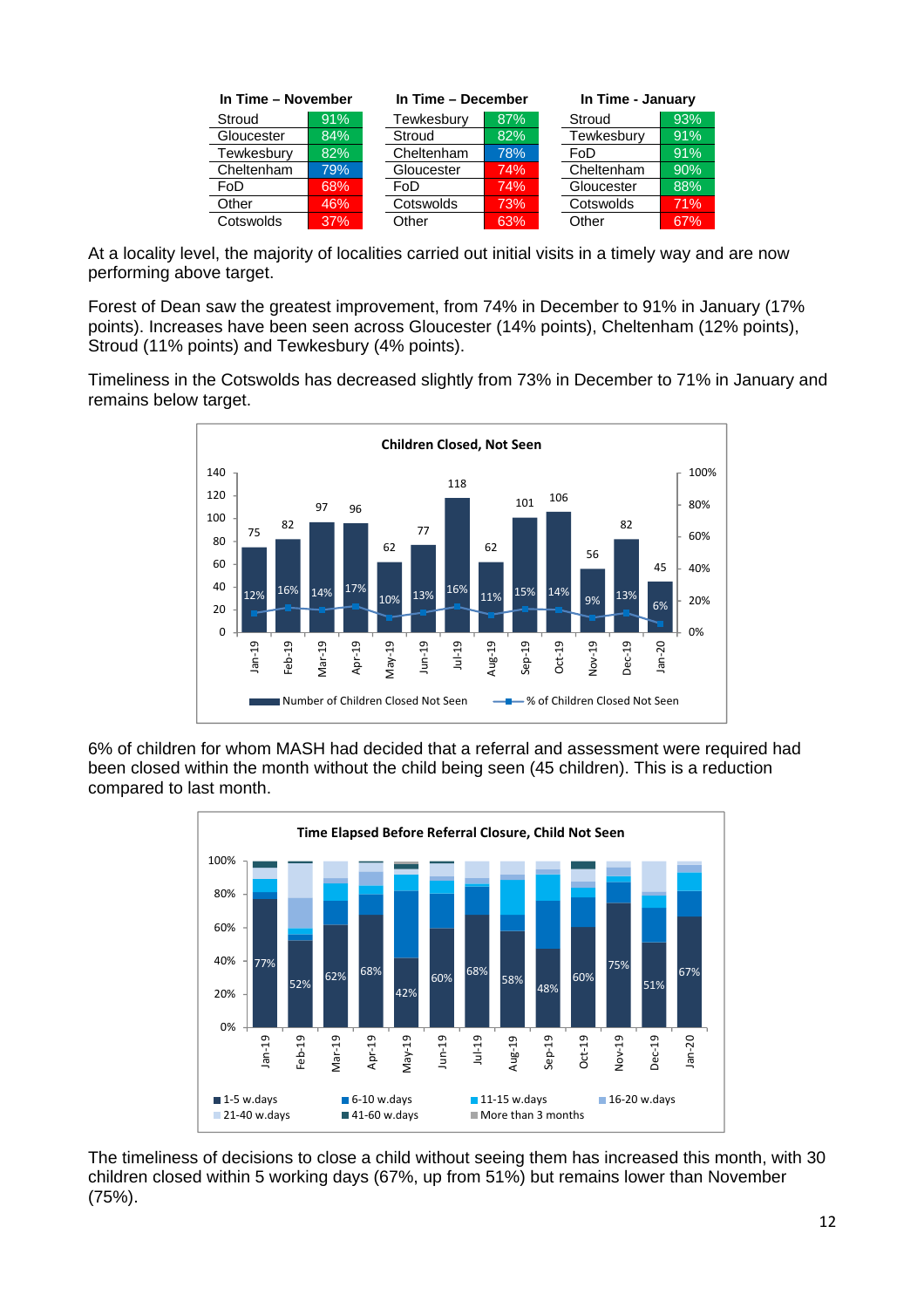

The re-referral rate has increased slightly in January (29%), up from 26% in December. Performance remains above the phased improvement target (24%) and higher the peer group comparators (19.7%).

Of the 225 children who were re-referred in January, 48 children were subsequently closed (21%) of re-referrals). 30 of these children were closed without being seen (13% of re-referrals).



Of the 893 children closed not seen between January 2019 and October 2019, 336 have subsequently been referred back in (38%).

For the 5394 children where an initial visit took place during their last referral between January 2019 and October 2019, 1056 children have been referred back in (20%).

The re-referral rates will inevitably involve some lag therefore most recent data is not representative of the underlying re-referrals rates.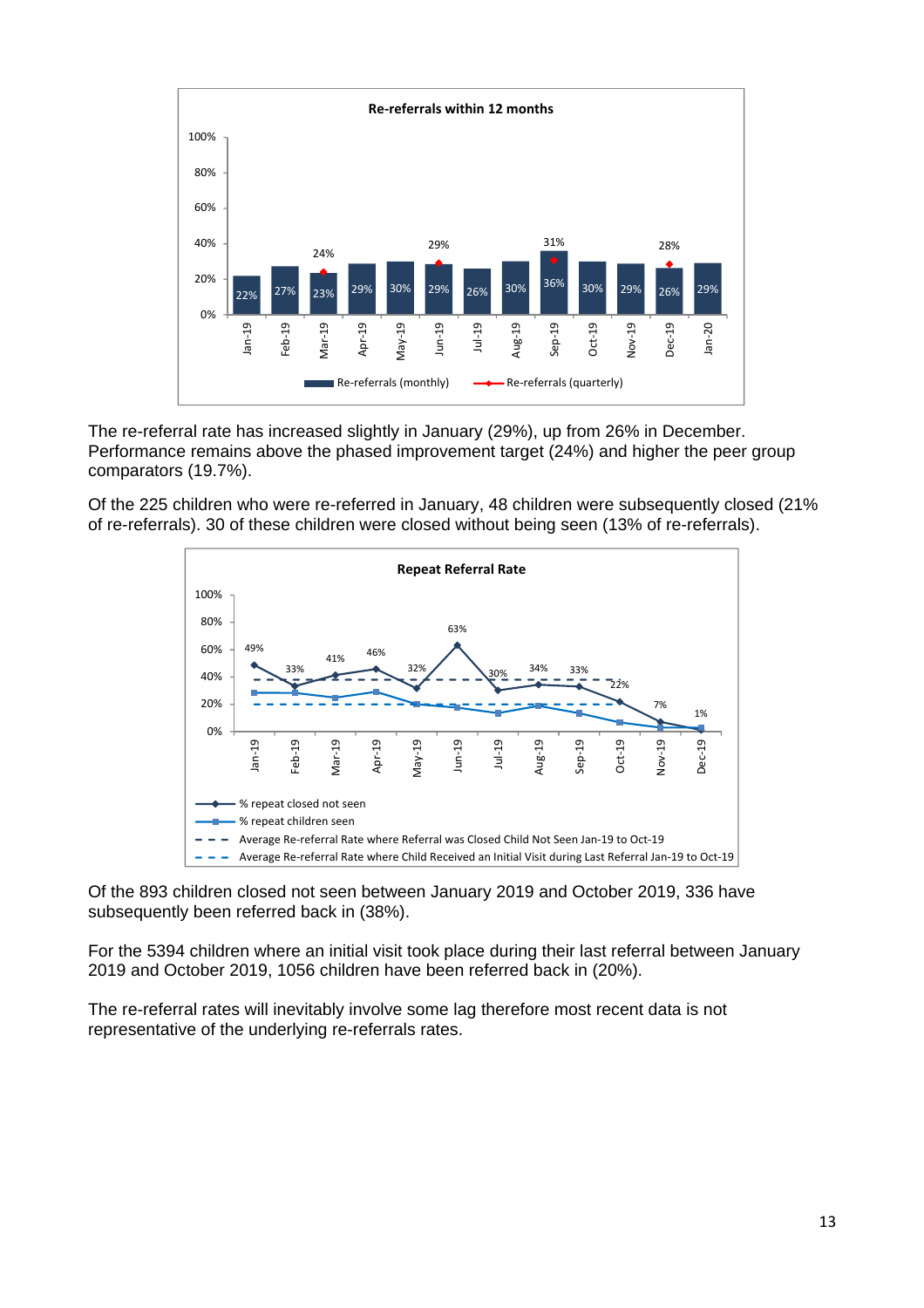

In January, re-referrals were highest in the Cotswolds at 39%, this is an increase of 12% points for the locality compared with December (27%). Forest of Dean re-referral rate has also increased in January, up from 22% to 30%.



### **Single Assessments**

There were 904 assessments completed in January. This is the highest number of completions over the last year.



76% of assessments were completed within 45 working days. Performance has remained broadly static and below target (85%) for more than a year and is lower than our peer group (81.7%). Assessments completed in January were overdue for 213 children (24%).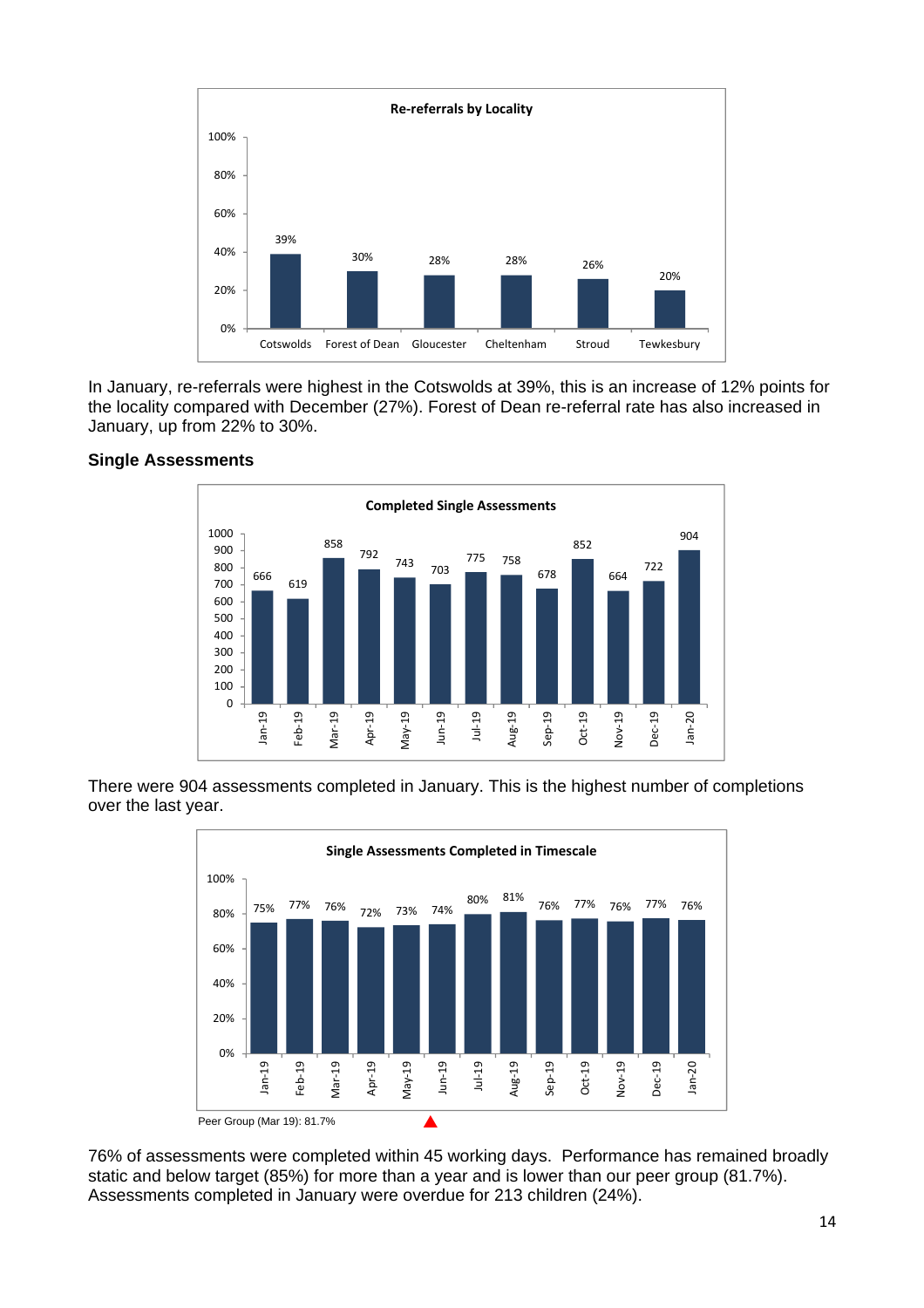#### **Completed Assessments in Timescale**

| In Time - November |        |                | In Time - December |                | In Time - January |  |
|--------------------|--------|----------------|--------------------|----------------|-------------------|--|
| Stroud             | 95%    | Cheltenham     | 87%                | Stroud         | 87%               |  |
| Cheltenham         | $86\%$ | Stroud         | 87%                | Tewkesbury     | 87%               |  |
| Forest of Dean     | 82%    | Tewkesburv     | 84%                | Forest of Dean | 78%               |  |
| Tewkesburv         | 73%    | Other          | 81%                | Cheltenham     | 77%               |  |
| Gloucester         | 69%    | Cotswolds      | 75%                | Cotswolds      | 77%               |  |
| Cotswolds          | 63%    | Gloucester     | 67%                | Gloucester     | 70%               |  |
| Other              | 62%    | Forest of Dean | 63%                | Other          | 63%               |  |

At a locality level, performance is declining, with only two localities performing above or within tolerance of target in January, compared with three localities in November and December.

Performance in the Forest of Dean has improved by 15% points in January, up from 63% to 78% but remains below target.

Assessment timeliness in Cheltenham has decreased by 10% points from 87% to 77% and is now below target.

Performance in Gloucester and the Cotswolds also remains off target and these localities continue to hold positions at the bottom of the table.



There were 1356 assessments open at the end of January.



Ongoing assessments for 89 children are currently overdue (7%).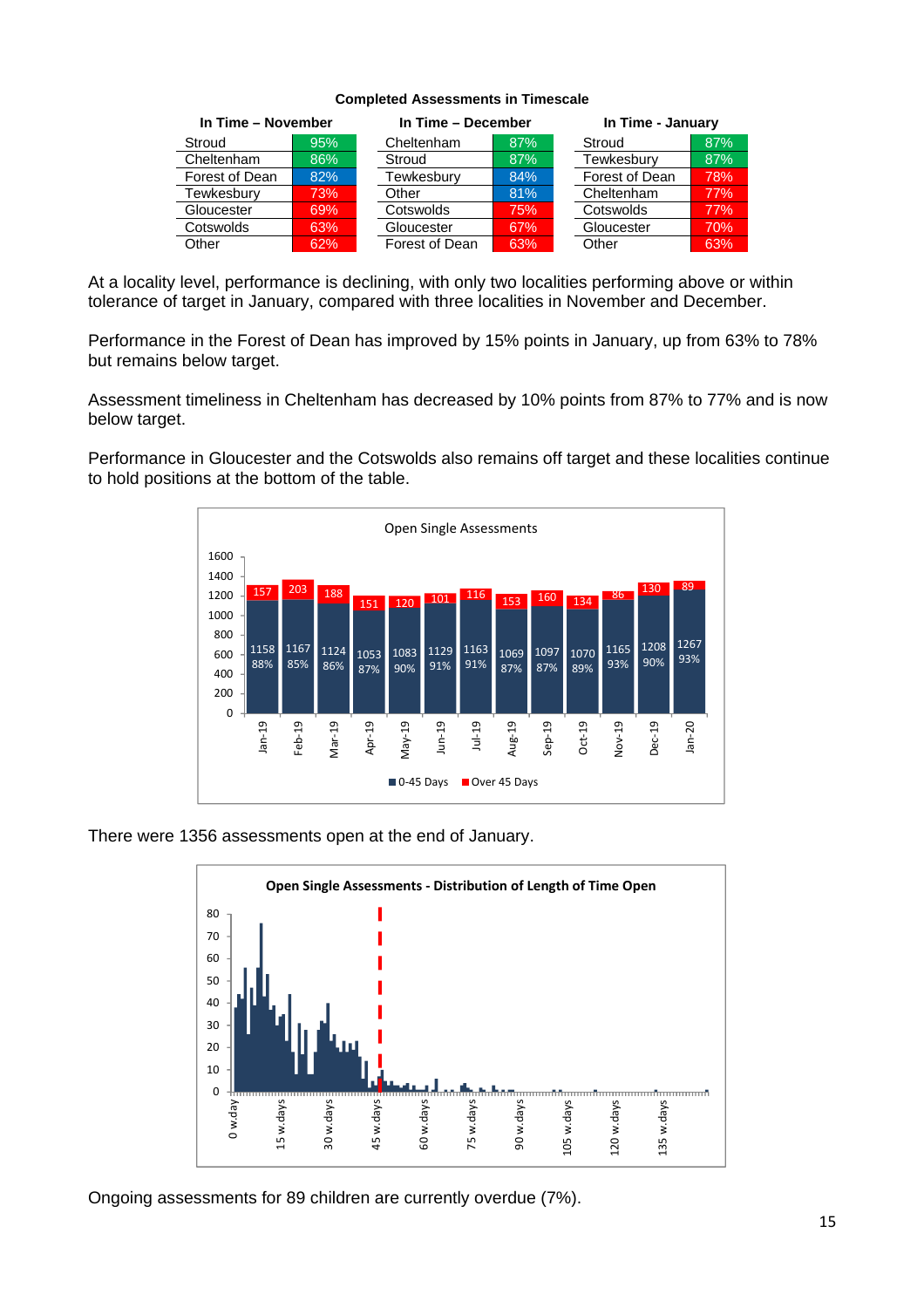

The number of open assessments that have been ongoing for 90 working days or more has decreased again in January and continues a reducing trend for the third month, down from 31 in October.

#### **Overdue assessments exceeding 90 working days**

| DCYPS                            | 149 w. days   |
|----------------------------------|---------------|
|                                  | $114$ w. days |
| Cheltenham 11-25                 | 133 w. days   |
| <b>Gloucester Safeguarding 2</b> | $103$ w. days |
| Gloucester Safeguarding 1        | 101 w. days   |

#### **Open Assessments**

| In Time - November |     | In Time - December |     | In Time - January  |     |
|--------------------|-----|--------------------|-----|--------------------|-----|
| Cheltenham         | 97% | Stroud             | 95% | Stroud             | 98% |
| Stroud             | 97% | Tewkesbury         | 93% | Cheltenham         | 96% |
| Tewkesbury         | 96% | Cheltenham         | 92% | Gloucester         | 95% |
| Gloucester         | 92% | Cotswolds          | 91% | Tewkesbury         | 94% |
| Forest of Dean     | 91% | Forest of Dean     | 90% | Forest of Dean     | 92% |
| Cotswolds          | 89% | Gloucester         | 88% | Cotswolds          | 87% |
| <b>Other Teams</b> | 85% | <b>Other Teams</b> | 78% | <b>Other Teams</b> | 80% |

The proportion of assessments open for 45 working days or less remains high for all localities. However, the pace of completing assessments, and processes to support this, to prevent them from becoming overdue, needs to improve.

Stroud and Tewkesbury are the only localities to maintain above target performance levels once assessments are completed.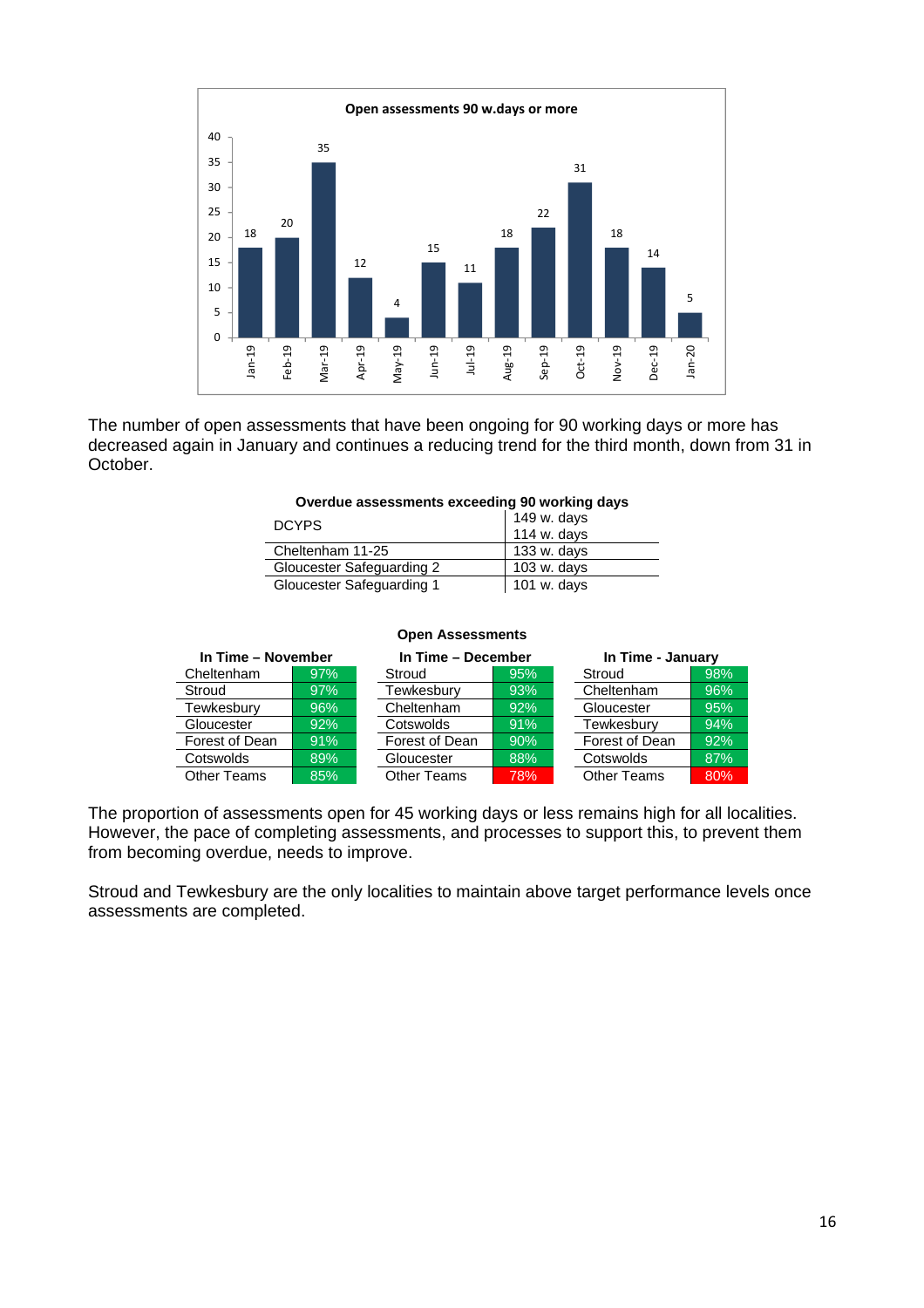

45% of completed assessments (403 of 903) resulted in No Further Action, this is an increase on December when 258 assessments resulted in No Further Action (36%). 46 children were referred to another agency (5%).



Half of assessments completed in January (449 assessments, 50%) did not lead to the provision of a Social Care or Early Help service (NFA or referral to other agency). For 366 of these, the assessment took 22 working days or more to complete (82%).

The next largest category of assessments taking 22 w.days or more, was for children already subject to a plan where no change to the current plan/actions was needed (169 children of 272).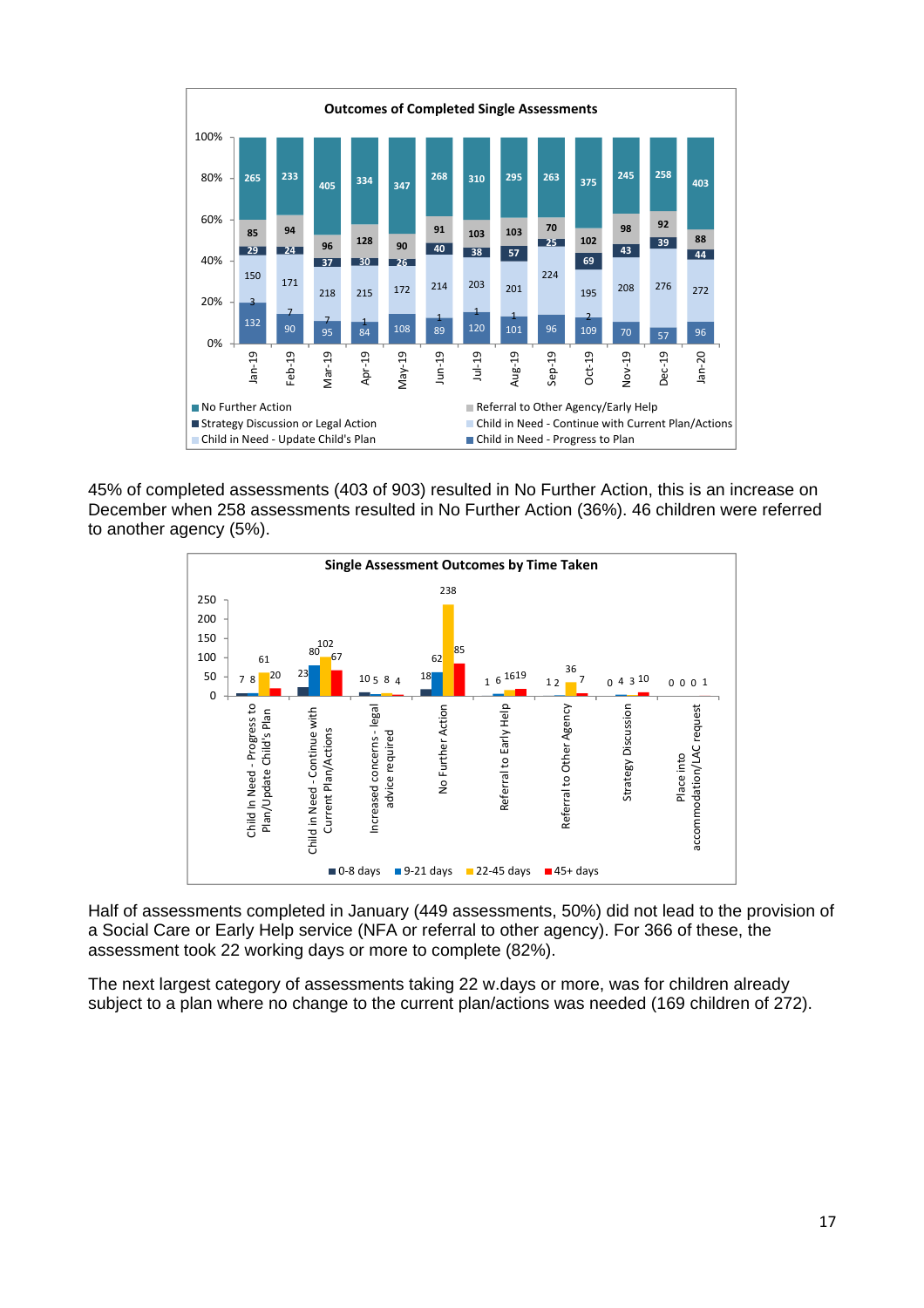## **Early Help and Targeted Support**

**Note:** Development of reporting continues in order to expand the range of areas of performance that we have sight of. Performance surgeries have recently begun in order to understand what this information is telling us and to address any data quality issues.



## **Early Help through the Graduated Pathway**

There are currently 3245 open Early Help plans (My Plan/My Plan+). The highest proportion of plans are held by Education (2166, 67%); 1640 (76%) of these plans have been open for over 12 months with the longest plan being open for 11 years.

For 604 plans, the lead practitioner is Families First Targeted Family Support or Children and Family Centres (19%).



At the end of January there were 1940 My Plans and 1305 My Plan+ open. The children being supported out in the community have a higher percentage of My Plans (1676, 71%) where as the children supported by Families First Targeted Family Support, Children and Family Centres or DCYPS Early Help have a higher percentage of My Plan+ (620, 70%).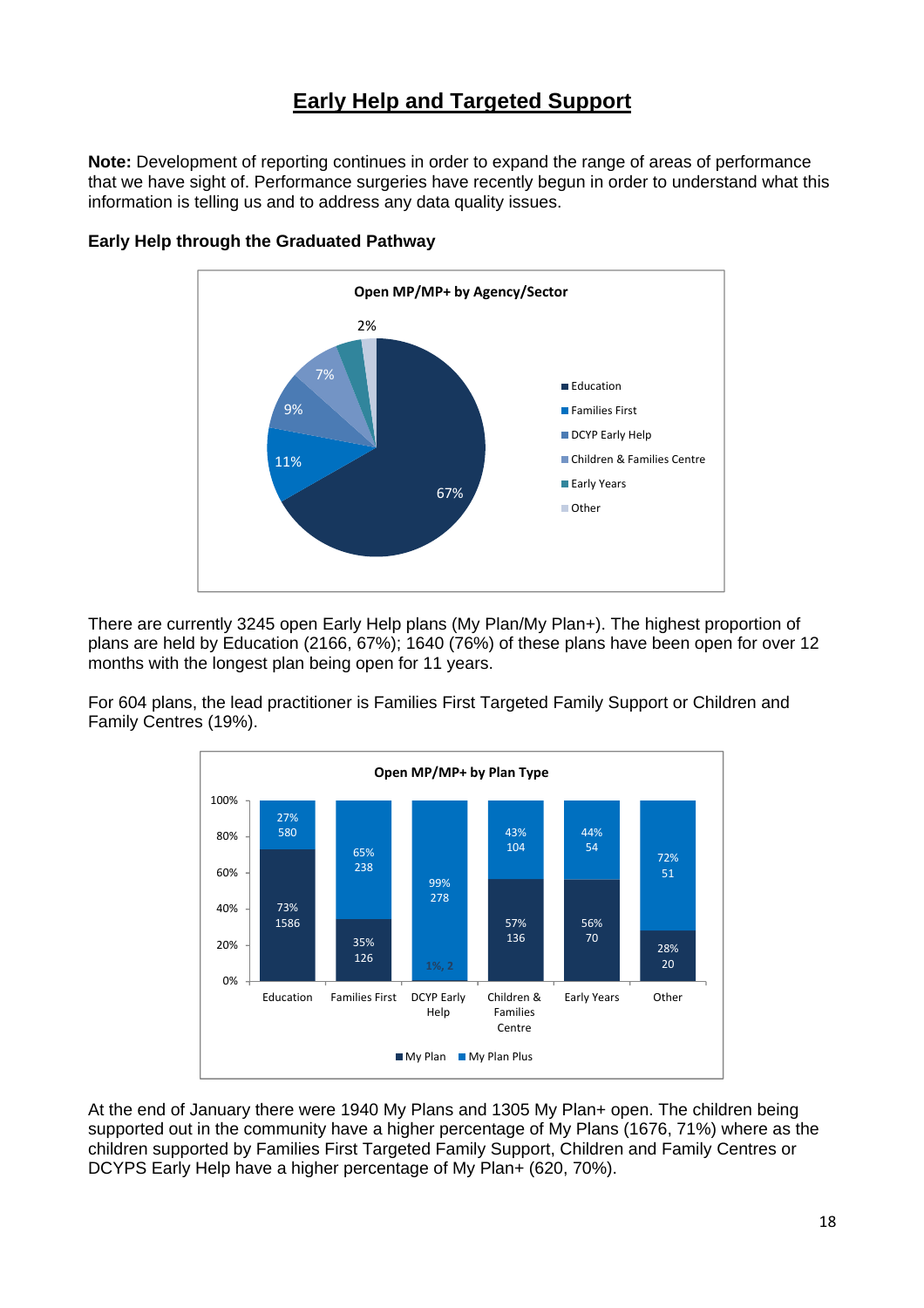

There are 368 plans which meet a level 4 threshold, a high proportion of these plans are held by education (59%).

**Note:** If the child has an EHCP an open My Plan+ will run concurrently with the Social Care plan. In the remaining cases, the My Plan/+ will close once the Single Assessment has been completed by Social Care and the outcome determined (unless the outcome is refer to Early Help).

|                                       | 0-6 months | 7-12 months | Over 12<br>months |
|---------------------------------------|------------|-------------|-------------------|
| Education                             | 263        | 263         | 1640              |
| <b>Families First</b>                 | 178        | 132         | 54                |
| DCYP Early Help                       | 78         | 57          | 145               |
| <b>Children &amp; Families Centre</b> | 115        | 88          | 37                |
| Early Years                           | 24         | 31          | 69                |
| Other                                 | 54         | 10          |                   |
| <b>Grand Total</b>                    | 712 (22%)  | 581 (18%)   | 1952 (60%)        |

#### **Length of Time Plans Open**

A high proportion of plans have been open to Early Help for longer than 6 months (78%).Education has the highest proportion of plans open for over 6 months (88%).

Families First at the end of January had 51% of plans where they were the lead professional that had been open to early help for longer than 6 months. Due to a process change in how plans are recorded will mean that there has been an increase in plans with historical start dates.



In January, 128 plans were started and 45 plans were closed. For the fourth month there has been an increase in the number of plans that have been opened within the month.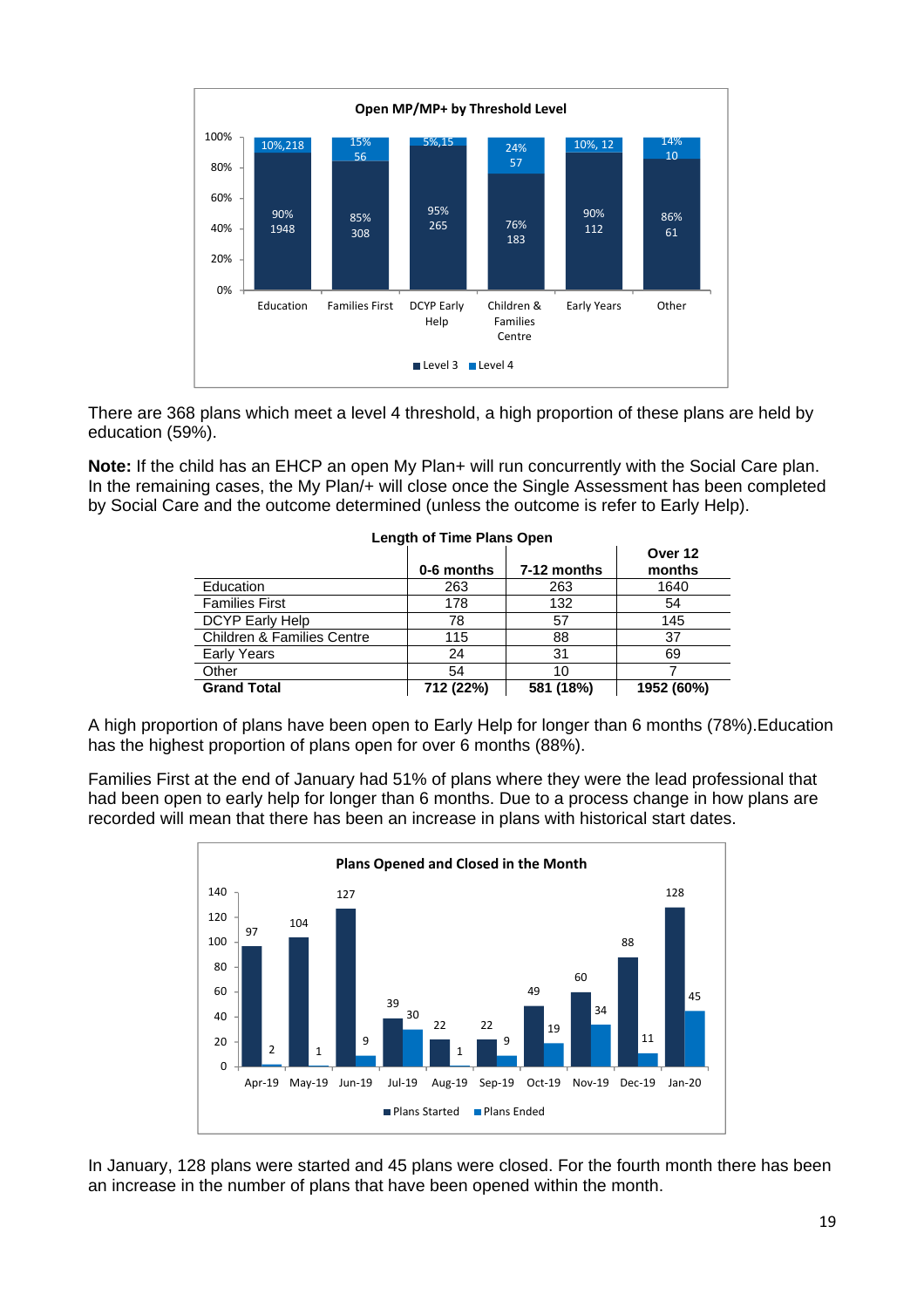## **Contacts**

|                          | Contacts created<br>by EH service | Contacts created<br>by MASH | Total |
|--------------------------|-----------------------------------|-----------------------------|-------|
| Progress to New Episode  | 86                                | 510                         | 596   |
| Link to Existing Episode | 12                                | 100                         | 112   |
| <b>MASH Enguiry</b>      |                                   | 183                         | 183   |
| Total                    | 98                                | 793                         | 891   |

891 contacts were received in January, 793 of these were received via MASH (89%) and 98 were created directly by the early help service (11%). Of the 891 contacts 183 (21%) went through a MASH enquiry.

| Timeliness of initial<br>decision | Contacts created<br>by EH service (No<br><b>MASH Enquiry)</b> | Contacts created<br>by MASH (No<br><b>MASH Enquiry)</b> | Contacts created that<br>went through a MASH<br>Enguiry | Total contacts |
|-----------------------------------|---------------------------------------------------------------|---------------------------------------------------------|---------------------------------------------------------|----------------|
| $0-24$ hrs                        | 66 (67%)                                                      | 455 (75%)                                               | 22 (12%)                                                | 543 (61%)      |
| $0-48$ hrs                        | 9(9%)                                                         | 82 (13%)                                                | 74 (40%)                                                | 165 (19%)      |
| $2-3$ days                        | 1 (1%)                                                        | 27 (4%)                                                 | 43 (23%)                                                | 71 (8%)        |
| 3-4 days                          | 2(2%)                                                         | 18 (3%)                                                 | 32 (17%)                                                | 52 (6%)        |
| $4-5$ days                        | $0(0\%)$                                                      | 2(1%)                                                   | 11 (6%)                                                 | 13(1%)         |
| Over 1 Week                       | 20 (20%)                                                      | 26 (4%)                                                 | 1(2%)                                                   | 47 (5%)        |
| Total                             | 98                                                            | 610                                                     | 183                                                     | 891            |

Of the 708 contacts that did not have a MASH enquiry 74% had an initial decision within 24 hours.

Of the 183 contacts that did have a MASH enquiry 75% had a MASH outcome within 72 hours from Contact start.

112 (12%) contacts initial decision took over 72 hours.

| Progress to New Episode  | 753 (85%) |
|--------------------------|-----------|
| Link to Existing Episode | 138 (15%) |
| Total                    | 891       |

85% of contacts final outcome following initial decision was to progress to a New Early help episode and 15% were to link to an existing episode.

| Timeliness of<br><b>Secondary Decision</b> | New Episode | Link to Existing<br>Episode | Total     |
|--------------------------------------------|-------------|-----------------------------|-----------|
| $0-24$ hrs                                 | 350 (46%)   | 82 (59%)                    | 432 (48%) |
| $0-48$ hrs                                 | 214 (28%)   | 17 (12%)                    | 231 (26%) |
| 2-3 days                                   | 112 (15%)   | 21 (15%)                    | 133 (15%) |
| 3-4 days                                   | 45 (6%)     | 10 (7%)                     | 55 (6%)   |
| $4-5$ days                                 | 7 (1%)      | $0(0\%)$                    | 7(1%)     |
| Over 1 Week                                | 4(1%)       | 5(4%)                       | 9(1%)     |
| Awaiting decision                          | 21 (3%)     | 3(2%)                       | 24 (3%)   |
| Total                                      | 753         | 138                         | 891       |

Of the 891 contacts received into the early help service secondary decisions for the majority 89% (796 contacts) were made within 72 hours and 74% (663 contacts) were made within 48 hours.

Overall end to end timeliness from contact start to secondary contact decision was 67% (603) of contacts being completed within 72 hours.

#### **Advice, Guidance and Support**

#### **Open Episodes by Area of Service (Snapshot end December)**

| <b>Area of Service</b>            | Number of children |
|-----------------------------------|--------------------|
| <b>Family Information Service</b> | 189                |
| Early Help Co-ordinator           | 105                |
| <b>Community Social Worker</b>    | 42                 |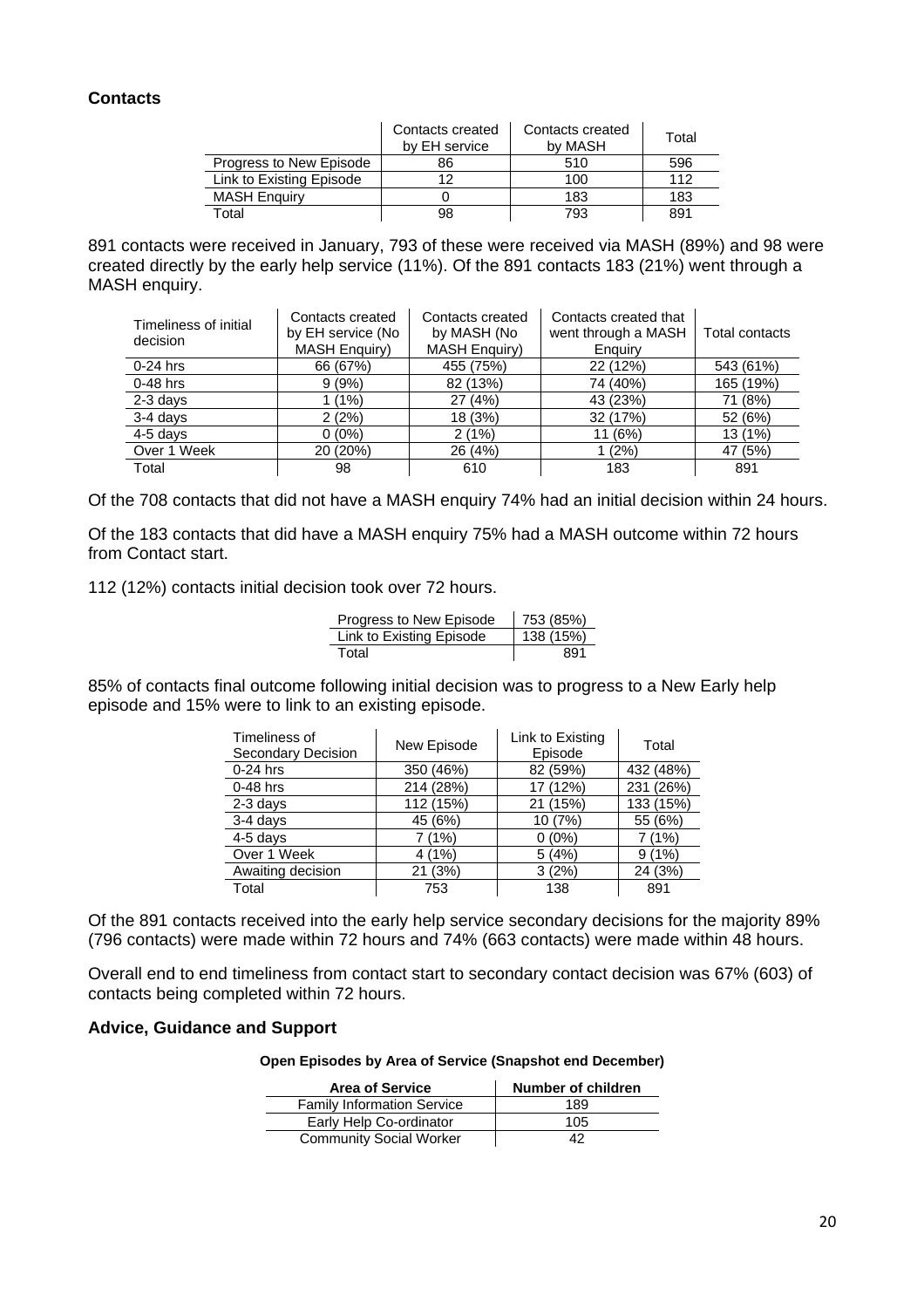At the end of January, 336 children had an open episode where they were receiving Advice, Guidance or Support from a GCC Early Help team (Family Information Service, an Early Help Coordinator or a Community Social Worker).



In January, 172 children had an episode started for Advice, Guidance or Support and 396 children who were receiving Advice, Guidance or Support were closed to Early Help.

| <b>Outcomes of Closed Episodes</b>      |                                     |                                        |                                             |  |  |
|-----------------------------------------|-------------------------------------|----------------------------------------|---------------------------------------------|--|--|
|                                         | <b>Early Help Co-</b><br>ordinators | <b>Community</b><br><b>Social Work</b> | <b>Family Information</b><br><b>Service</b> |  |  |
| Child moved out of County               |                                     |                                        |                                             |  |  |
| <b>Consent Withdrawn</b>                |                                     |                                        | 37                                          |  |  |
| Needs partially or fully met            |                                     |                                        | 18                                          |  |  |
| Needs to be met by other agency/service | 51                                  |                                        | 104                                         |  |  |
| Parent/carer/child non-engagement       |                                     |                                        | 119                                         |  |  |
| Risk escalated / safeguarding concern   | 13                                  | 9                                      | 10                                          |  |  |
| <b>Grand Total</b>                      | 82                                  | 26                                     | 288                                         |  |  |

Of the children closed in January, 166 children (42%) were closed due to their needs being met by another agency or service.

For 20 children, their risk had escalated (6%).

39% of episodes closed in January due to non-engagement or due to consent being withdrawn (156 episodes).

#### **Delivery - All**



At the end of January, 1706 children had an open episode allocated to a Family Support Worker within Families First or a Children and Family Centre. There are also 246 children allocated to the Disabled Children Early Help team.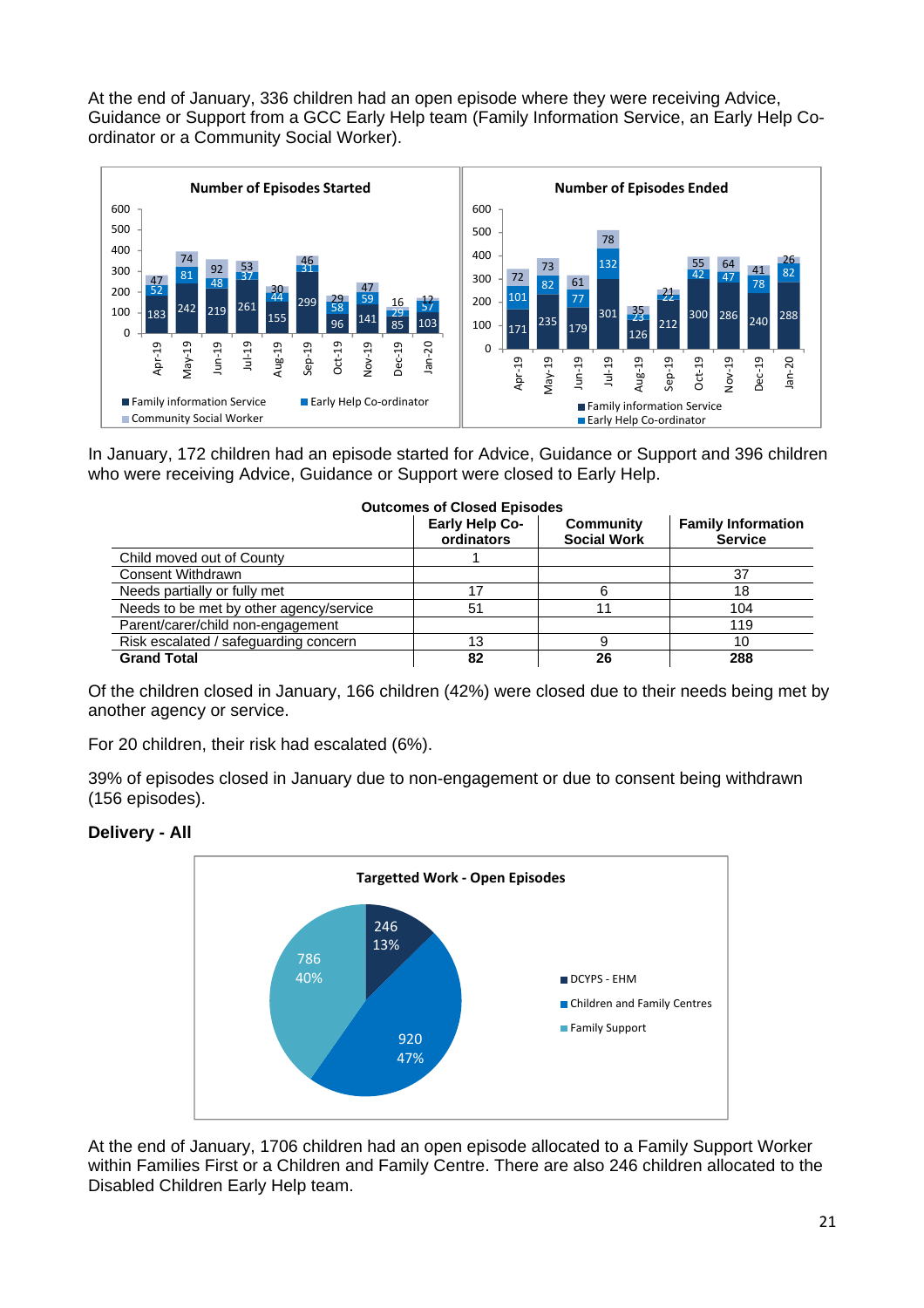

30% of children allocated to a Family Support Worker, Children and Families Centre or Disabled Children Early Help team are also open to Social Care (593 children).

## **Delivery – Targeted Work**

**Note:** this section excludes Children and Family Centre work while work relating to consistency of data capture and data cleansing is undertaken.



*Note: This excludes Level 4 work as these children will have a Social care Plan.* 

Of the children allocated to a Family Support Worker or Disabled Children Early Help worker, 60% (469 children) have an open My Plan/My Plan+. A high proportion of these plans are a My Plan+ (85% for 397 children).

*Changes to case management now ensures that when Families First are providing targeted family support that they are taking on the role of Lead Practitioner and ensuring that there is an up to date My Plan+ in place. This is practice was new in October and will take time to embed.*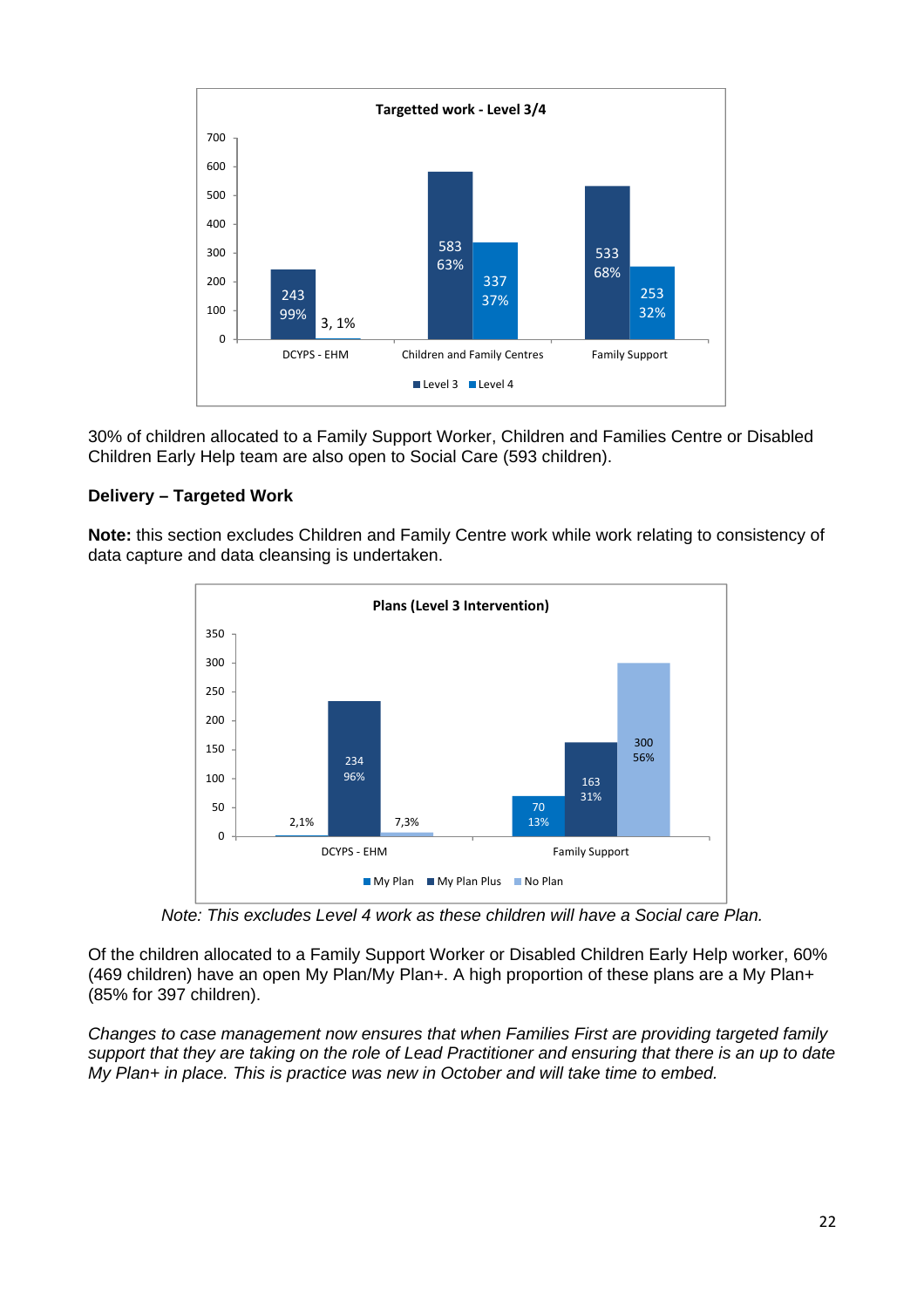

### **Length of Time Open by Threshold Level**

|                            | 0-6 months | 7-12 months | over 12 months |
|----------------------------|------------|-------------|----------------|
| Families Support - Level 3 | 393 (74%)  | 106 (20%)   | 34 (6%)        |
| Families Support - Level 4 | 171 (68%)  | 48 (19%)    | 34 (13%)       |
| DCYPS Early Help - Level 3 | 226 (93%)  | 17 (7%)     |                |
| DCYPS Early Help - Level 4 | $3(100\%)$ |             |                |

**Family Support:** 28% of children have been open to a Family Support worker for more than 6 months (222 children), a reduction of 109 children since September. Of these children, 31% have been open for more that 12 months (68 children).

37% of the children who have been open for over 6 months are also open to Social care (82 children).

**Disabled Children:** 93% of children open to a Disabled children Early Help worker have been open for 6 months or less.

|                               | Repeat Episode<br>in last 12 months | Repeat Episode<br>Ever | Repeat Episode in<br>last 12 months % | Repeat<br>Episode Ever<br>% |
|-------------------------------|-------------------------------------|------------------------|---------------------------------------|-----------------------------|
| <b>Family Support Level 3</b> | 169                                 | 290                    | 32%                                   | 54%                         |
| <b>Family Support Level 4</b> | 105                                 | 153                    | 42%                                   | 60%                         |
| DCYPS Early Help - Level 3    | 86                                  | 194                    | 35%                                   | 80%                         |
| DCYPS Early Help - Level 4    |                                     |                        | 33%                                   | 100%                        |
| Total                         | 361                                 | 640                    | 35%                                   | 62%                         |

#### **Repeat Episodes by Threshold Level**

**Family Support:** 56% of children allocated to a Family Support Worker with an open episode have previously had an episode open to an Early Help service during their involvement with us (443 children). Of these, 274 children have had a previous episode in the last 12 months (35%).

Of the children with a repeat episode in the last 12 months, 105 children are also open to social care (38%).

**Disabled Children:** 80% of children allocated to a Disabled Children Early Help worker with an open episode have previously had an episode open to an Early Help service during their involvement with us (197 children). Of these, 87 children have had a previous episode in the last 12 months (35%).

Of the children with a repeat episode in the last 12 months, 4 children are also open to social care (5%).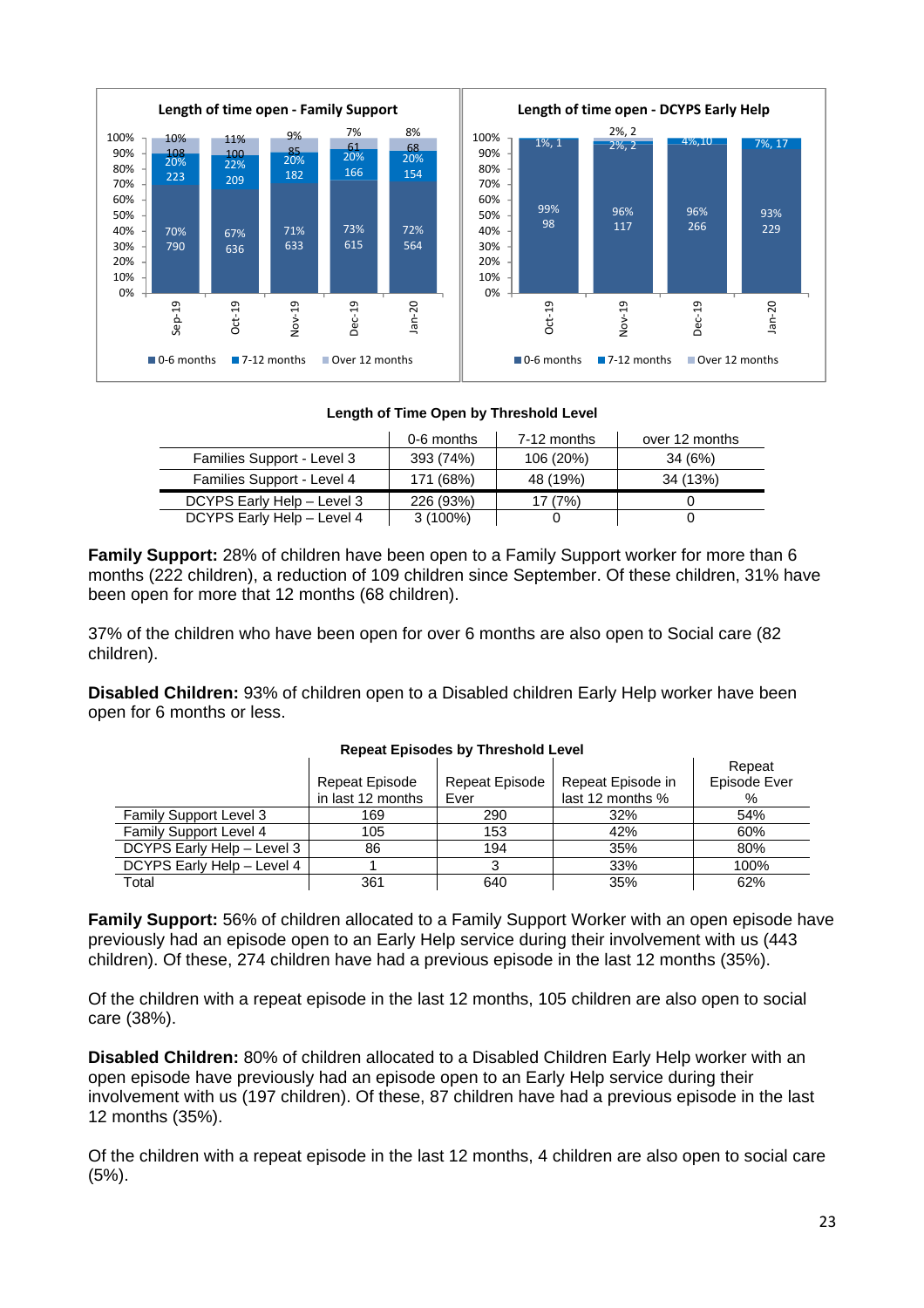## **Initial Visits**



**Family Support:** At the end of January, there were 71 children (9%) allocated to a family support worker who had not received an initial visit and whose visit was overdue.

Of the children who received an initial visit in January, 50 children (45%) received their visit within 20 working days of episode start, down from 55% last month.

**Disabled Children:** At the end of January, there were 200 children (81%) allocated to a Disabled Children Early Help worker who had not received an initial visit and had not been seen in over 5 working days from episode start. 67 children (27%) had not been seen in more than 20 working days.

Of the children who received an initial visit in January, 4 children (44%) received their visit within 5 working days of episode start.

|                                         | <b>DCYPS - Early Help</b> | <b>Family Support</b> |
|-----------------------------------------|---------------------------|-----------------------|
| Child/older child non-engagement        |                           |                       |
| <b>Consent Withdrawn</b>                | ົ                         | 13                    |
| Needs met                               | 3                         | 35                    |
| <b>Needs Partially met</b>              | 25                        | 19                    |
| Needs to be met by other agency/service | 5                         | 55                    |
| Parent/carer non-engagement             | 3                         | 30                    |
| Risk escalated / safeguarding concern   | 2                         | 14                    |
| <b>Grand Total</b>                      | 40                        | 171                   |

#### **Outcomes of Closed Episodes- level 3**

**Family Support:** 171 children allocated to a Family Support Worker were closed in January. For 32% of episode closures, children had their needs met or partially met (54 children).

32% of episodes were closed due to another agency/service meeting the child's needs (55 children).

In 28% of cases, episodes were closed following withdrawal of consent or due to parent or child non-engagement, (48 children).

For a small proportion of children, the risk for the child had escalated to a safeguarding concern (8%, 14 children).

**Disabled Children:** 40 children allocated to a Disabled Children Early Help worker were closed in January. For 69% of episode closures, children had their needs met or partially met (28 children).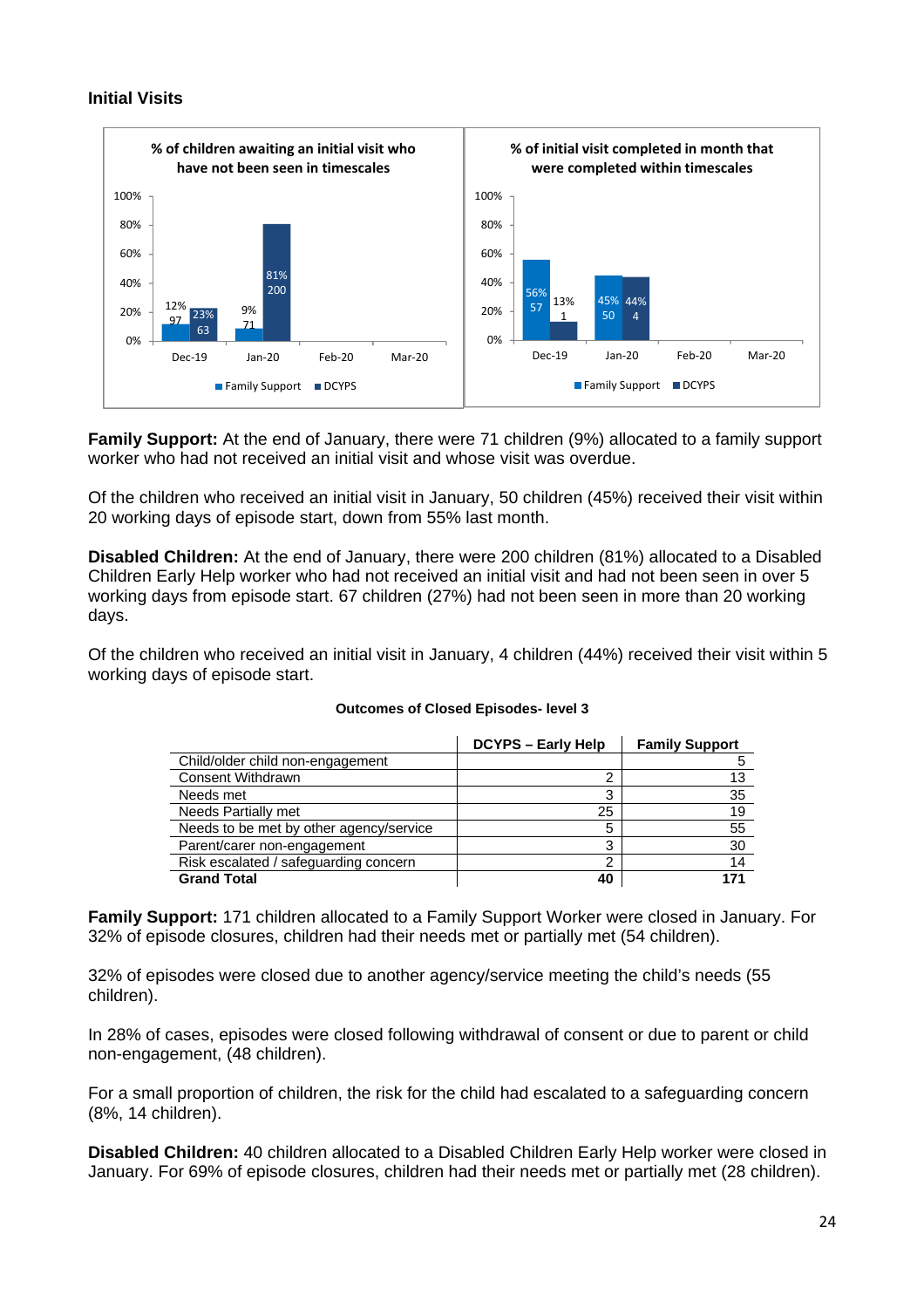13% of episodes were closed due to another agency/service meeting the child's needs (5 children).

In 13% of cases, episodes were closed following withdrawal of consent or due to parent nonengagement, (5 children).

For 2 children the risk for the child had escalated to a safeguarding concern (5%).

**Note:** Further development is underway to enable reporting on:

- Assessment timeliness
- Step Up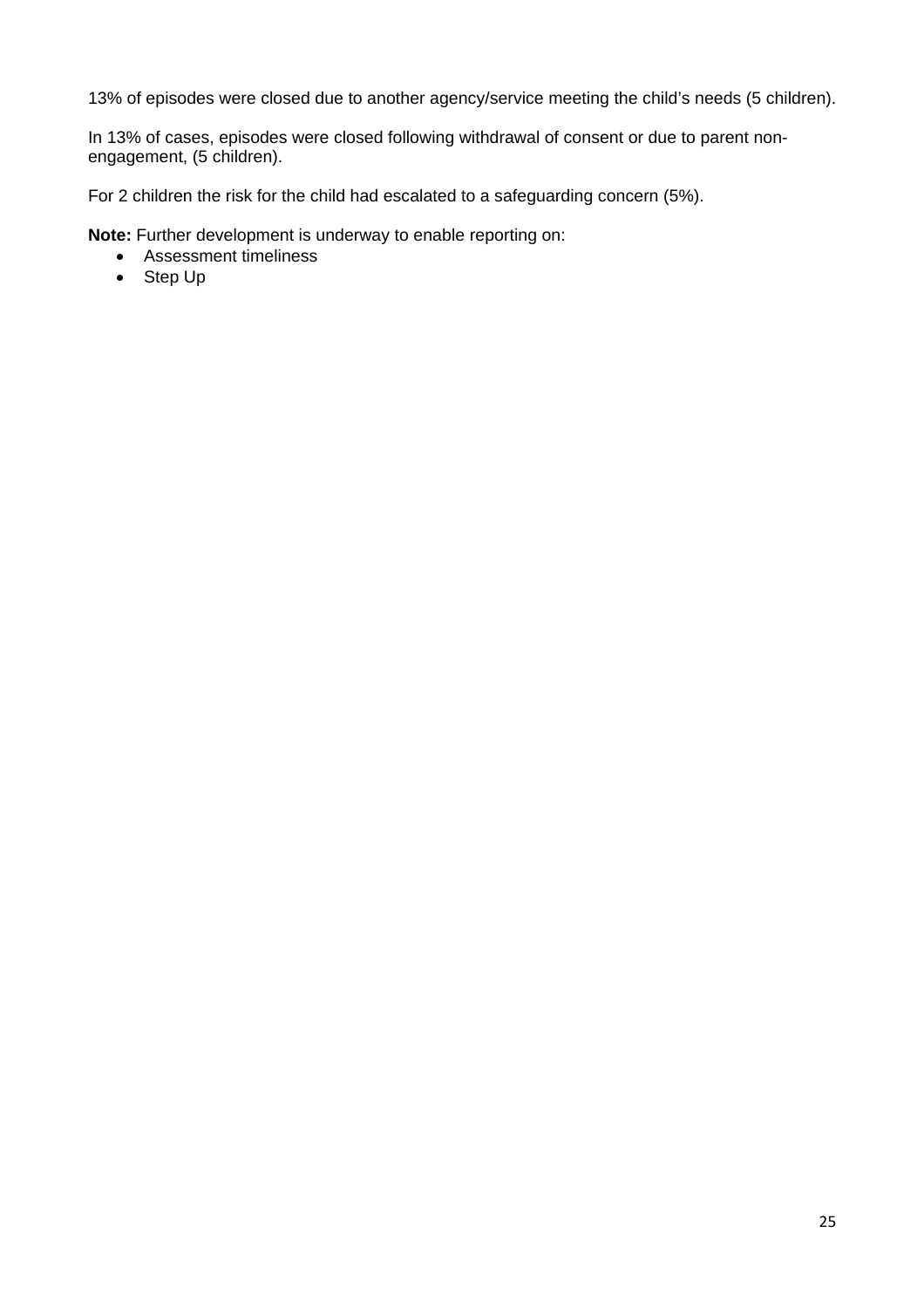

## **Children in Need**

There were 2390 Children in Need at the end of January.



Timeliness of seeing children has been consistently above target for 6 months. Performance achieved a 12-month high in January with 91% of children seen in a timely way. This is a measure in the **Accelerated Improvement Plan**.

There were 204 children who had not been seen within timescales (9%). 9 children do not appear to have been seen for 3 or more months.

| In Time - November |     | In Time - December |        |                   | In Time - January |  |
|--------------------|-----|--------------------|--------|-------------------|-------------------|--|
| <b>FoD</b>         | 92% | <b>Cotswolds</b>   | 91%    | FoD               | 96%               |  |
| <b>Stroud</b>      | 92% | <b>Stroud</b>      | 91%    | <b>Stroud</b>     | 95%               |  |
| Cheltenham         | 91% | Tewkesburv         | 90%    | <b>Gloucester</b> | 91%               |  |
| <b>Tewkesbury</b>  | 90% | Cheltenham         | $89\%$ | Cheltenham        | 91%               |  |
| <b>Gloucester</b>  | 84% | <b>Gloucester</b>  | 87%    | <b>Tewkesburv</b> | 90%               |  |
| <b>Cotswolds</b>   | 79% | FoD                | 82%    | Other             | 90%               |  |
| Other              | 78% | Other<br>81%       |        | <b>Cotswolds</b>  | 87%               |  |
|                    |     |                    |        | <b>DCYPS</b>      | 86%               |  |

All localities/service areas were performing above target at the end of January.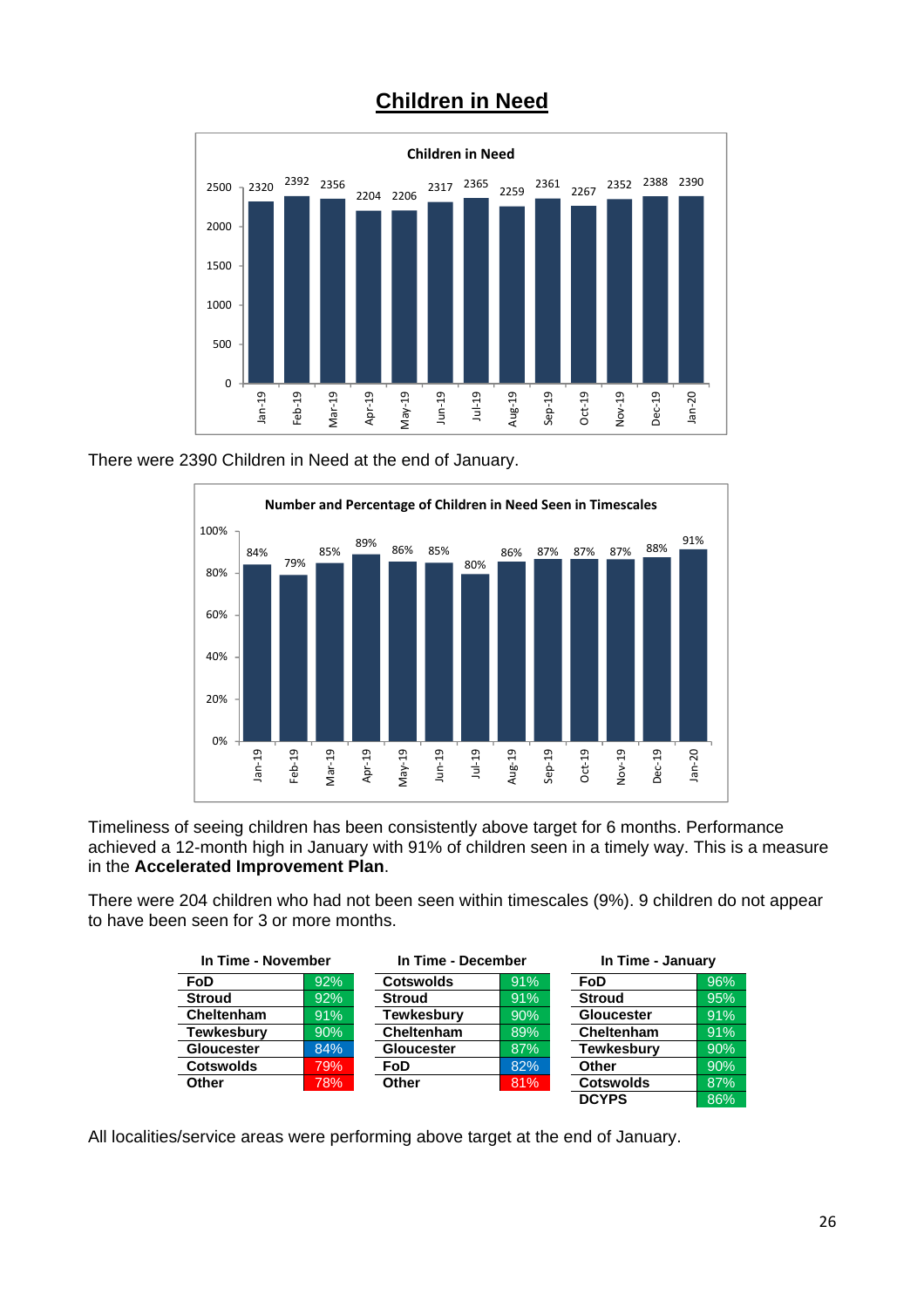

The majority of Children in Need had been categorised as CiN for 12 months or less (2246, 94%). 6% of children had been categorised as CiN for more than 12 months (144 children).



The number of children who have been on a plan for more than 2 years remains low and has continued to decrease (17 children). 12 of these children are open to Gloucester Safeguarding teams.



There are 920 children who had been categorised as a Child in Need for 3 or more months following referral or since stepping down from a child protection plan. Of these, 861 have a CiN plan in place (94%).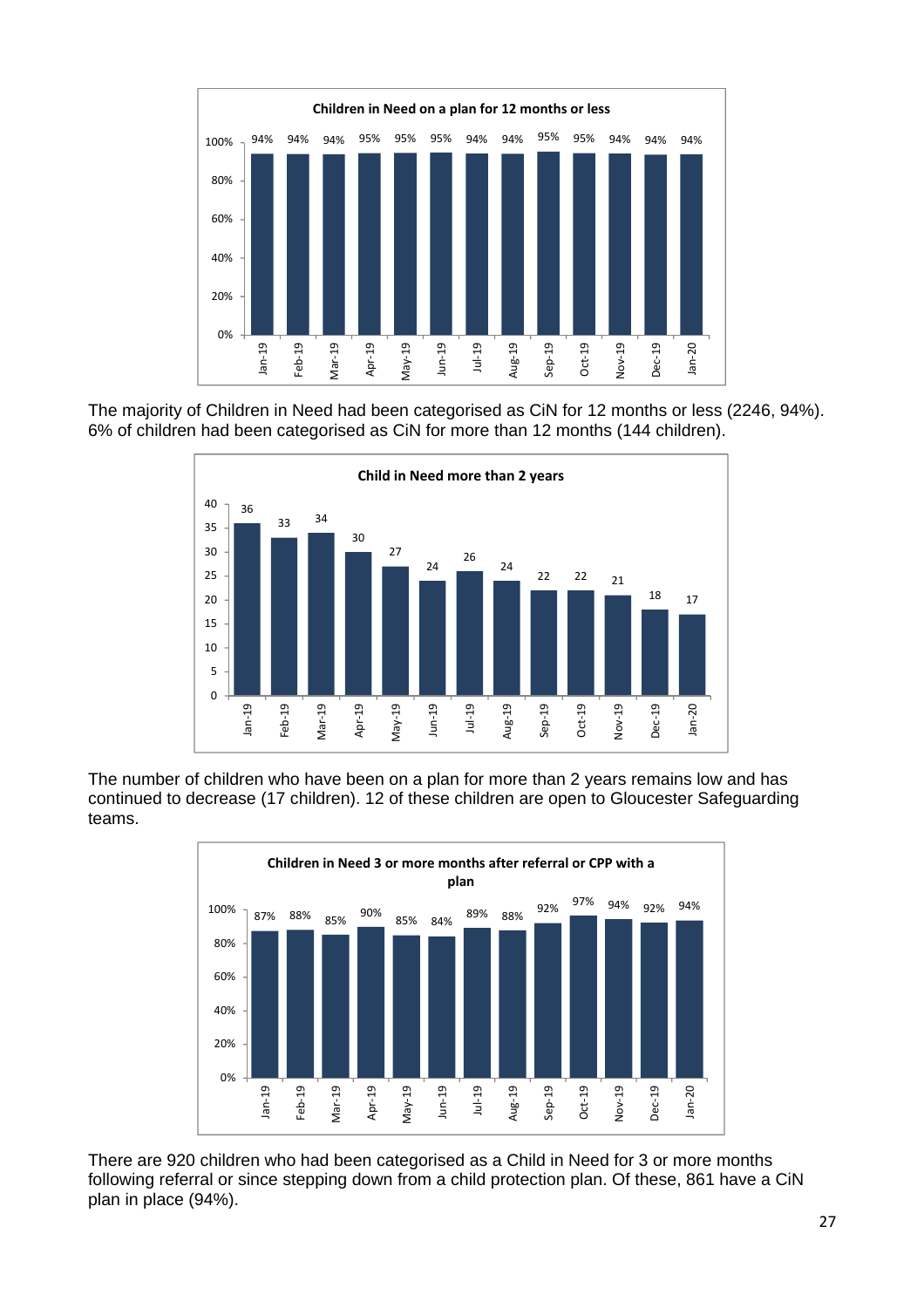59 children did not have a CiN plan in place in a timely way (6%) at the end of January.

Assessments for 39 of these children (66%) had been completed by the Social Worker and were in the QA or plan development stage. Assessments for 8 children were ongoing and awaiting completion by the Social worker (14%). The majority of these were allocated to Gloucester, (10 children, 21%).

There were 12 children for whom an assessment has not been started (20%); 7 of these children are privately fostered.



There were 1242 Children in Need with a plan at the end of January.

76% of these children had a timely review or were not yet due a review (941 children). Performance is within tolerance of target but continues to be an area of improvement.

11% of those children who had a Child in Need plan for 3 or more months had not had a review of their plan (133 children).

14% of Children in Need with a plan had had at least one review but were overdue their next review (168 children).

The Forest of Dean has the lowest proportion of reviews being held in a timely way (52%) with 55 of 114 children due a review.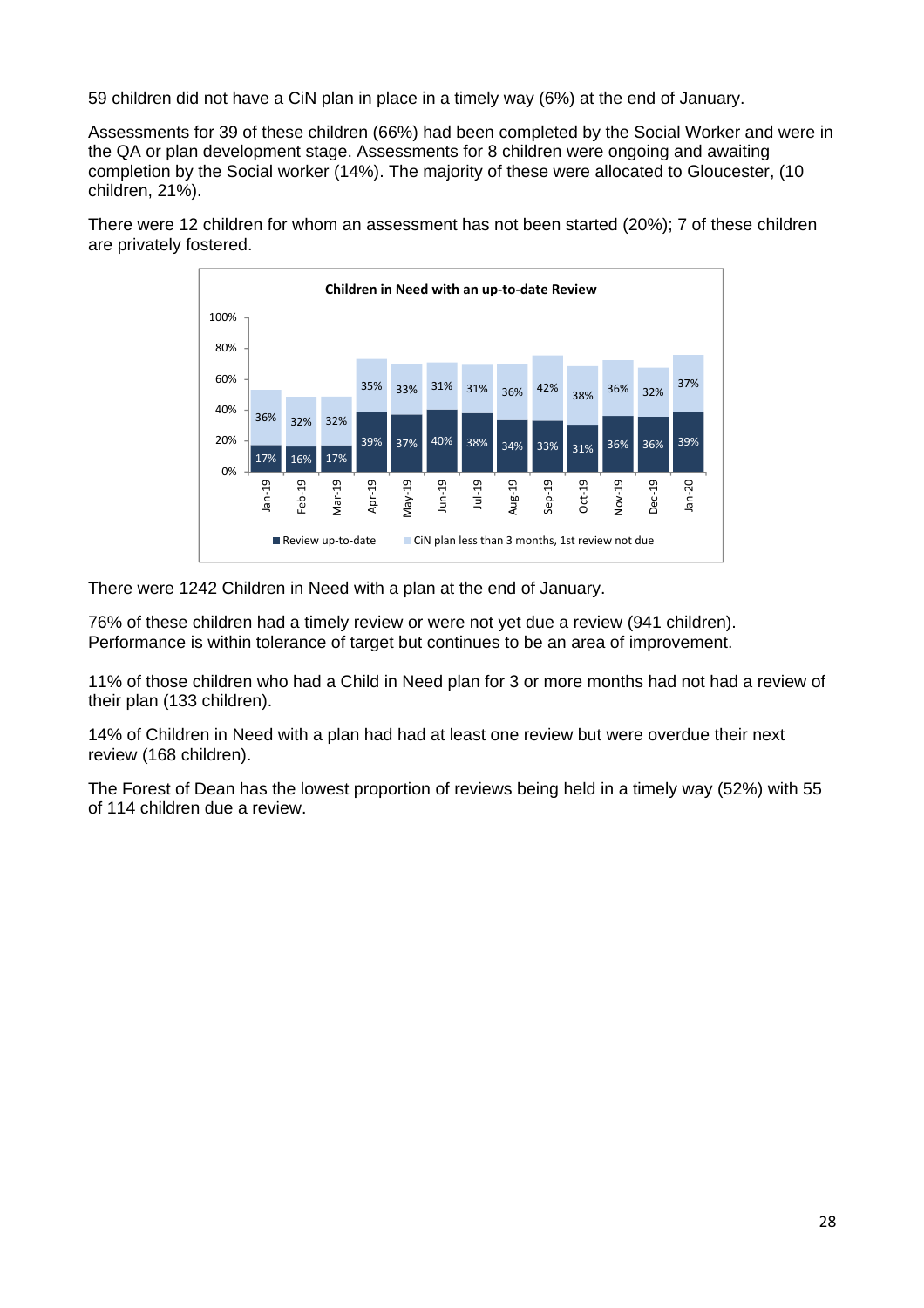## **Child Protection**

## **Strategy Discussions**



Strategy Discussions took place for 419 children in January which is 17% higher than the 12-month average.



Initial Strategy Discussions were timely for 77% of children in January (298 of 385 children), down from 88% in November; performance is within tolerance of target (80%).



73% of children subject of a Strategy Discussions progressed to an S47 Enquiry (304).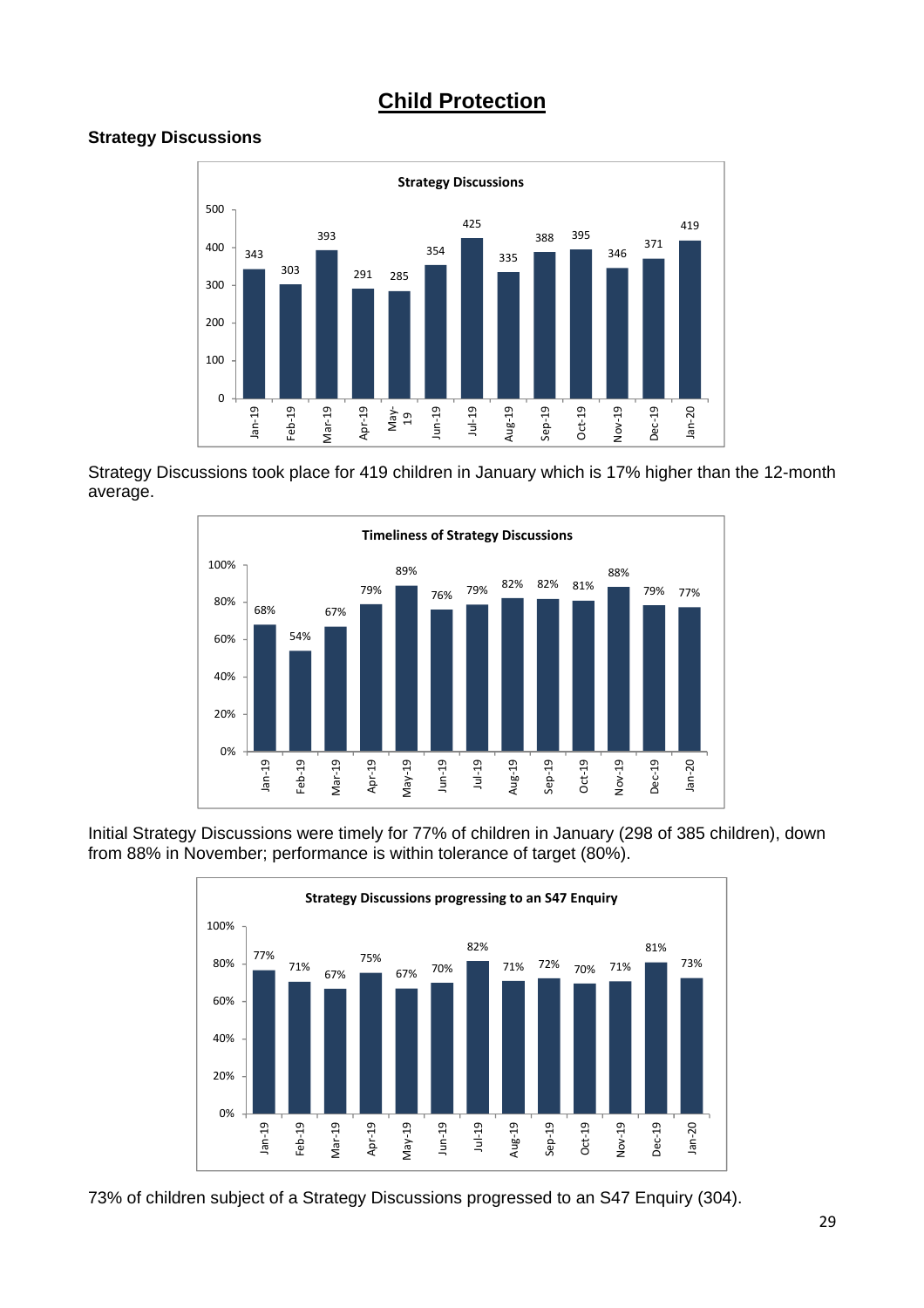

Attendance at Strategy Discussions by mandatory partners is broadly good.

There were 69 Strategy Discussions that don't appear to have benefitted from Health participation, where Health partners were invited (75%). There were also 66 Strategy Discussions to which Health were not invited. Health participation in Strategy Discussions remains lower than the other mandatory partners and is one element of a review being undertaken by MASH partners.



## **S47 Enquiries**

S47 Enquiries were completed for 291 children in January which is 18% higher than the 12-month average.



Timeliness remains high, with 91% of S47 Enquiries completed in January completed in 15 working days or fewer (266 children).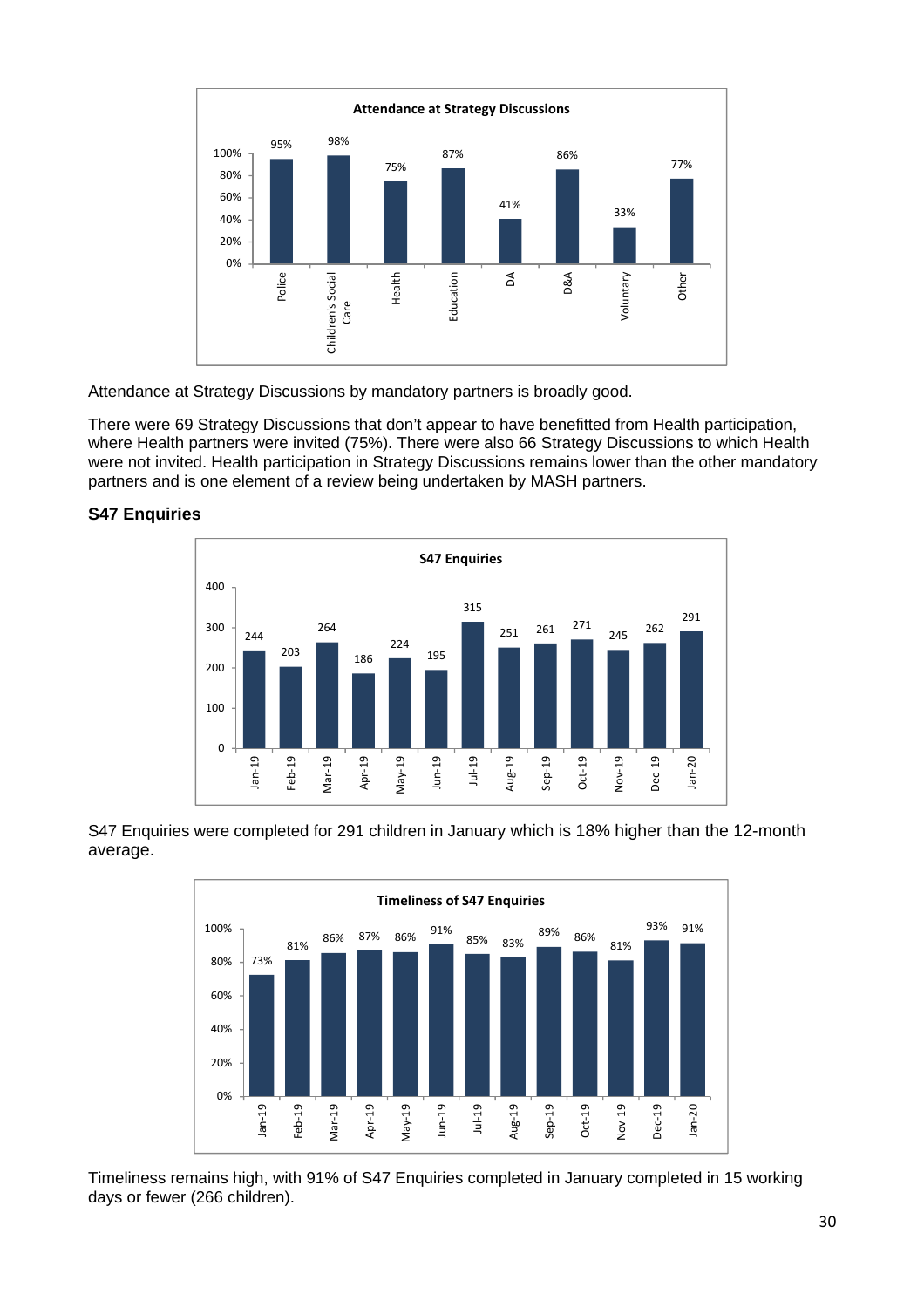

Half of children undergoing S47 Enquiries progressed to an initial child protection conference (49%, 143 children).



## **Initial Child Protection Conferences**

In January, initial child protection conferences were completed for 119 children.



Timeliness of initial child protection conferences increased in January (conferences for 65 of 119 children were timely, 55%). However, performance remains significantly below target (80%) and peer group comparators (73.1%) and improvement needs greater pace.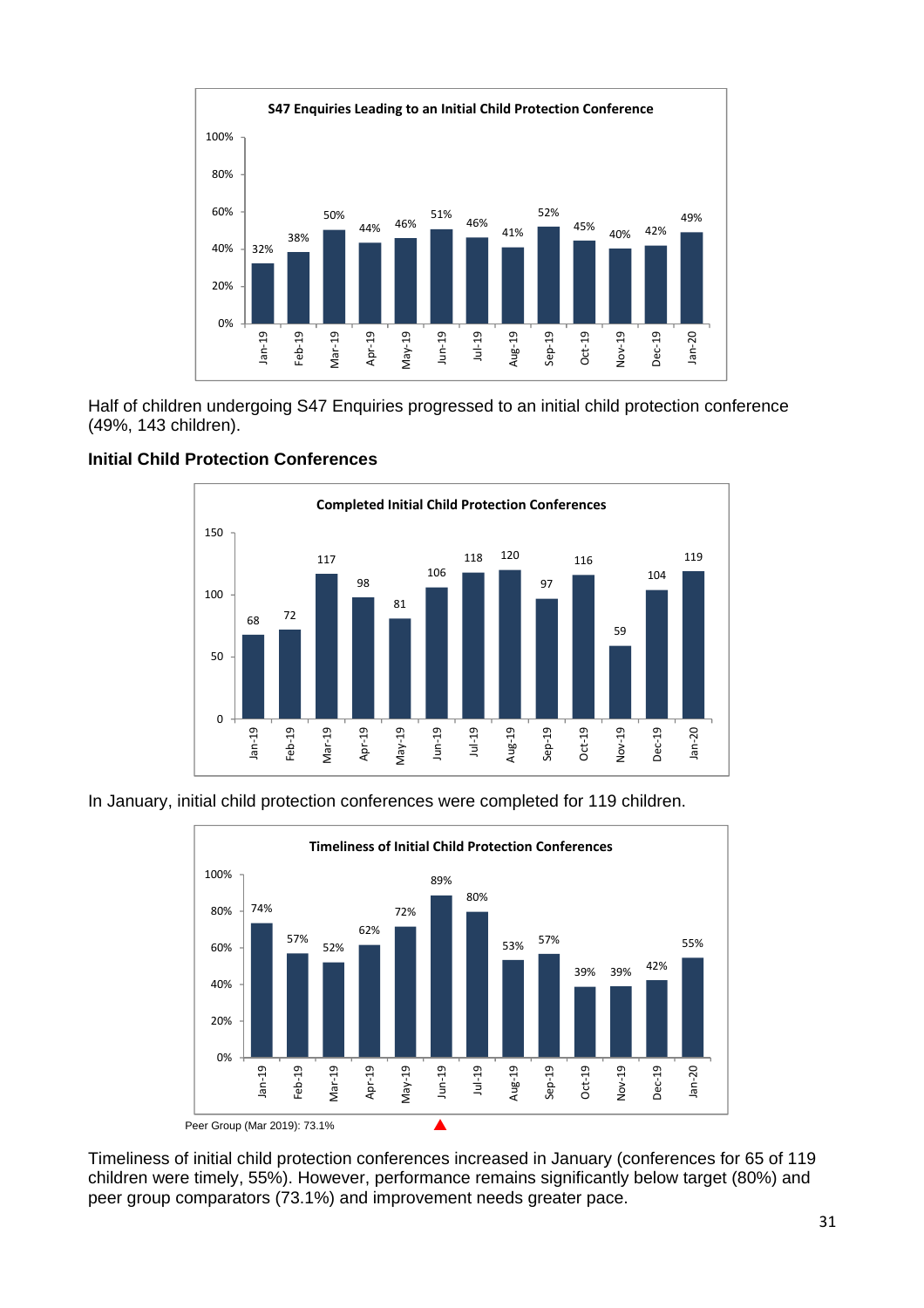The team continue to interrogate this information to ensure accuracy and drive performance improvements as a continued key management focus.

For 66% of children who had a conference in January, it was completed within 20 working days (79 children). Conference delays for 40 children and families ranged from 4-20 weeks.

The reason for delay in convening the conference was recorded as follows:

|                                   | No. of children |      |
|-----------------------------------|-----------------|------|
| Chair unavailable                 | 29              | 54%  |
| Social Service Worker Unavailable | 17              | 31%  |
| Family unavailable                | 5               | 9%   |
| Problem due to user error         | 3               | 6%   |
| Total                             | 54              | 100% |

For the 54 children where their conference was overdue, availability was the biggest factor affecting delays (51 of 54 children undergoing conference), with Chair availability accounting for 54% of delays and Social Worker (31%) and family (9%) availability accounting for two-fifths of delays.



72% of children who had an initial child protection conference in January were made subject of a protection plan (86 children).

## **Children Subject to a Protection Plan**



There were 668 children subject to a protection plan at the end of January, an increase of 54 children since November (up 9%), but a reduction of 22% since the same time last year.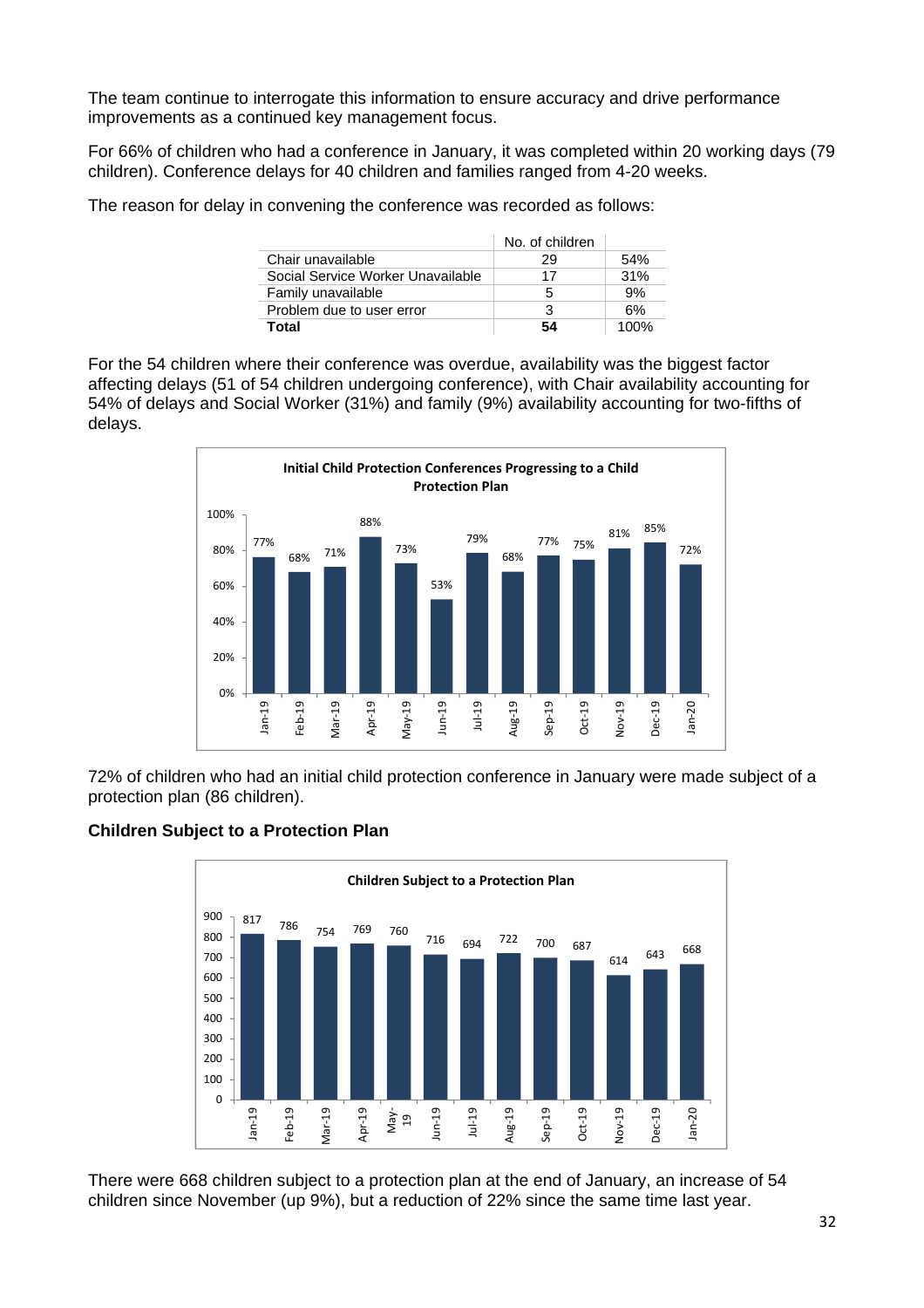Gloucestershire's current rate of children subject to a protection plan per 10,000 0-17 population (52.0) remains higher than its peer group comparators (37.3) whose rate is also following a reducing trend overall.



Timeliness of seeing children subject to a protection plan declined over the last two months (87%, 583 children), down from 91% and remains below but within tolerance of target (90%). This measure is monitored in the **Accelerated Improvement plan**.

85 children had not been seen within the local standard timescale at the end of January (13%).

The majority of children (663) had been seen within 20 working days (99%).

5 children had not been seen within 20 working days (1%). These children had not been seen for between 21-63 working days.

| In Time - November |     | In Time - December |     | In Time - January |      |
|--------------------|-----|--------------------|-----|-------------------|------|
| Cotswolds          | 96% | Tewkesbury         | 97% | Other             | 100% |
| FoD                | 95% | Cotswolds          | 92% | Cotswolds         | 90%  |
| Gloucester         | 93% | Gloucester         | 91% | Stroud            | 90%  |
| Cheltenham         | 91% | Cheltenham         | 89% | Gloucester        | 89%  |
| Tewkesbury         | 89% | FoD                | 86% | Cheltenham        | 85%  |
| Stroud             | 82% | Other              | 80% | FoD               | 85%  |
| Other              | 67% | Stroud             | 78% | Tewkesbury        | 84%  |

Timeliness at a locality level has declined month on month, with only two localities performing above target in January, compared to four in November.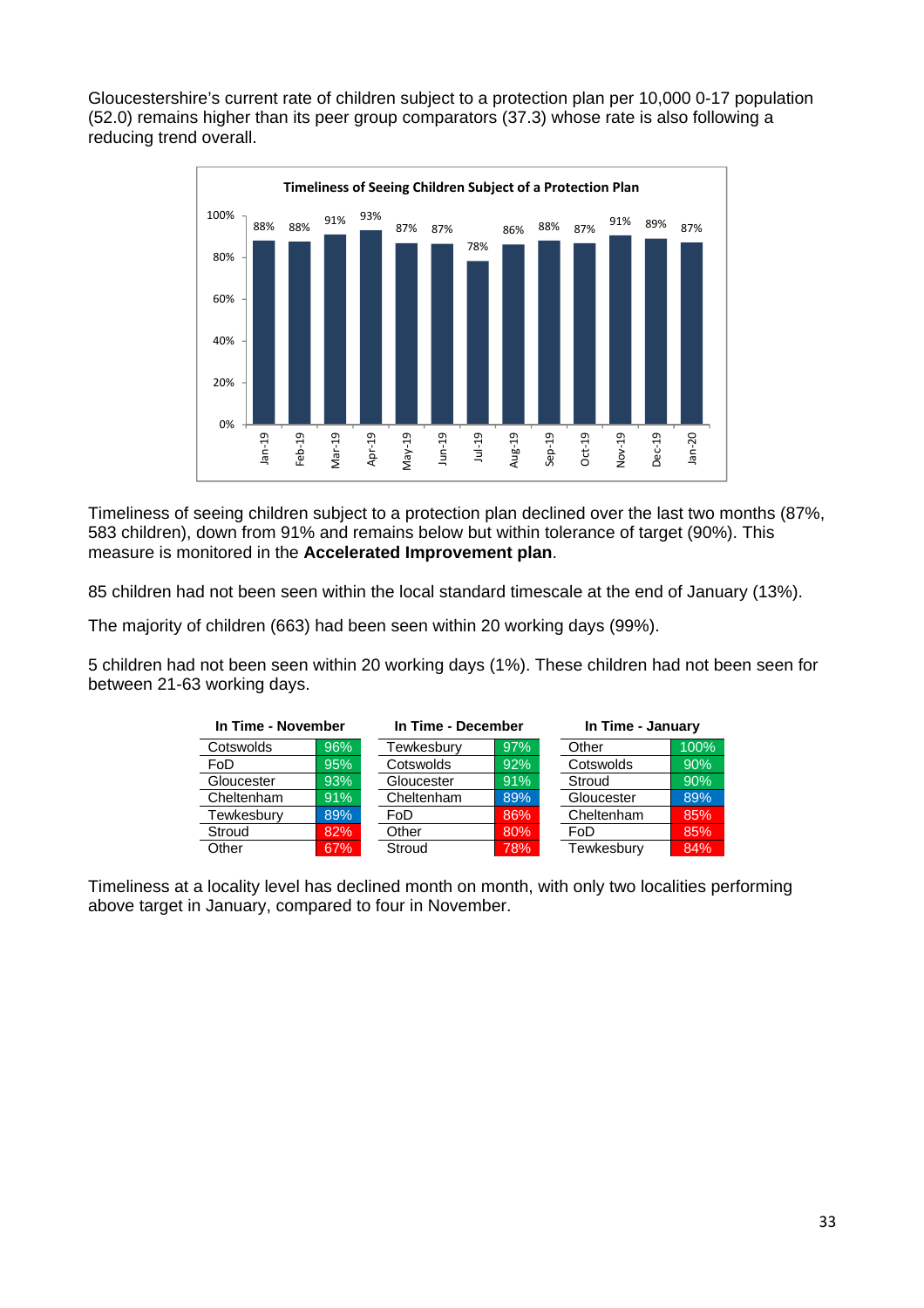

There were delays in case recording for 10% of children subject to a protection plan following their latest visit; this equates to 68 children.



Of the 430 children subject to a protection plan aged 5 and over at the end of January, 58% had been seen alone during the last 10 working days (249 children), this is an improvement compared with the previous 4 months but remains much lower than August (71%).



66% of children had been seen alone during their last visit (282 children).

86% of children have been subject to a protection plan for less than 1 year (575 children).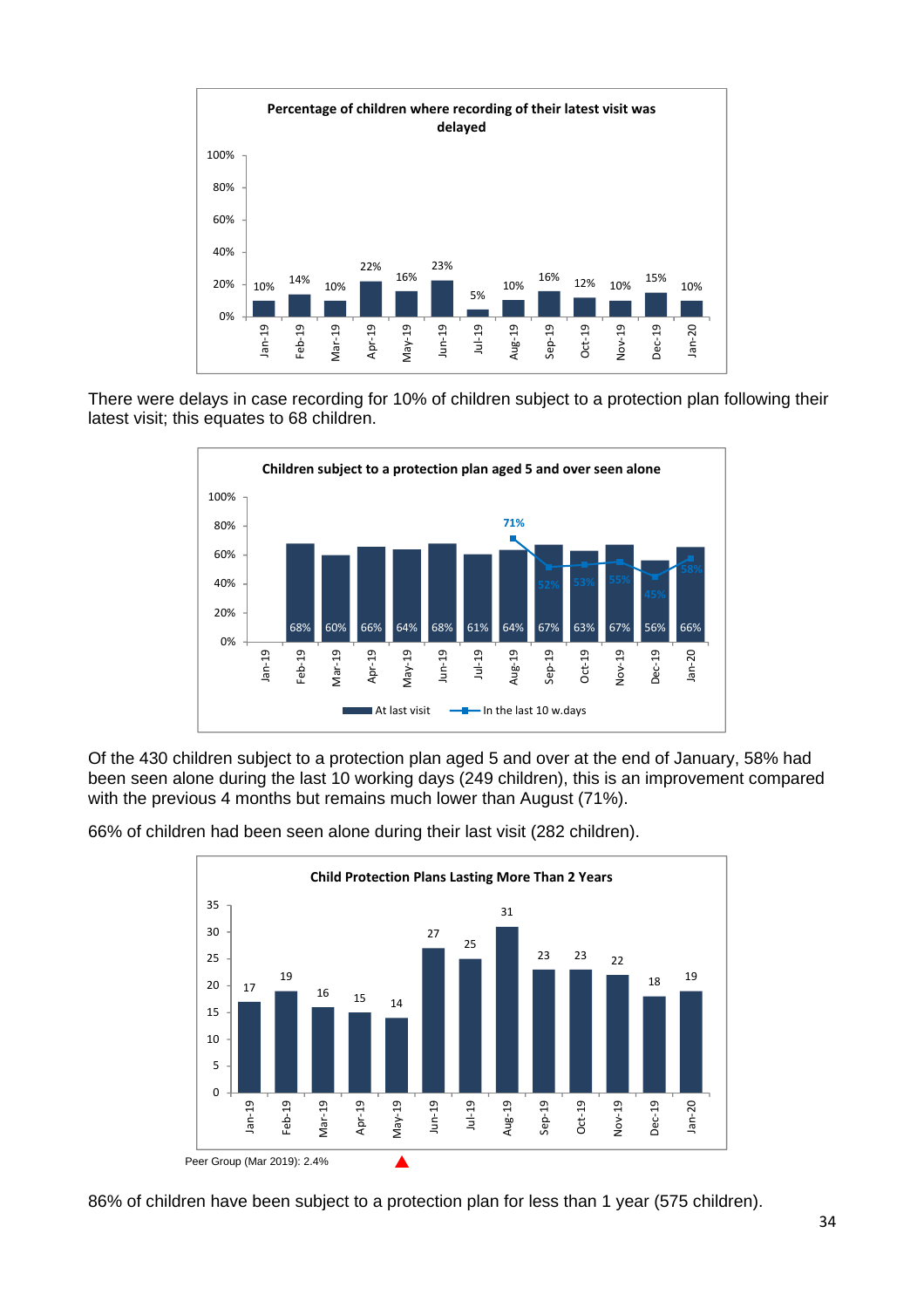19 children have been subject to their plan for more than two years (2.8%). This is slightly higher than our Peer Group comparators (2.4%). 10 of these children are in pre or court proceedings, the remaining 9 are not being progressed via a legal process.

The longest period that children have been subject to a plan is currently 41 months for 3 children.



83% of the children for whom a review conference was completed in January were within timescale; this is a decline in performance from 89% last month.

Of the 447 children who have been subject to a protection plan for more than 3 months, 410 (92%) have had a timely review, down from 95% in December. Performance is within tolerance of target (95%) and is higher than our peer group (75.2%).

There are 37 children whose conference was due in November, December or January but appears not to have taken place (6%).



The proportion of children becoming subject to a second or subsequent protection plan rose significantly (35% up from 25%), following a reduction over the last 3 months. Performance is worse than target (25%) and higher than comparators (22.4%).

Overall, 33% of children subject to a protection plan had a previous plan(s) (222 children).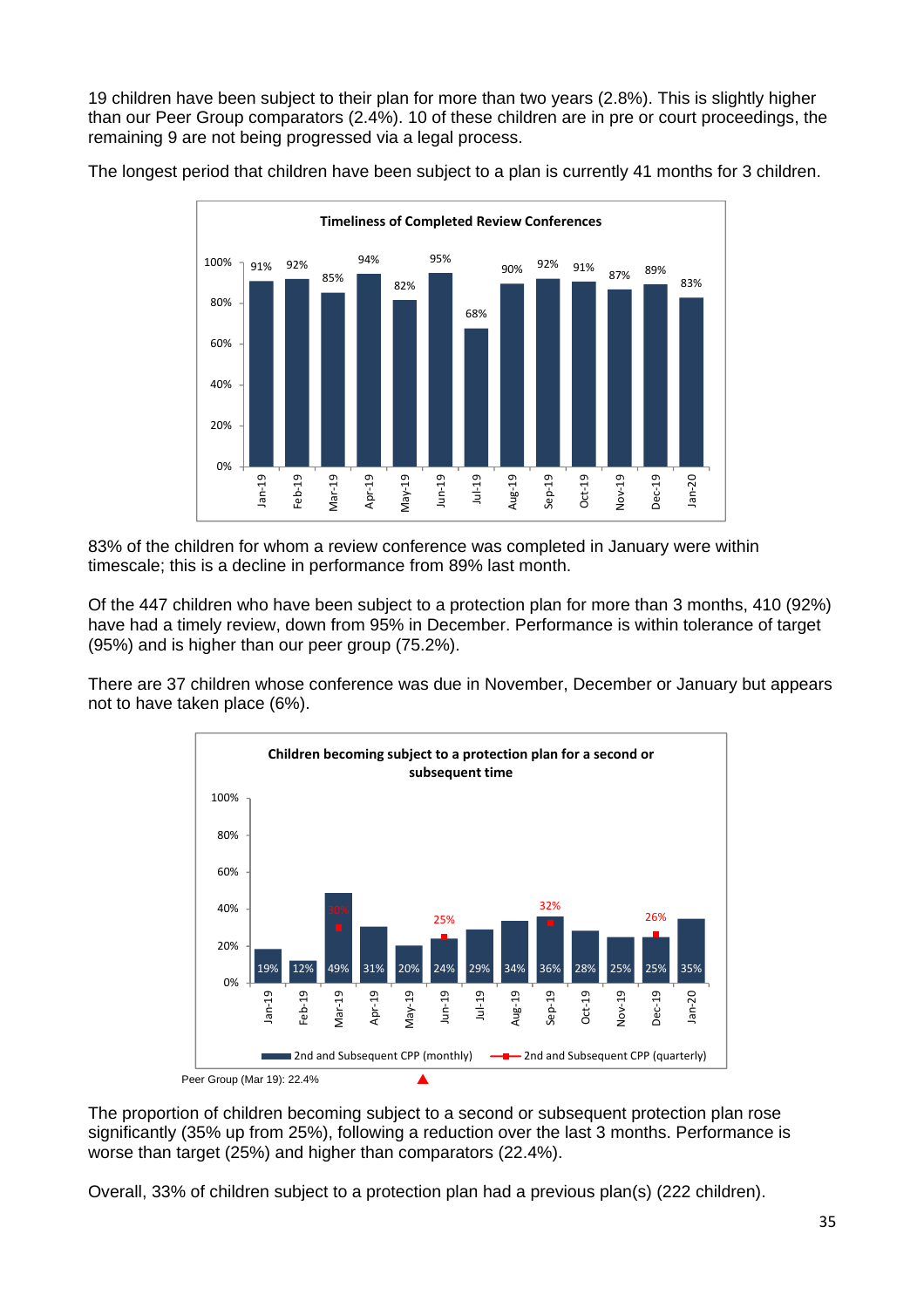|            | 2 <sup>nd</sup> /sub<br>plan<br>overall | 2 <sup>nd</sup> /sub<br>plan in<br>Nov |                   | 2 <sup>nd</sup> /sub<br>plan<br>overall | 2 <sup>nd</sup> /sub<br>plan in<br><b>Dec</b> |            | 2 <sup>nd</sup> /sub<br>plan<br>overall | 2 <sup>nd</sup> /sub<br>plan in<br>Jan |
|------------|-----------------------------------------|----------------------------------------|-------------------|-----------------------------------------|-----------------------------------------------|------------|-----------------------------------------|----------------------------------------|
| Cheltenham | 39%                                     | 29%                                    | Gloucester        | 40%                                     | 30%                                           | Cheltenham | 39%                                     | 67%                                    |
| FoD        | 28%                                     | $0\%$                                  | Cheltenham        | 35%                                     | 20%                                           | Gloucester | 38%                                     | 32%                                    |
| Cotswolds  | 21%                                     | 60%                                    | Stroud            | 24%                                     | 33%                                           | Cotswolds  | 33%                                     | 100%                                   |
| Gloucester | 38%                                     | 44%                                    | <b>Fewkesbury</b> | 24%                                     | 20%                                           | Stroud     | 25%                                     | 17%                                    |
| Stroud     | 24%                                     | 22%                                    | Cotswolds         | 24%                                     | $0\%$                                         | Tewkesburv | 20%                                     | 0%                                     |
| Tewkesbury | 24%                                     | 6%                                     | FoD               | 21%                                     | 7%                                            | FoD        | 20%                                     | 11%                                    |

Three localities are performing better than target in terms of the overall proportion of children subject to a protection plan who had one of more previous plans (Forest, Stroud, Tewkesbury).

Gloucester and Cheltenham continue to be clear outliers in terms of their respective overall proportion of children on repeat plans (39% and 38% respectively).

In January, performance in Cheltenham, Gloucester and Cotswolds was impacted by a large sibling group in each locality returning to plans.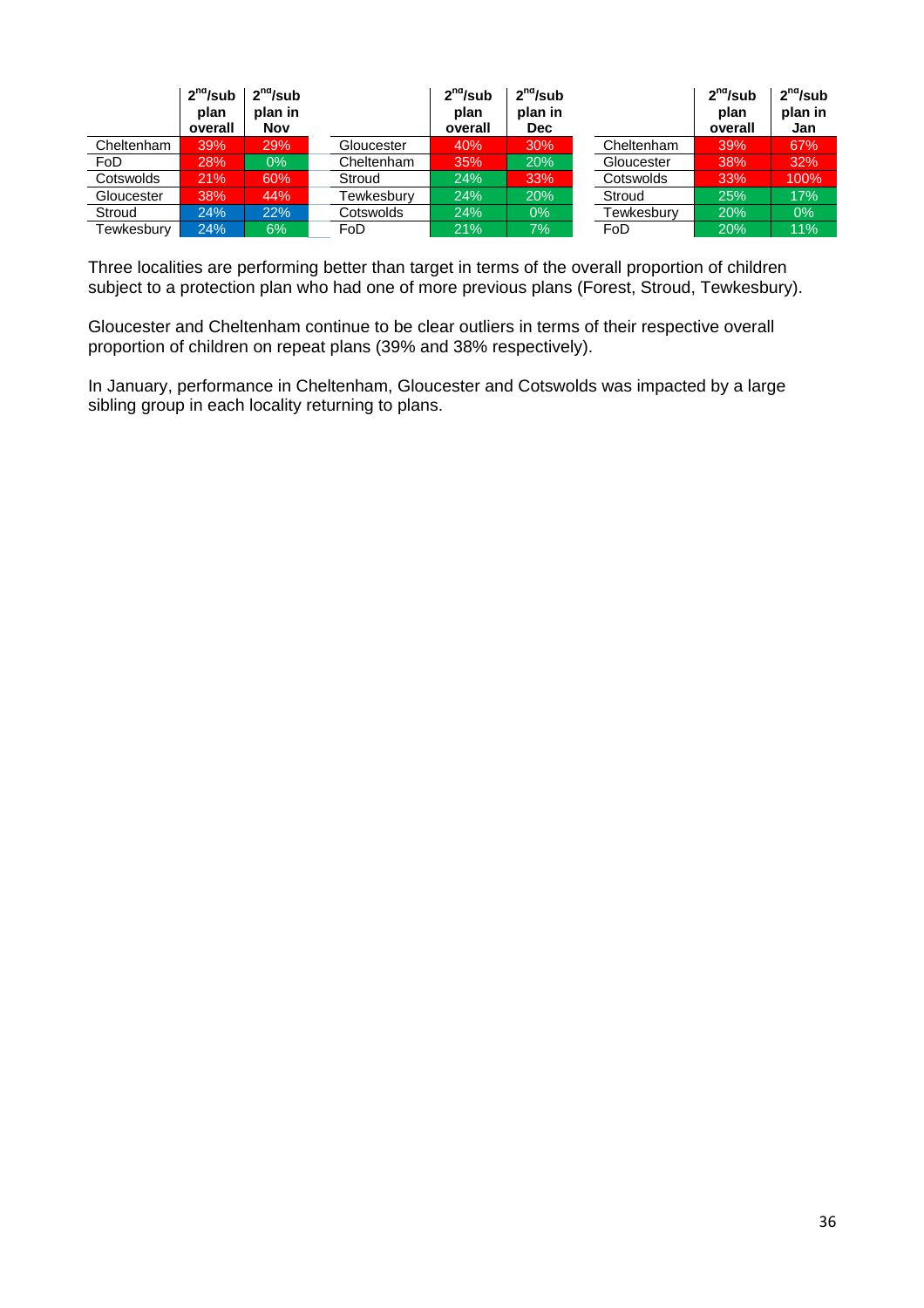## **Children in Care**



The number of children in care has increased from 734 children in December to 748 children in January. This is 6% higher than the same time last year and remains higher than our peer group (57.3 compared to 52.7 rate per 10,000 0-17 population).



There is continued fluctuation in delays in recording admissions to care, but the trend is broadly improving trend. However, delays continue to impact too many children.

For those children where an admission in January had been recorded, updates to case records were delayed for 55% of children before the case management system reflected the child's change in status, the legal status and location. This has improved for a second consecutive month down from 66% in November.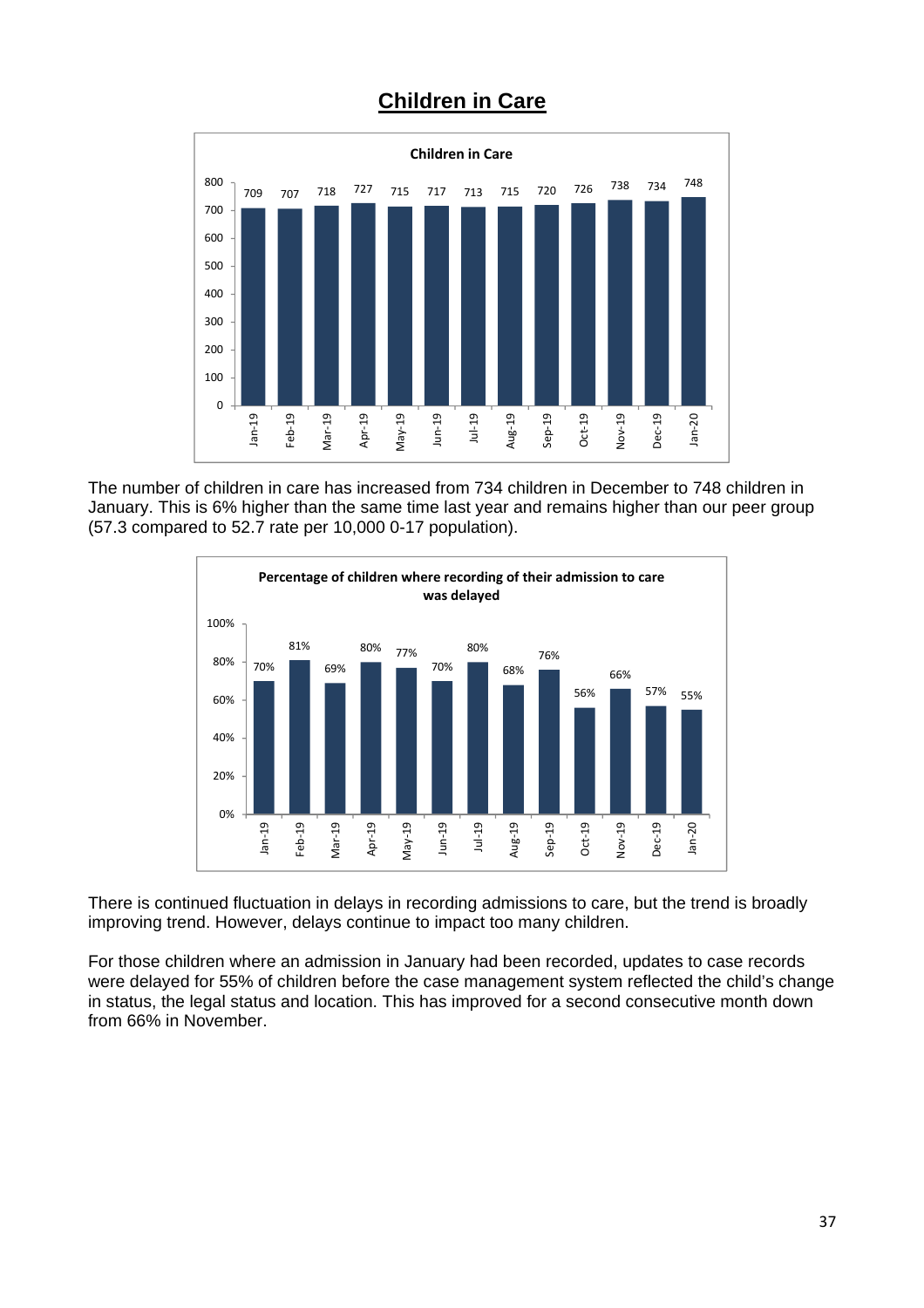|               | $0 - 5$ | $6 - 10$ | $11 - 15$ | 16-20  | $1 - 2$       | $2 - 3$       | $3 - 4$       |
|---------------|---------|----------|-----------|--------|---------------|---------------|---------------|
|               | w.days  | w.days   | w.days    | w.days | <b>Months</b> | <b>Months</b> | <b>Months</b> |
| $Jan-19$      | 22      | 5        | 3         | 4      | 7             |               |               |
| Feb-19        | 23      | 4        |           | 4      | 4             |               |               |
| Mar-19        | 26      | 5        |           |        |               |               | 2             |
| Apr-19        | 26      | 8        |           | 1      |               |               |               |
| May-19        | 21      | 3        | 4         |        | 3             | 1             |               |
| $Jun-19$      | 19      | 6        |           | 2      |               |               |               |
| <b>Jul-19</b> | 19      | 2        |           | 1      | 1             |               |               |
| Aug-19        | 26      |          |           |        |               |               |               |
| Sep-19        | 32      | 2        |           |        |               |               |               |
| $Oct-19$      | 40      |          |           |        |               |               |               |
| <b>Nov-19</b> | 30      | 3        | 2         |        |               | 1             |               |
| Dec-19        | 27      | 3        |           |        | 1             |               |               |
| $Jan-20$      | 27      | 4        |           |        |               |               |               |

The extent of delay in recording admissions on the whole improving however, there was 1 child who entered care in November and 1 child who entered care in December whose their entry to care wasn't recorded until January.

| <b>Start Date of S20</b><br><b>Status</b> | Number of<br>children | Percentage |
|-------------------------------------------|-----------------------|------------|
| 2020                                      | 21                    | 10%        |
| 2019                                      | 117                   | 57%        |
| 2018                                      | 33                    | 16%        |
| 2017                                      | 17                    | 8%         |
| 2016                                      | 12                    | 6%         |
| 2015                                      | 2                     | 1%         |
| 2014                                      | 3                     | 1%         |
|                                           | 205                   |            |

27.4% of children in our care are accommodated under a Section 20 arrangement (205), this is a marginal percentage point decrease compared to last month due to an increased number of children in care overall (28.1%, 206 children) due to the increased number of children in care and is now slightly better than target (28%). However, we remain an outlier compared with the national average (18%, March 2019).

23 of the children accommodated under Section 20 are in court proceedings (3.1%) while 21 children are in pre-proceedings (2.8%).



Just over a fifth of our children in care were placed out of County at the end of January (158 children, 21%).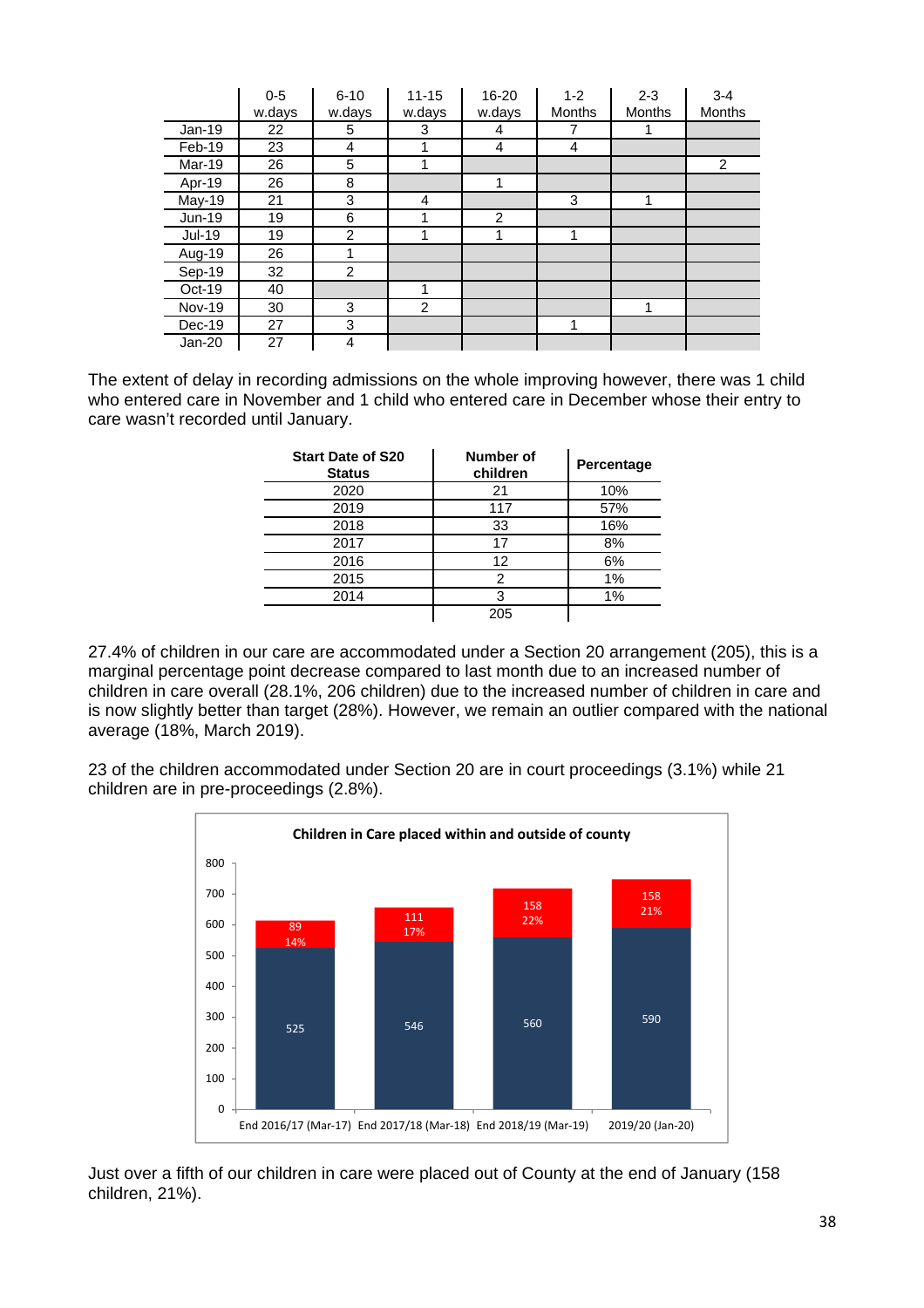

Just under a quarter of children in care are living more than 20 miles from their home (23%, 172 children). There were an additional 25 children (3%) where it was not known if they lived more than 20 miles from home, this is because the child's home post code is not recorded, this includes some Unaccompanied Asylum Seeking Children.

122 children living more than 20 miles from home were in out of county placements (16%); this is just above the national England rate (15%) but better than our peer group (19.1%) and the South West (20%).



For 50 children, their placement was within Gloucestershire but more than 20 miles from their home (7%).

In addition to delays in recording admissions to care, there are also delays in recording discharges from care and when this responsibility ends. The number of discharges from care rose as follows:

| Month of  | Discharges Recorded | Discharges Recorded |
|-----------|---------------------|---------------------|
| Discharge | in December         | in January          |
| October   | 36                  | 37                  |
| November  | 23                  | 25                  |
| December  |                     | 25                  |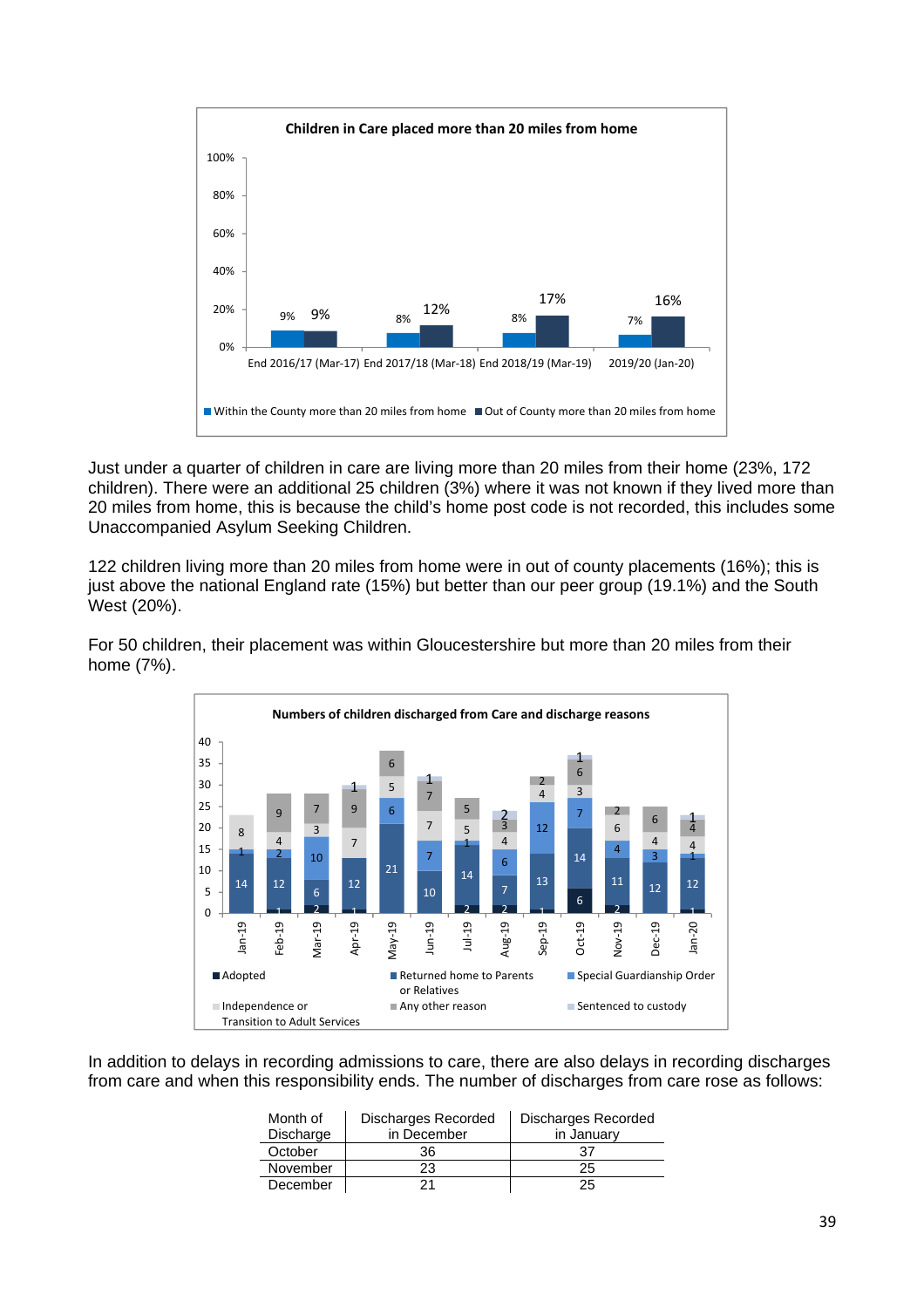23 children were recorded as having been discharged from care in January; it is likely this number will increase due to delayed recording. Overall the majority of children leave care to live with parents or relatives and this continued to be the case in January (12 children, 52%).



Readmissions reduced in January (16%), returning to the level seen in November following an increase to 26% in December.

All 6 children of the children readmitted in January were readmitted following a return home to family.



The vast majority of children in care had an up to date Statutory Visit at the end of January (96%); performance is above target (95%). This is a measure in the **Accelerated Improvement plan**.

27 children were overdue a visit at the end of January. For 8 of these children, visits were completed within 5 working days of timescale (30%). There were 3 children for whom no statutory visit was recorded since the child had moved placement, all of whom moved placement in January.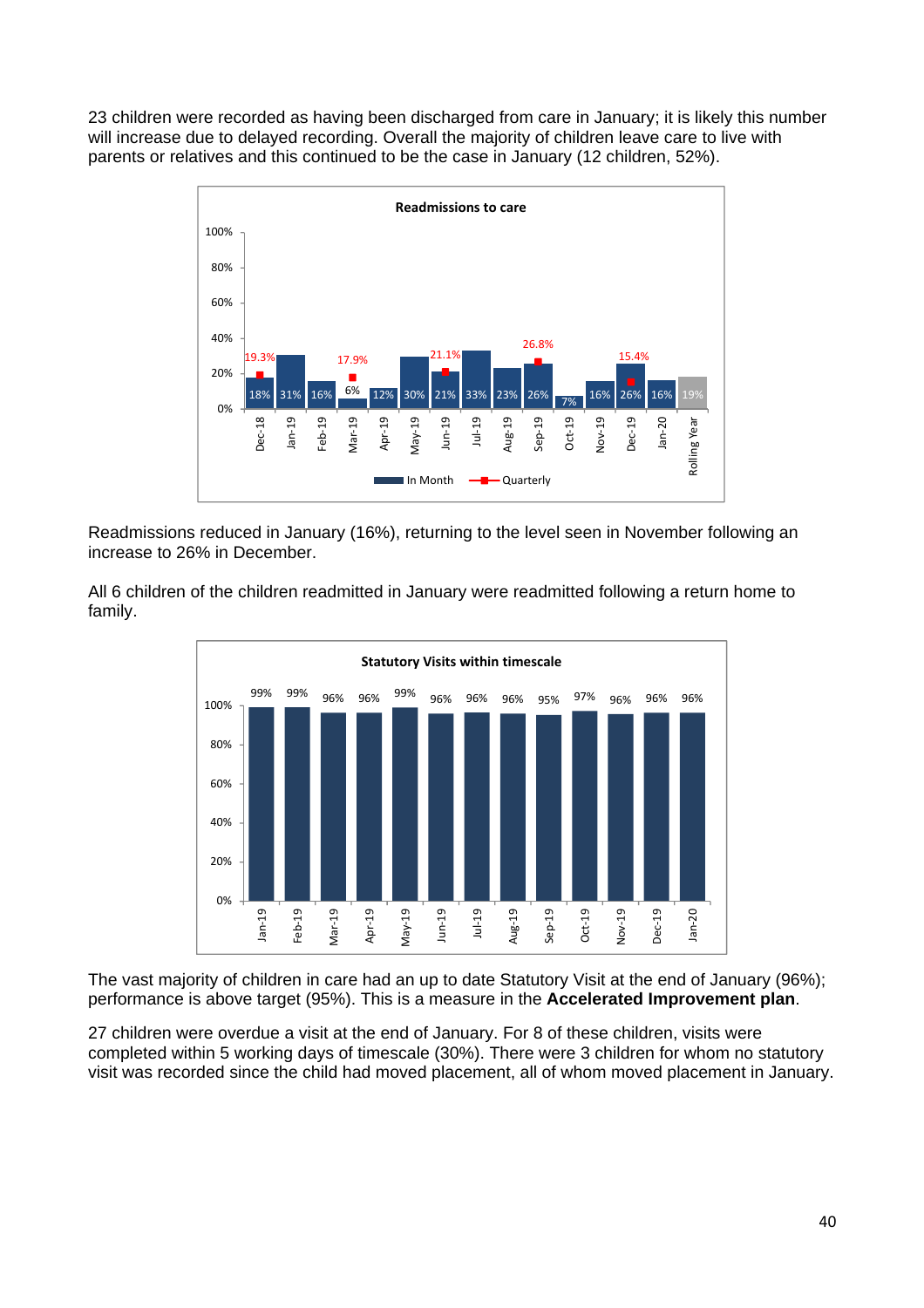

90% of children in care had an up to date assessment at the end of January (610 children), performance remains below target (95%).

There are 67 children whose assessment was overdue, 44 of whom were due an assessment between November 2019-January 2020 (66%). 5 children had not been assessed since entering care with 1 child entering care in 2017, 2 children in 2018 and the remaining 2 children in January 2019.



Reviews for 142 Children in Care took place in January. Although the majority were completed within timescales (94%) performance has declined slightly over the last two months from 98%. This is below target (100%).

There were 23 children (3%) for whom a review was planned to take place in January and a further 17 children (2%) for whom a review was planned to take place in November or December 2019; LiquidLogic has not yet been updated to reflect whether these reviews took place or not.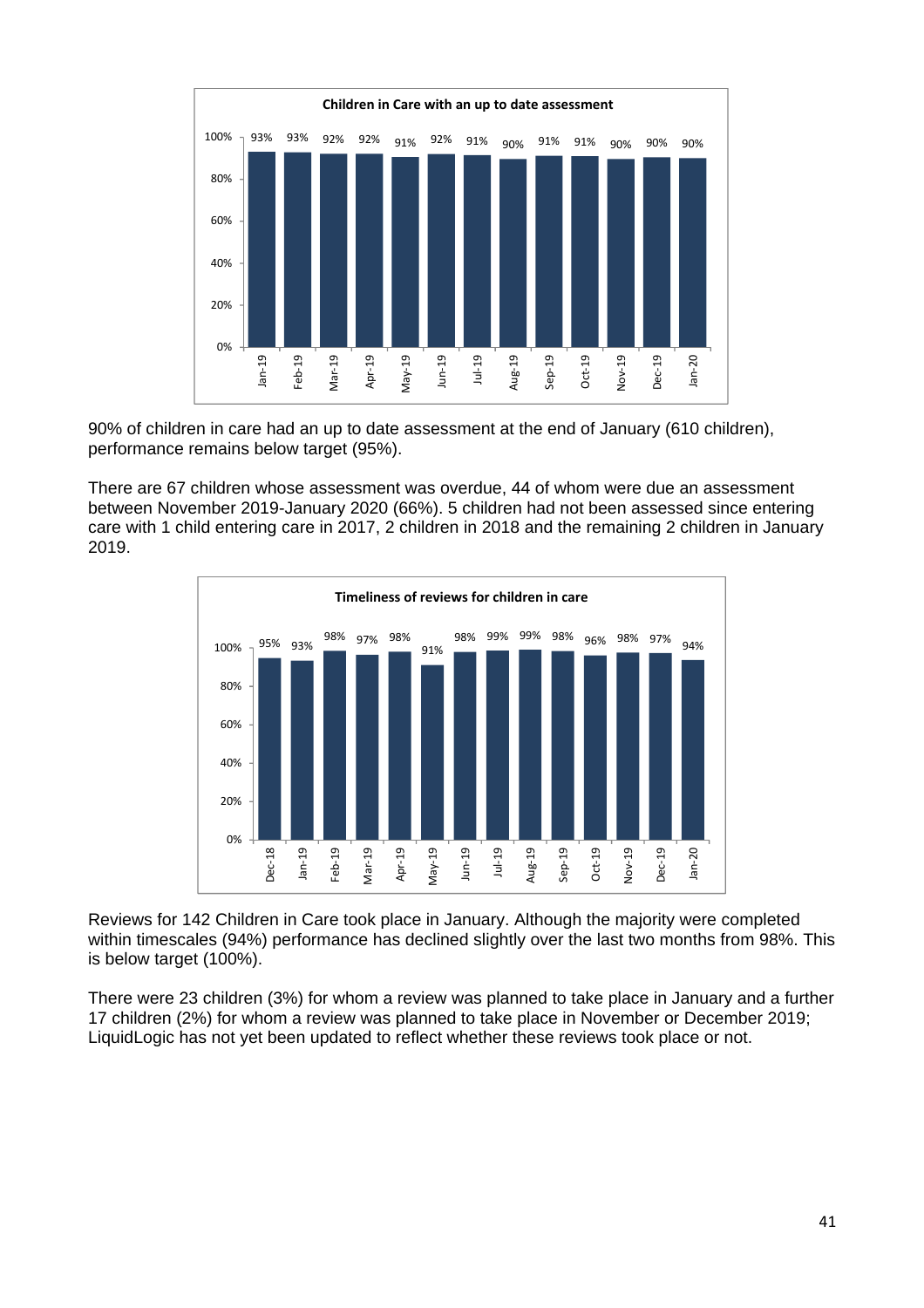

**Note:** Graph excludes children aged under 4 years and young people who have a Pathway Plan as participation in their review is not captured.

98% of children had their views represented in their review either by attending or via an Advocate, IRO or other media (80 of 82 children), this has increased from 93% in December. This position may change as reviews planned for January are recorded.

Participation cannot be recorded for all reviews as the form for young people on a Pathway Plan does not allow this information to be captured. These young people equate to the 15% of reviews (22 young people) in December.



The proportion of young people with an up-to-date pathway plan remained the same as December (84%), down from 88% in October, but remains above target (80%).

26 children aged 16 years and 3 months who have been in care for more than 3 months have no Pathway Plan in place. There were no children overdue a review of their Pathway Plan.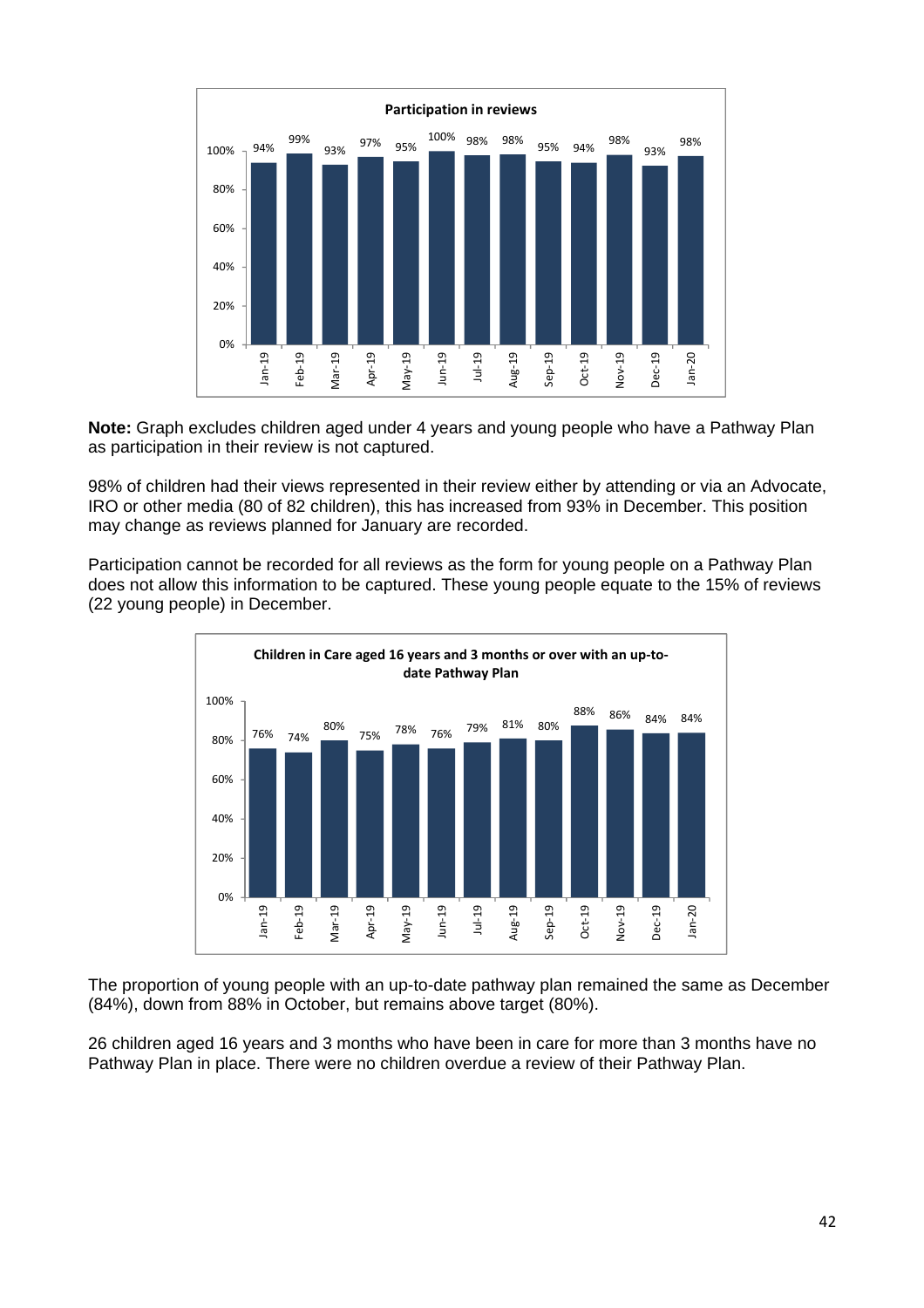

661 children in care had an up-to-date health assessment (88%), this is a continued improvement in performance up from 75% at the same time last year. Performance is above target (85%).

115 children aged under 5 (80%) and 546 children aged 5 and over (90%) had an up to date health assessment or have been in care less than 20 working days. This is a continued improvement for children aged over 5 but for the younger age group this has continued to decline down from 90% in November.

A health assessment for 12% of children in care (89) was overdue at the end of January. For 23 children their Initial Health Assessment was overdue. For the remaining 66 children their Review Health Assessment was overdue.



Data relating to the number of children who received an Initial Health Assessment in December has been refreshed, again, delayed recording was evident for a small number of children with numbers of IHAs increasing from 24 to 28. As a result of this, the percentage of IHAs that took place within timescales has reduced from the 29% previously reported to 21%.

38 children in care received an IHA in January, 29% of these were within timescales (11 children). This is currently an improvement from December. Performance remains below the target (50%).

A new process is being piloted from the end of January in the Gloucester Locality where a provisional IHA appointment is booked as soon a decision is made for a child to enter care. In the current process appointments are only made once the correct paperwork has been competed and a formal request made.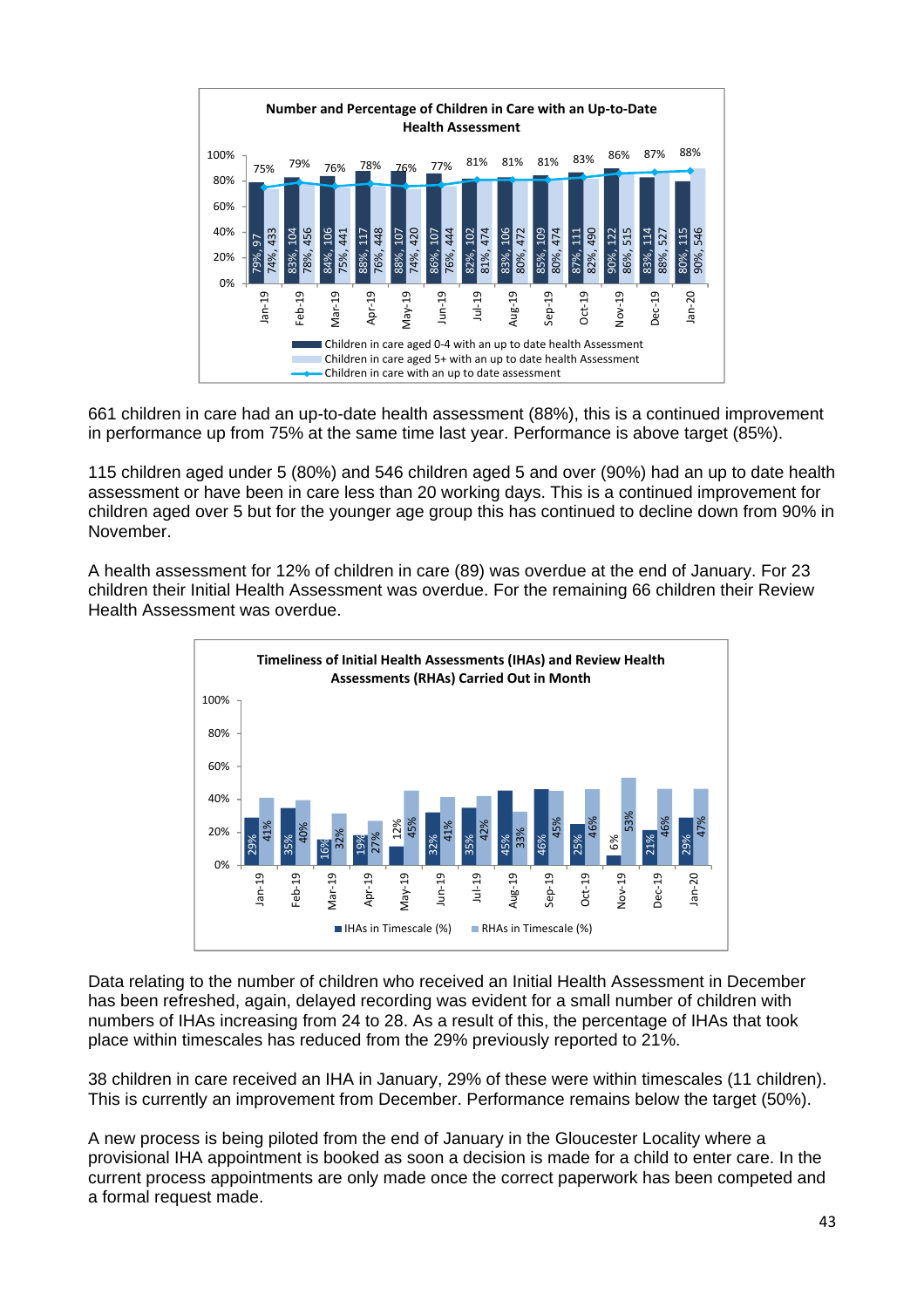In January, the request date for the IHA was recorded for all but 1 child. For 2 children (5%) the request for their IHA was made on the same day that they entered care and for a further 11 children (29%) the request was made within 5 days of them entering care. For the remaining 24 children their health assessment was requested longer than 5 days after they entered care and for 4 of these children the request was made after the due date of their IHA.

The data relating to the number of children who received a Review Health Assessment in December has been refreshed as a result the number of children who received an RHA in December has increased from 46 children previously reported to 56 children. The number of RHAs within timescales has also increased from 22 children to 25 children so the percentage of children who received a timely RHA remains 46%.

43 children in care received a RHA in January, for 20 children their RHA was within timescales (47%), this is currently a slight improvement from December in proportion although based on lower numbers of RHAs completed. There are, however, further health assessments that are recorded as planned to take place in January and it is not clear whether these have taken place. This will impact on timeliness performance when data is refreshed in the next report.



84% of children in care aged 2 years or older had an up to date dental assessment at the end of January (573 children), this remains within tolerance of target (85%). Performance has remained broadly similar across the last 12 months against an increasing volume of children in care.

There are 110 children whose dental check is overdue (16%).



Short-term placement stability has been following a declining trend and has increased following a 3 month static period.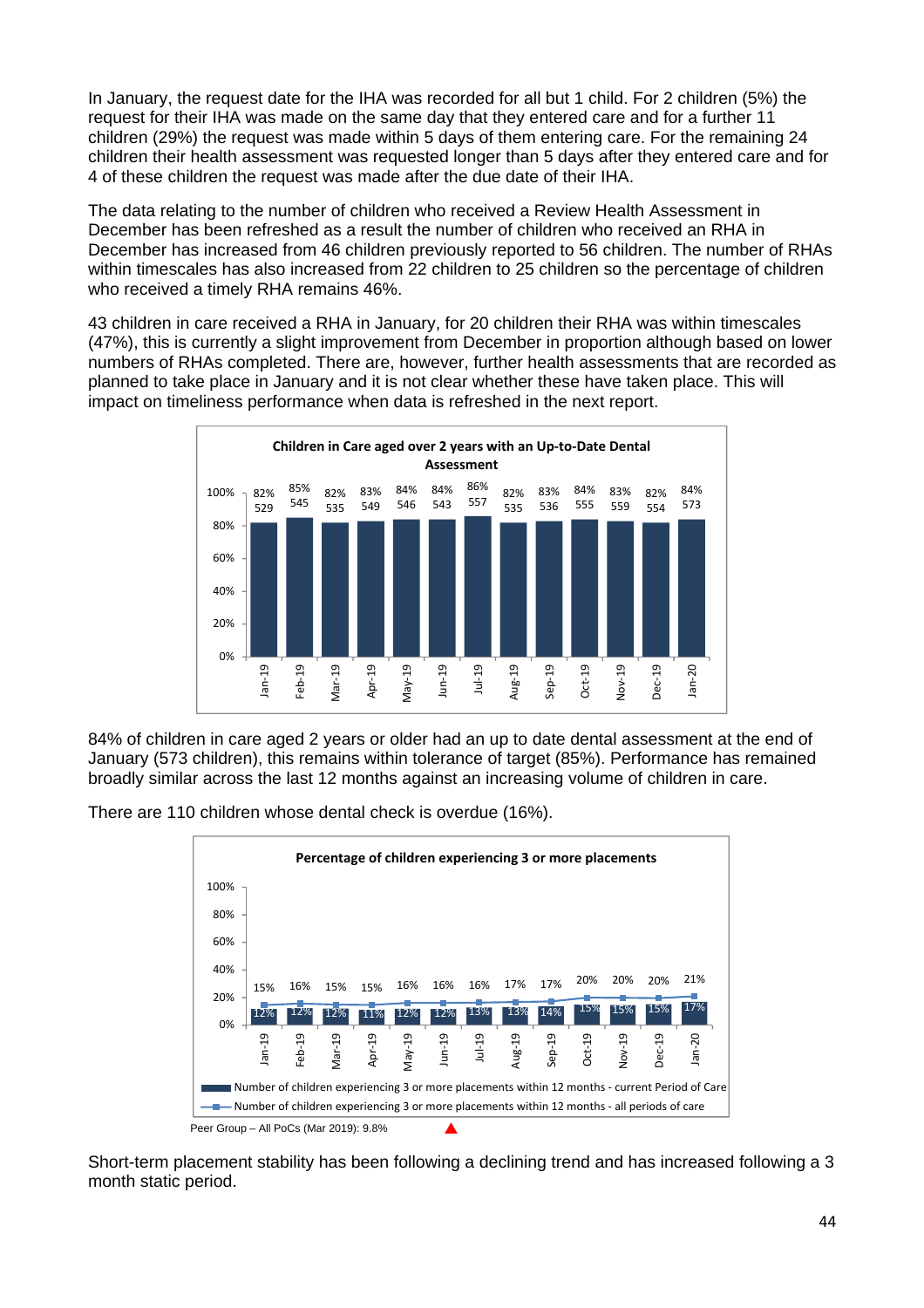17% of children in care experienced 3 or more placements within 12 months during their current period of care, an increase from 15% for the last 3 months.

21% have had 3 or more placement moves within 12 months across all periods of care, an increase from 20% for the last 3 months. This remains worse than target (13%) and higher than our peer group (9.8%).



Long-term placement stability has been following a broadly declining trend overall but has increased in the last 2 months from 58% in November to 61% in January.

This remains below target (65%) and our peer group (70.1%)

Current short and long-term stability data is not entirely reflective of the national stability definitions as changes of address are currently counted as a placement move in instances where the Carer has not changed. We are revising reports to ensure that they are representative of actual placement disruption.



94% of Foster Carers had received an annual review within the last 12 months at the end of December. Note: This is the latest data available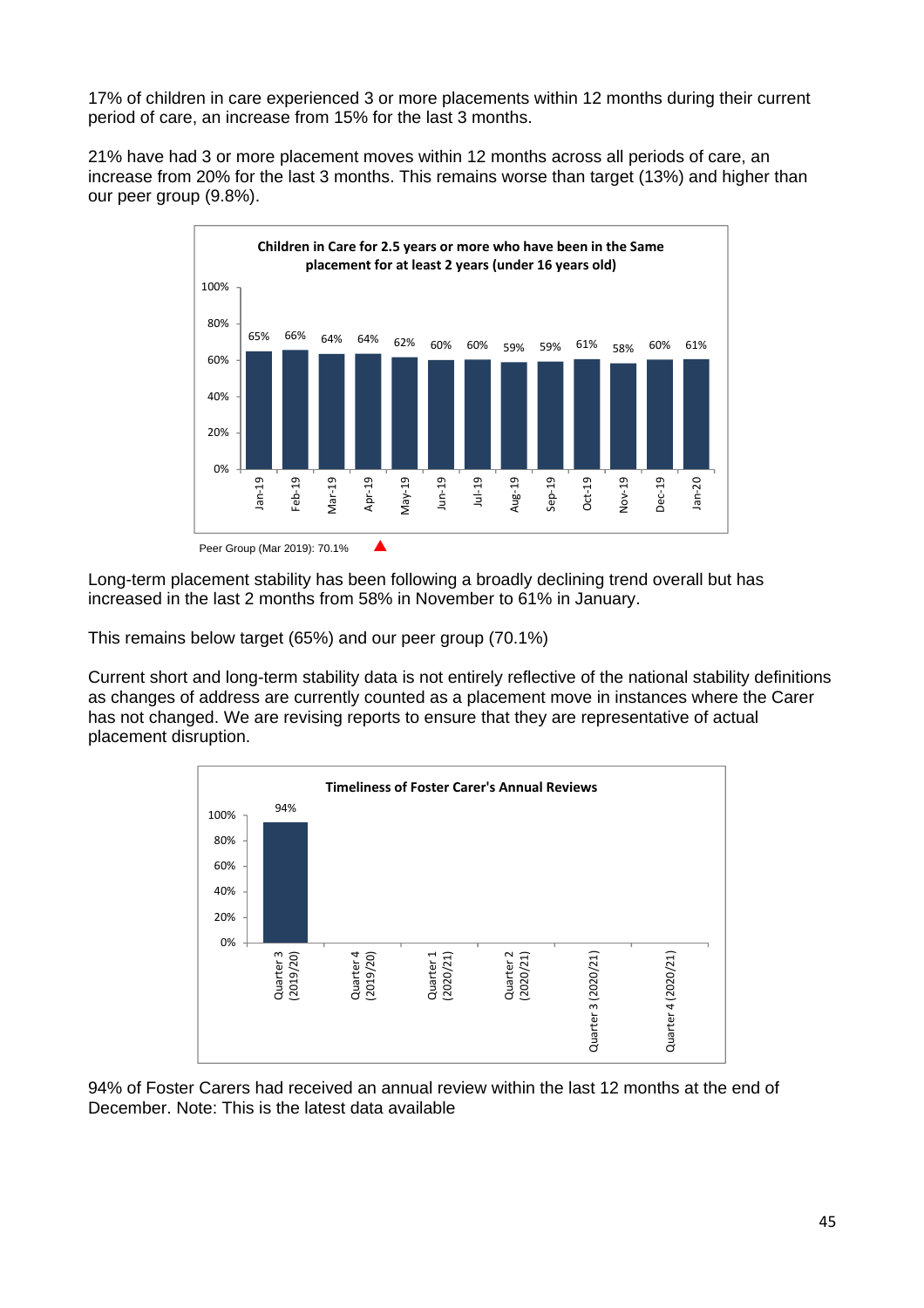

12 children were placed with their adoptive families between September-December 2019. For 3 children (25%) this was within 14 months of the date they came into care.

**Note:** This is the latest data available. Current adoption timeliness data is not reflective of the national definition. Work is being carried out to understand the full definition and what data is required to be able to report to the exact definition.



There were 7 children in Private Fostering arrangements at the end of January.

5 of these children were visited within timescales (71%); this has decreased from 86% in December and is the same proportion as October and November.

**Note:** The number of children reported as privately fostered is not reflective of the number of private fostering arrangements that the Private Fostering Team is supporting. The team are carrying out some data cleansing. There is also an issue with the LiquidLogic Pathway which doesn't allow some children to transfer from Becoming Privately Fostered to Privately Fostered. ICT have been approached about the issue.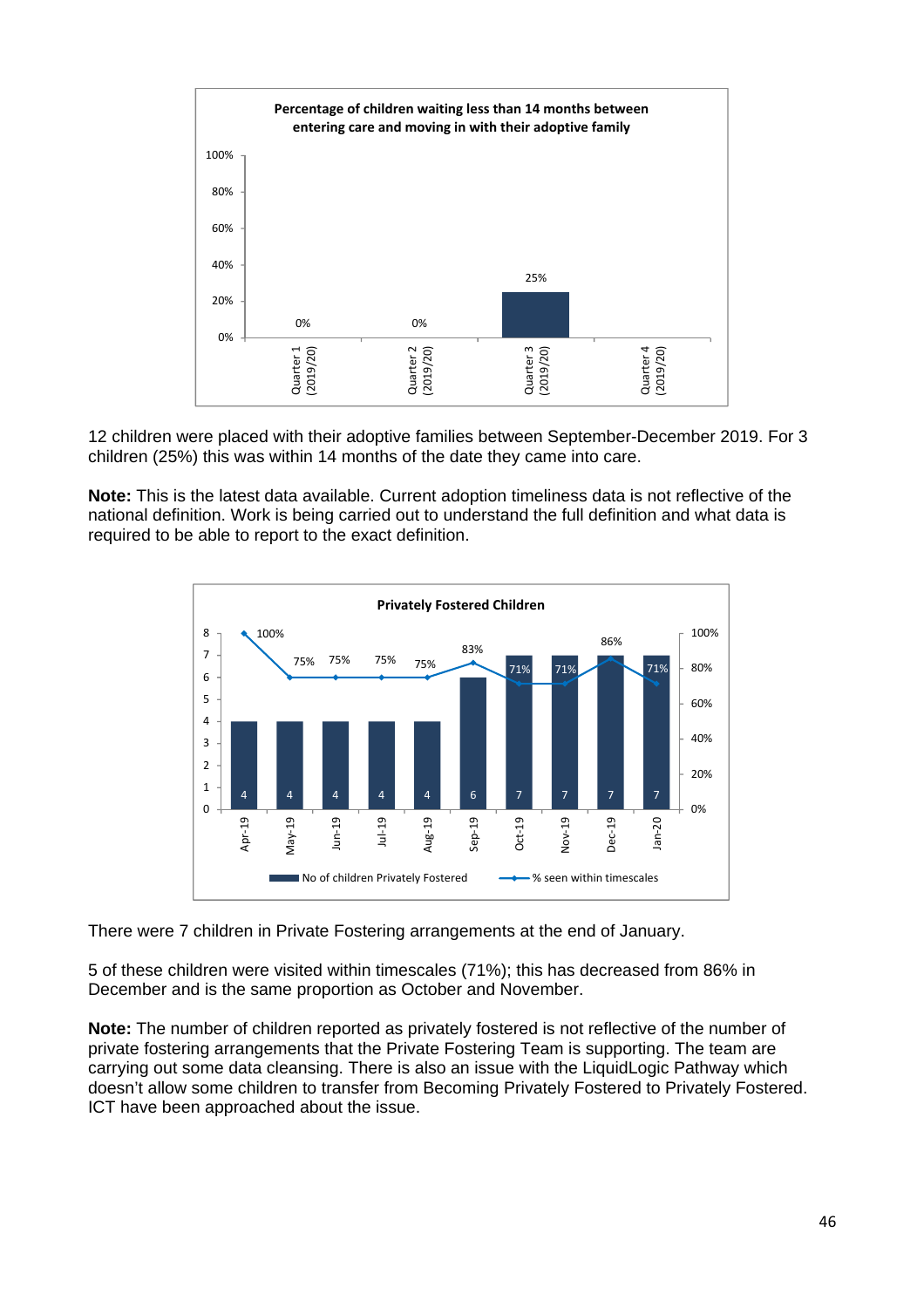

Note: Strengths and Difficulties Questionnaire has only recently become available and has undergone further testing. Some anomalies were identified in the data since reporting in December so the previous 12 months data has been refreshed.

At the end of January, 76% of Children in Care aged 4-17 had an up to date Strengths and Difficulties Questionnaire (SDQ) or were awaiting their first SDQ (475 of 629 children); performance has been on a declining trend, down from 83% at the same time last year.

154 children were overdue an SDQ at the end of December.



For just over half of the children in care aged 4-17 at the end of January, their first SDQ was a score of 14 or above (borderline emotional health concerns) indicating that at the point they entered care they may have required support around their emotional health. For children that have had more than one SDQ completed a similar proportion (54%) had a score of 14 or above at the end of January. Performance in both of these areas has remained similar over the last 12 months

Overall, at the end of January just over half of children in care aged 14-17 whose latest SDQ score, whether that be their first if they have only received one, or a more recent SDQ if they have received more than one was a score of 14 or above (53%). This has also remained broadly similar over the last 12 months and raises questions about the effectiveness of supporting the improvement emotional health for our children in care.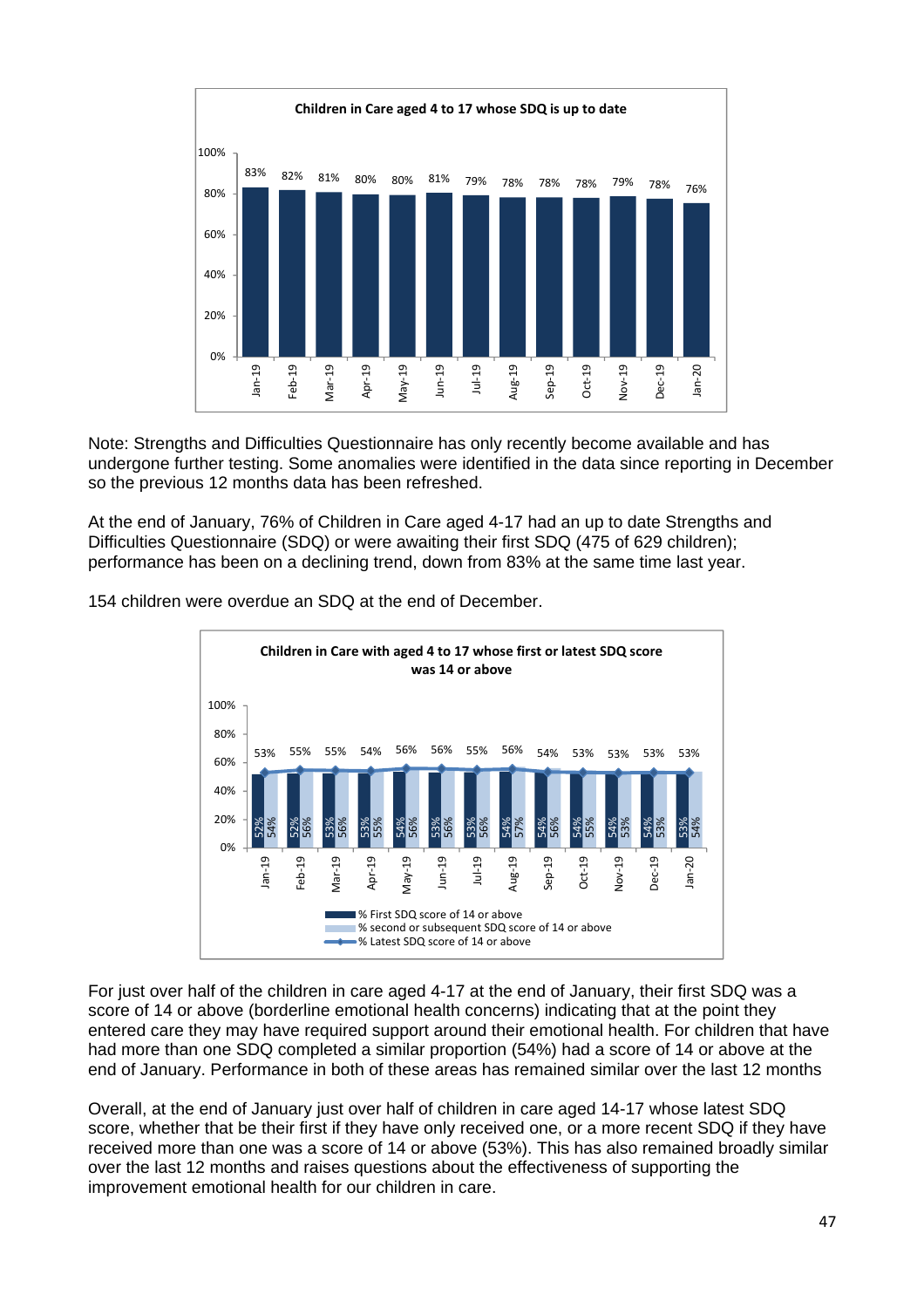

For those children in care who have had more than one SDQ, there is an almost equal division between children whose score has improved compared to the previous SDQ and those where the score has stayed the same or declined (49% and 51% respectively at the end of January) this has remained broadly similar over the last 12 months.



The average emotional health score for our children in care aged 4-16 (age group as defined by the national measure) who have been in care over 12 months is slightly better than our statistical neighbours (14.7 compared with 15.9).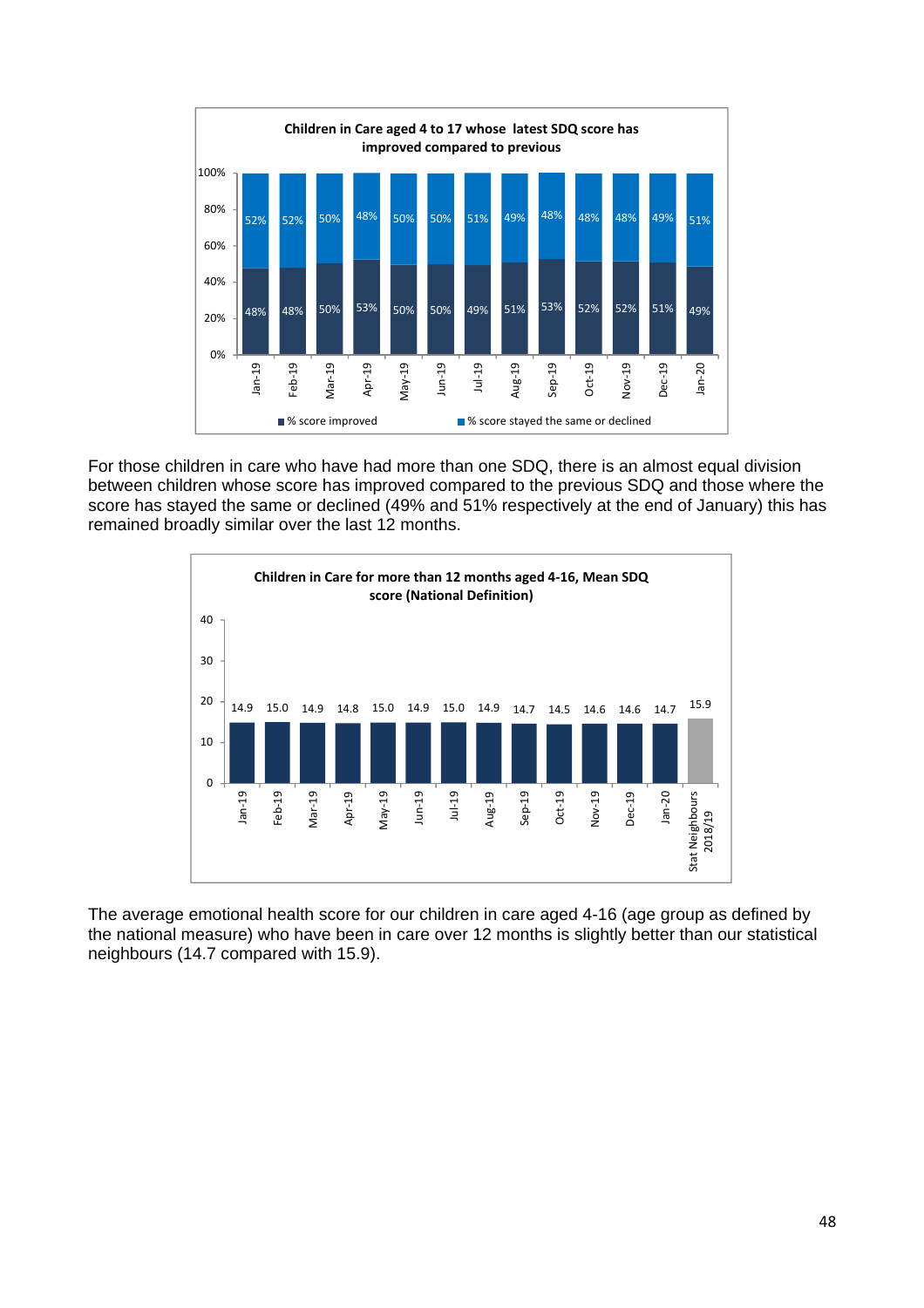

## **Education – Children in Care**

It's a requirement that all children in care have a Personal Education Plan in place and reviewed each school Term. At the end of the first term of the 2019/20 Academic Year, PEPs for 84% of Early Years pupils, 97% of Reception to Year 11 pupils and 95% of Post 16 pupils were within timescales.

**Note:** This is the latest data available.

At the end of January there was 1 Early Years child, 9 Reception to Year 11 children and 5 Post 16 Young people whose PEP was overdue.



At the end of January, the proportion of children in care who had been fixed term excluded remained lower than the same time in the 2018/19 and 2017/18 academic years (9% compared with 11% and 10% respectively). A total of 158 school days have been lost in the academic year so far, this is also lower than at the same time over the last two Academic Years (311 and 190 school days respectively).

## **School Moves**

At the end of January, 25 children had experienced a school move during the academic year, this is lower than the same time last year (31 students).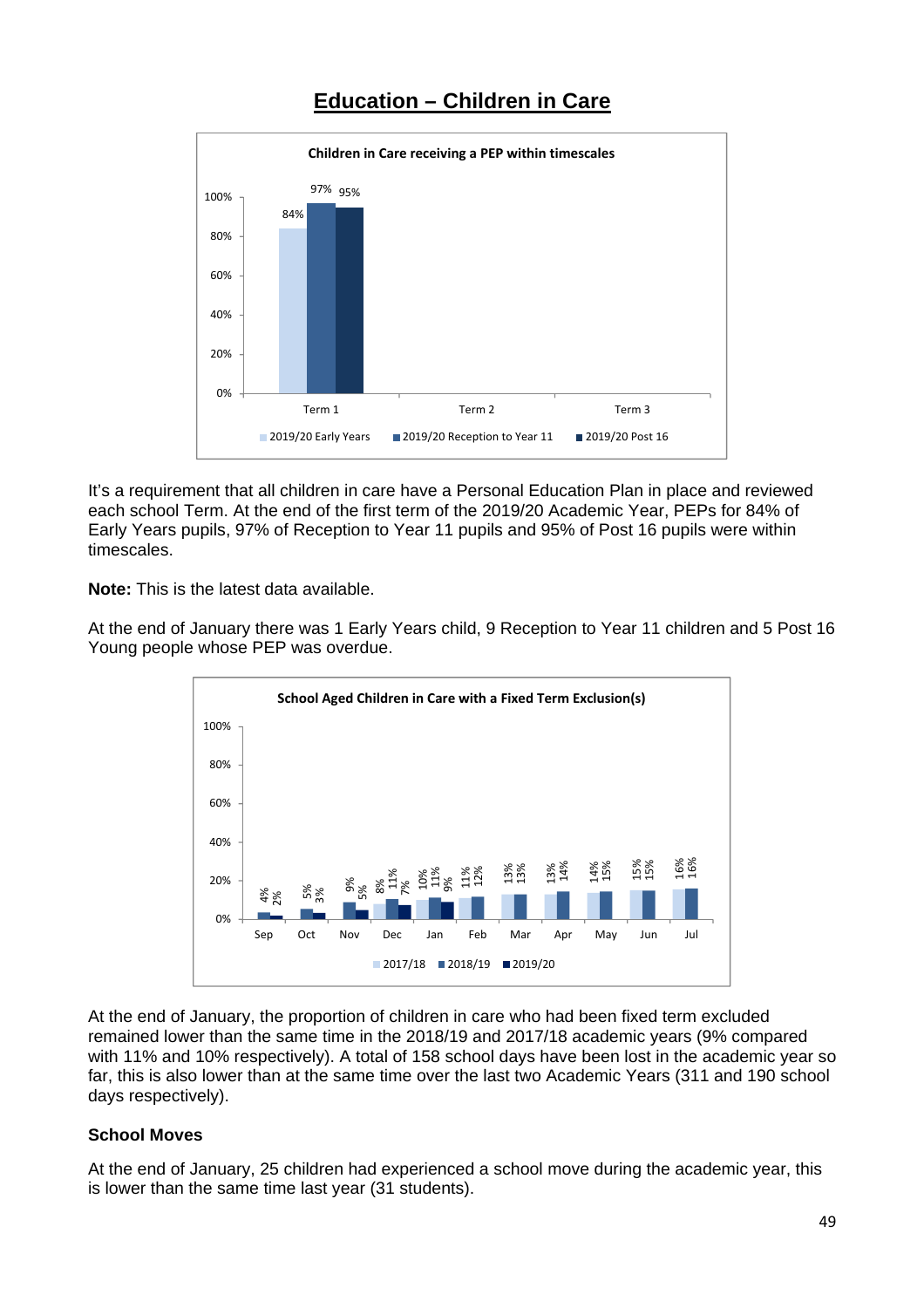One child had experienced 2 moves this academic year (26 moves, 25 children). Changes of school place were largely by children who were in secondary school (19 of 26 moves, 73%). 8 of the school moves were children in Years 10 and 11 (31%).



The overwhelming majority of school aged children in care had a school place at the end of January (458 of 470 children, 97%). The proportion of children with a school place is the same as last year (97%) and similar to the same time in the 2017/18 academic year (98%).

12 children did not have a school place at the end of January. There remains 1 child who has not had a school place since November 2018.

Of the 12 children without a school place at the end of January, 5 were recorded as being placed out of county.



8 of the 12 children in January were in school years 10 or 11.

At the end of January, the proportion of children with an attendance rate of 90% or more had decreased to 78% from 90% in September. This is lower than at the same time in 2018/19 and 2017/18 academic years (88% and 84% respectively).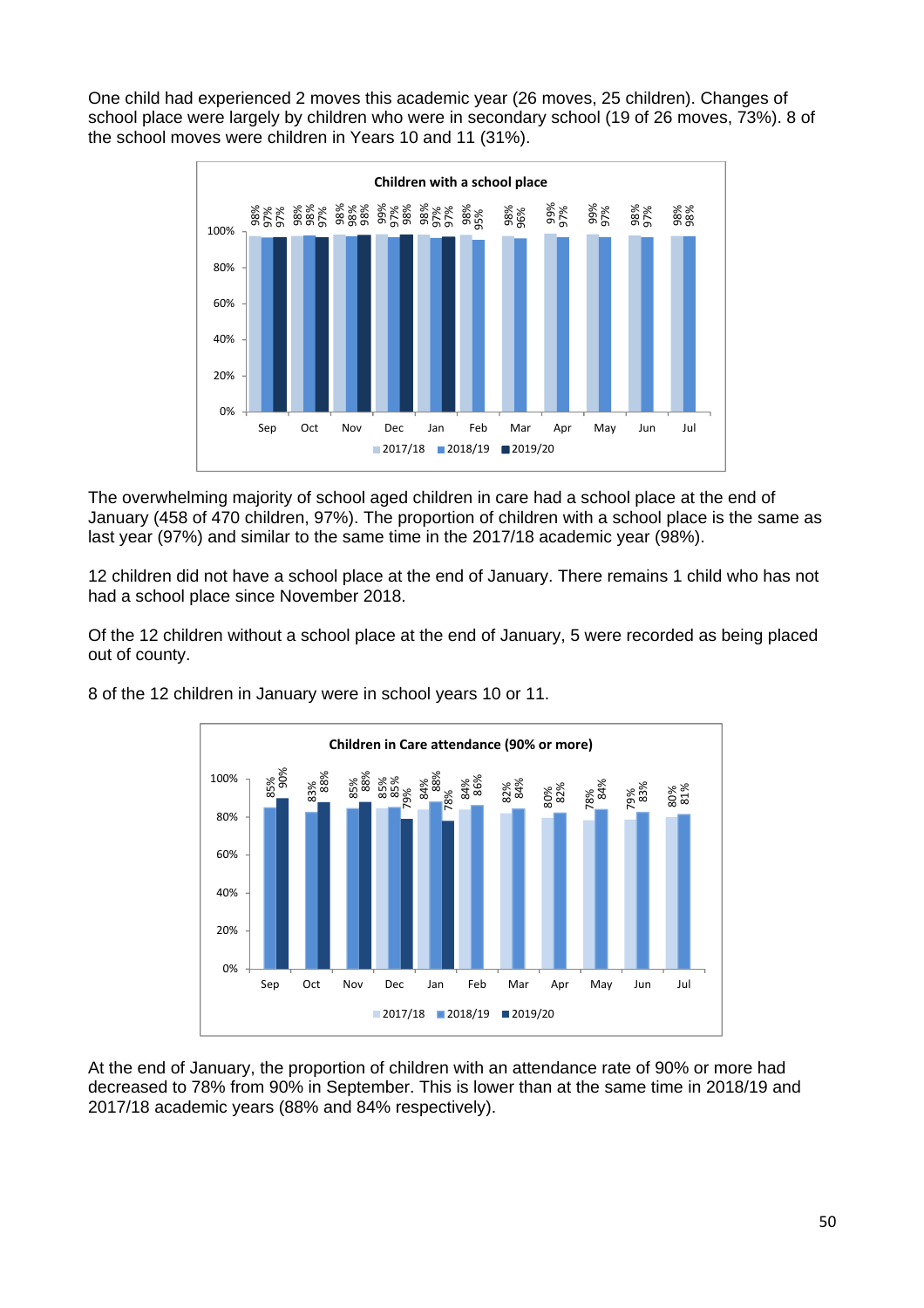| <b>Attendance</b><br>Rate | Number of school aged<br>children in care | Percentage of school aged<br>children in care attendance |
|---------------------------|-------------------------------------------|----------------------------------------------------------|
| 90% or over               | 366                                       | 78%                                                      |
| 89% - 76%                 | 39                                        | 8%                                                       |
| 75% - 31%                 | 39                                        | 8%                                                       |
| $30\% - 16\%$             |                                           | 1%                                                       |
| 15% or below              |                                           | 1%                                                       |
| No School Place           | 12                                        | 3%                                                       |
|                           |                                           |                                                          |

65 children (14%) have attended for less than three-quarters of school days this academic year, For 7 of these children (1%), attendance was below 15% of school days.



The vast majority of school aged children in care were in mainstream education at the end of January (98%), this is slightly higher than the same time the previous two academic years (96%)

10 children in care were in alternative education at the end of January, all 10 children were in school years 9,10 or 11, the majority of whom were in school years 10 or 11 (8 children).

![](_page_50_Figure_5.jpeg)

There were 104 students receiving education out of County in January (23%).

The proportion of children in care with a school place out of County is higher than the same time in the 2017/18 and 2018/19 academic years (17% and 21% respectively).

There are 5 children who are recorded as placed out of County that don't currently have a school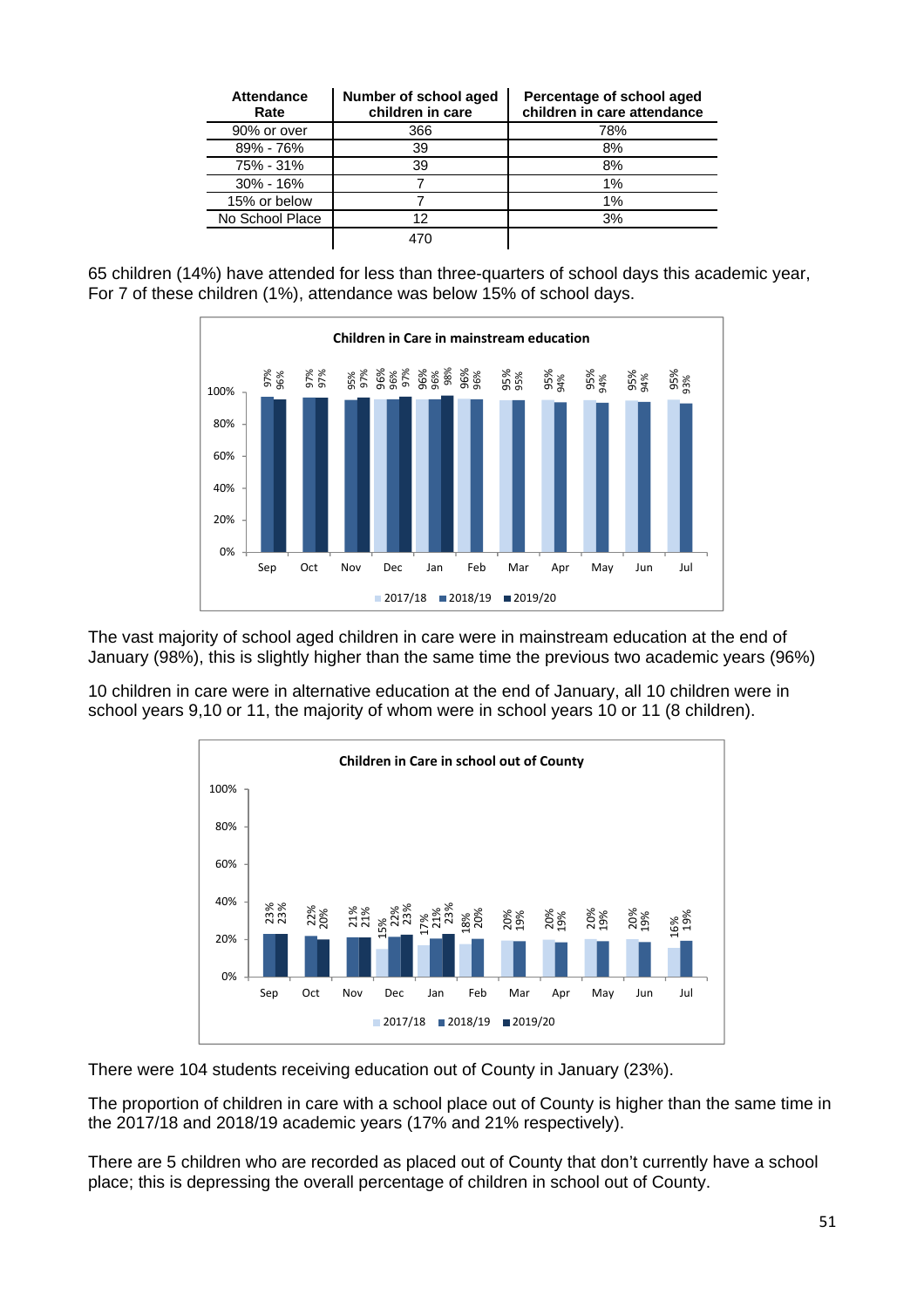![](_page_51_Figure_0.jpeg)

## **Care Leavers**

We had 395 care leavers at the end of January; this is a growth of 7% over the last year. This includes 18 young people under the age of 18, as well as those care leavers up to the age of 25 to whom we have an extended duty.

Although the number of care leavers remains similar to last month the age profile has changed slightly between December and January, the number of care leavers aged 16-18 has increased from 115 to 123 (up 7%) and the number of care leavers aged over 21 has reduced from 75 to 68 (down 10%).

![](_page_51_Figure_4.jpeg)

We had been in touch with 98% of Care Leavers aged 19-21 (199 of 204 Care Leavers) and with all Care Leavers aged over 21 years.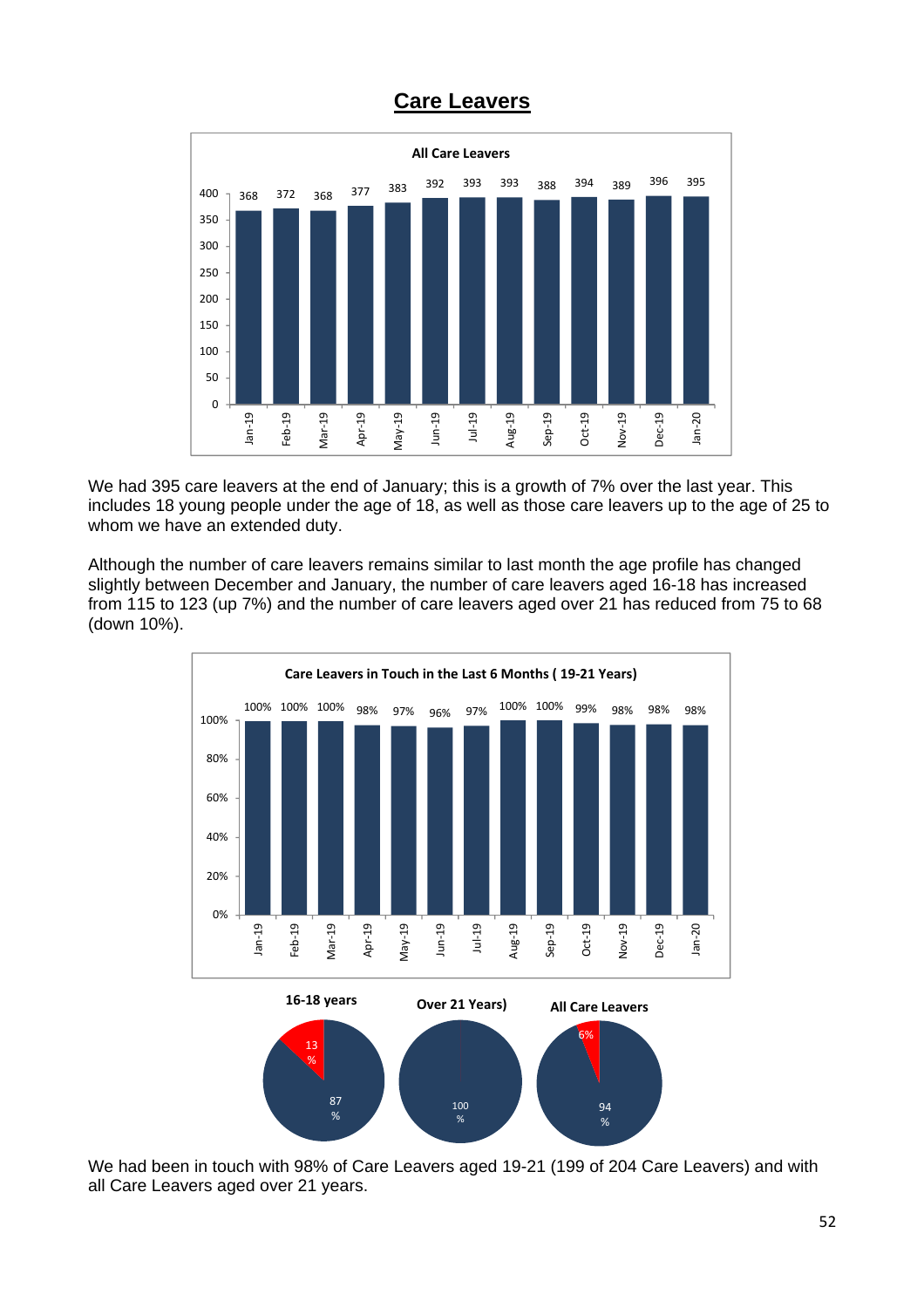Contact with our youngest Care Leavers (16-18 years) needs improvement (87%). While this is an increase compared to December (83%), performance has declined from 96% in August.

Overall, we have been in touch with 94% of our Care Leavers, this is better than our peer group (87.1%).

![](_page_52_Figure_2.jpeg)

We have an increased duty to see our younger care leavers more regularly (up to their  $21<sup>st</sup>$ birthday).

75% of Care Leavers aged 16-20 years had been seen within the last 2 months at the end of January (212 Care Leavers); whilst this is an improvement compared to previous months, it is an area that continues to require improvement.

There were 72 Care Leavers who had not been seen within this timescale, 2 of whom had no visit recorded.

98% of Care Leavers aged over 21 had been seen within the last 6 months or had returned to request Care Leaver support within the last month band had not yet seen (109 Care Leavers). There were 2 Care Leavers in this age group who had not been seen within the last 6 months

![](_page_52_Figure_7.jpeg)

86% of Care Leavers had an up to date pathway plan in place at the end of January (338 of 395 Care Leavers).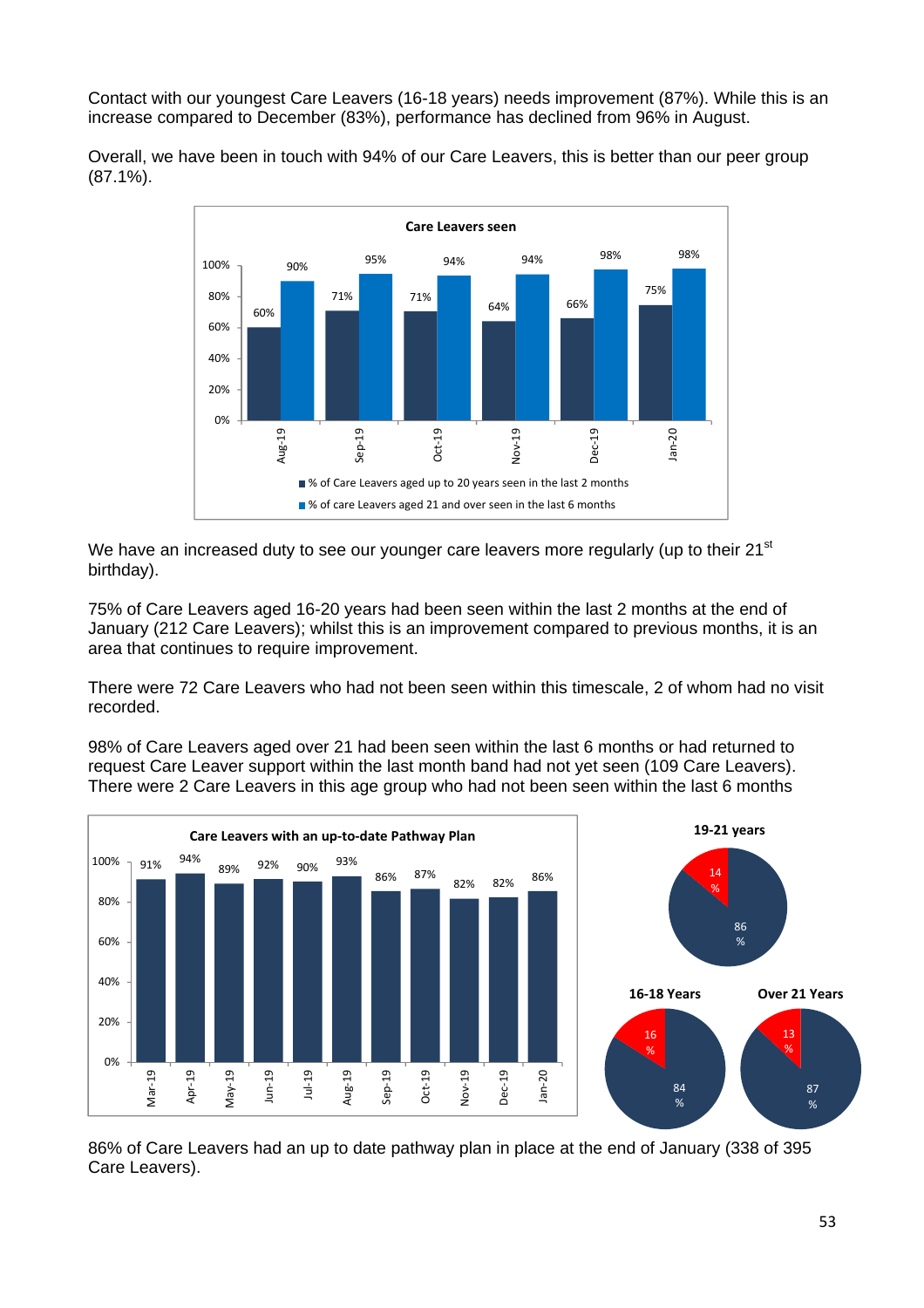This is an improvement from December (82%) and has returned to above target (85%) but remains lower than performance achieved during the first half of the financial year. This is an **Accelerated Improvement plan** measure.

There are 57 Care Leavers who do not have a Pathway Plan or whose plan is overdue review. The highest proportion of these is in the 16-18 years age group (20 Care Leavers). There are also 28 19-21 year old Care Leavers and 9 Care Leavers aged over 21 years who do not have an up-todate Pathway Plan.

![](_page_53_Figure_2.jpeg)

![](_page_53_Figure_3.jpeg)

The majority of care leavers aged 19-21 years were living in suitable accommodation at the end of December (92%, 188 of 204 young people). This has reduced slightly from the last month but has remained broadly similar over time and is above our peer group (83.8%). This is an **Accelerated Improvement Plan** measure.

Overall, 92% of Care Leavers (all ages) were living in suitable accommodation; this remains the same as December and has been on a largely improving trend, up from 86% in May 2019.

There were 38 young people of all ages who were classified as living in unsuitable accommodation or where no accommodation suitability had been recorded (25 and 13 young people respectively). Of the 25 young people in unsuitable accommodation, 2 were homeless.

17% of young people aged 16-18 were identified as living in unsuitable accommodation or the suitability of their accommodation had not been recorded (21 young people, 17%). This is an improvement from 24% of young people in December.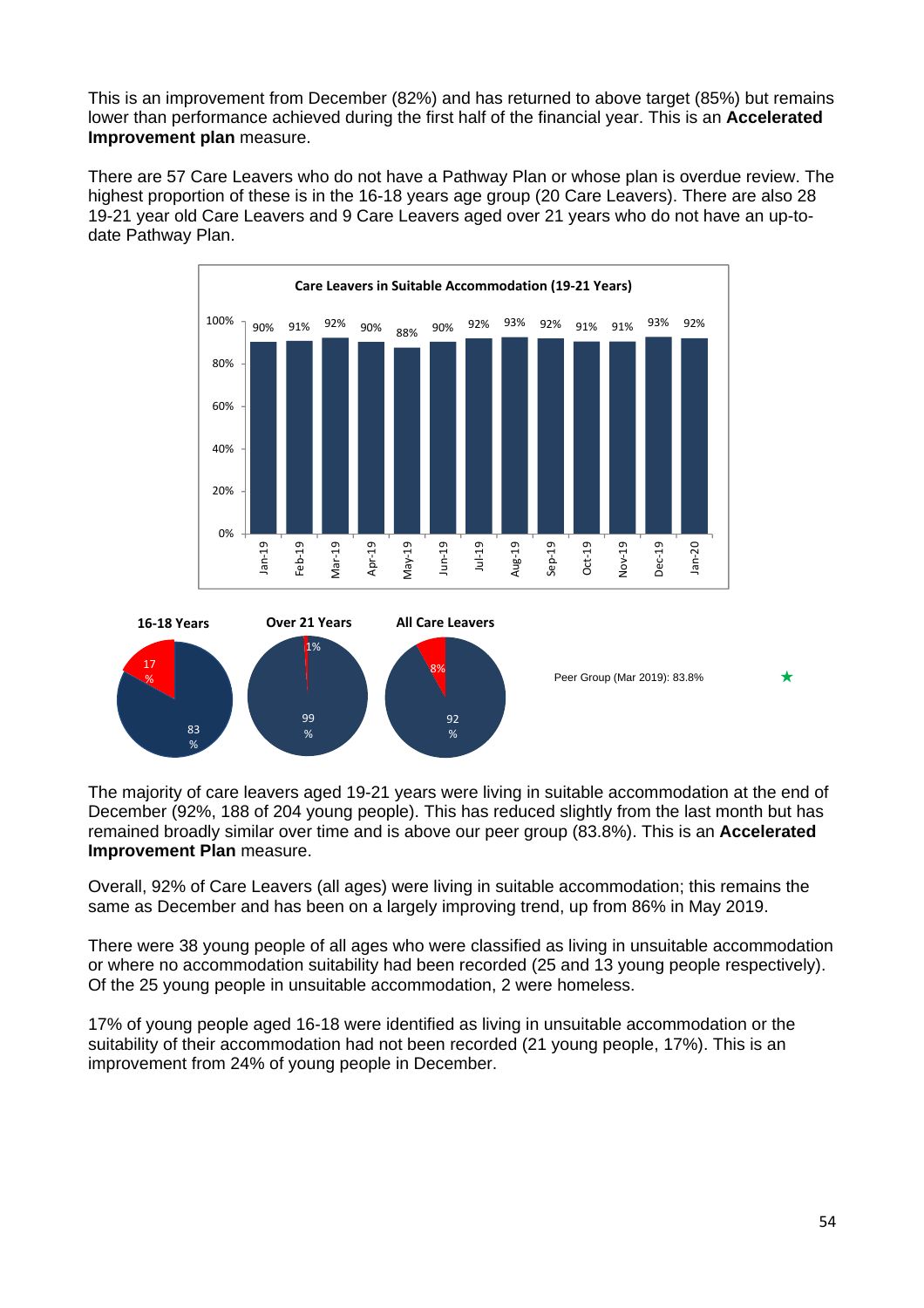![](_page_54_Figure_0.jpeg)

55% of our care leavers across all age groups are in education, employment or training.

55% of 19-21 year olds are in education, employment or training; this is higher than last year (45%). The proportion of care leavers in education, employment or training remains lowest for our over 21 age group (47% for a second consecutive month) but has improved from 43% in October.

17 young people are in higher education (6.3%); this higher than both our peer group (4.7%) and South West and England (6.0%).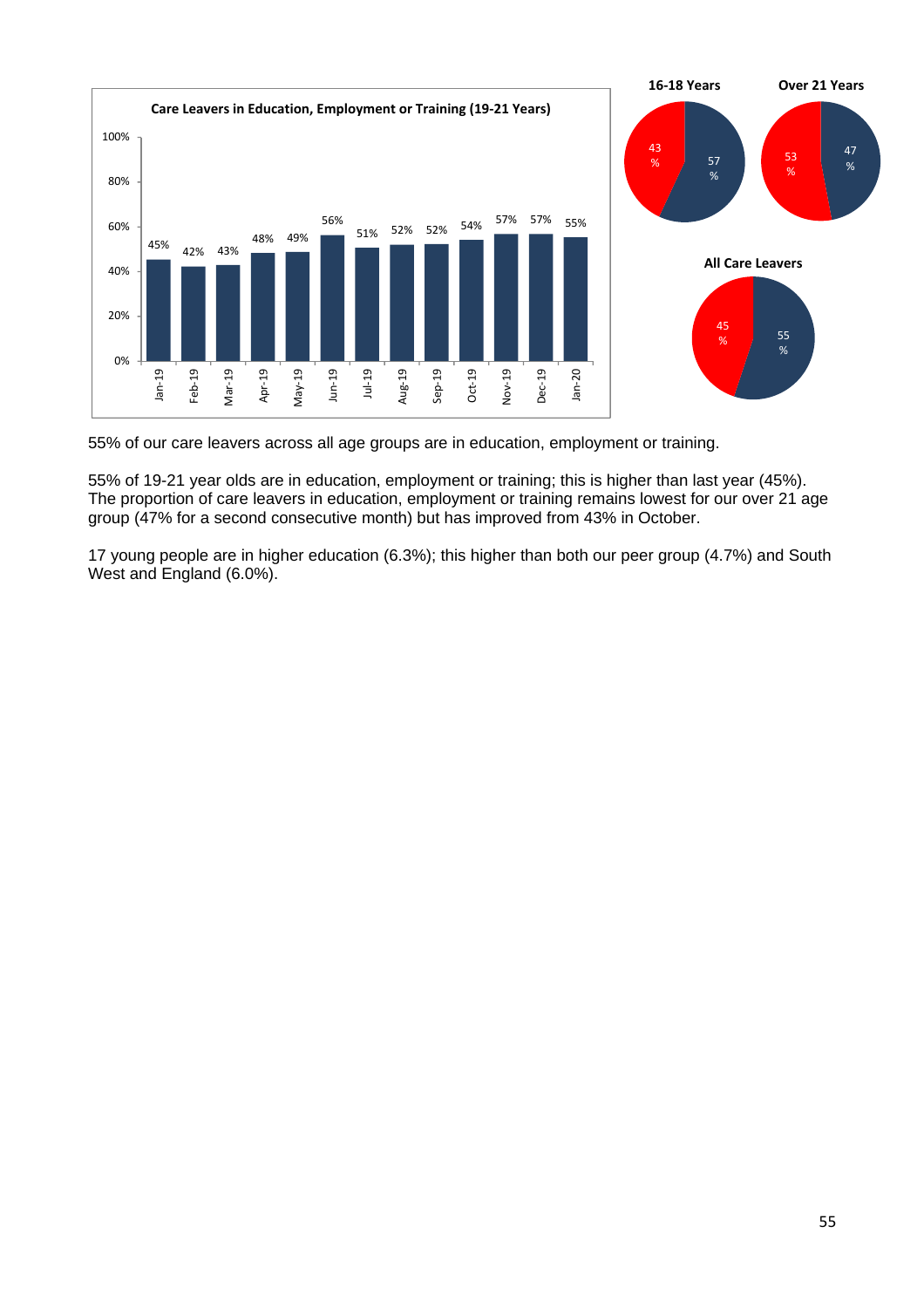## **Missing Children**

## **Missing Children**

![](_page_55_Figure_2.jpeg)

The number of children who went missing in January and the number of missing episodes (79 children, 171 episodes) are both higher than the same time last year (63 children, 121 episodes).

Over the last 4 months, the number of missing children and episodes has not seen the seasonal decrease that has been the trend in previous years as we enter the Autumn and Winter periods. This may indicate that the decline in Return Interview performance is impacting on our ability to stem missing incidents and multiple missing episodes.

The areas that have the highest proportion of missing children are Cheltenham and Gloucester.

![](_page_55_Figure_6.jpeg)

During reporting, data is collected for the most recent month and refreshed for the month prior to that. There has been a significant rise in the performance for December 2019 since the time of reporting, up from 62% to 75%.

Return interviews should only be recorded against more than one episode where one or more episode has taken place within the 72 hour timescale for speaking with a child. They should reflect discussion about incidents that have already occurred and not assume that the factors and risks are known where a subsequent episode then takes place.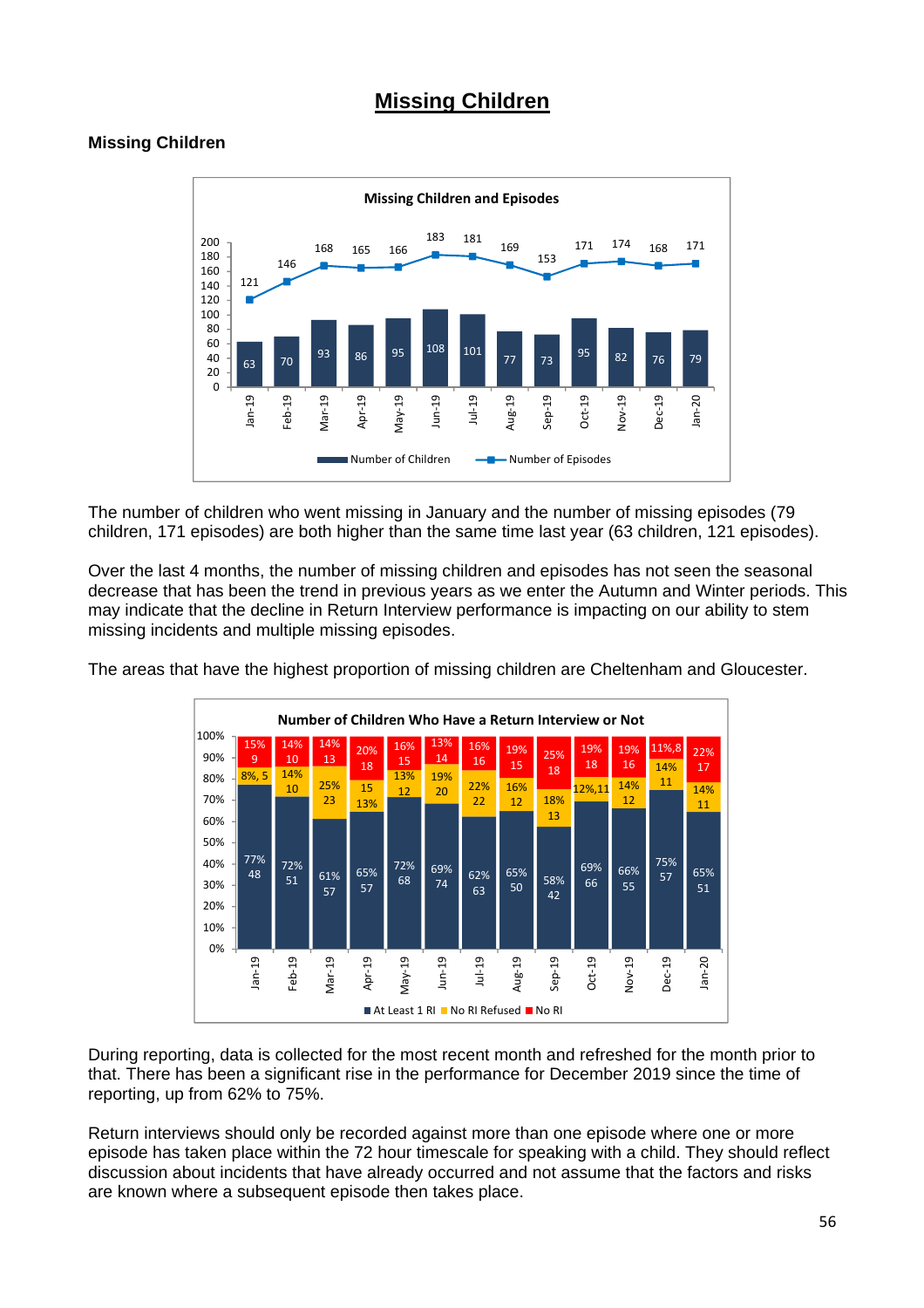Return interviews for children who had a missing episode in December have been recorded as taking place between November and February. This indicates a number of potential concerns:

- Significant delay in undertaking return interviews (longer than 2 weeks after the episode)
- A return interview being recorded against a group of missing episodes which took place with a lengthy interval in between
- Return interviews that were carried out prior to a subsequent missing episode recorded against the current missing episode because a conversation with the child had taken place recently.

Of the 79 children who had had a missing episode(s) in January, 51 had a return interview at the time of reporting (65%); this is below target (80%).

Performance was particularly low, in the Cotswolds, Gloucester South 11-25 and Forest of Dean in January.

44 of the 51 children who had had at least one return interview, had been spoken to following their most recent episode of missing (86%).

![](_page_56_Figure_7.jpeg)

Conversations with 42 of the 51 children who have been spoken to following a missing episode were timely (82%). This is above the target of 80%.

|                                         | Number of<br><b>Children</b> | Number of<br><b>Episodes</b> |
|-----------------------------------------|------------------------------|------------------------------|
| Total                                   | 79                           | 171                          |
| Children in Care                        | 36, 46%                      | 106, 62%                     |
| Under 12's missing more than 4 hours    |                              |                              |
| Missing overnight for more than 8 hours | 42, 53%                      | 79, 46%                      |

53% of the children who went missing in January were missing overnight for more than 8 hours (42 children).

46% of the children who went missing in January were children in care (36 children). 27 of these were missing overnight for more than 8 hours.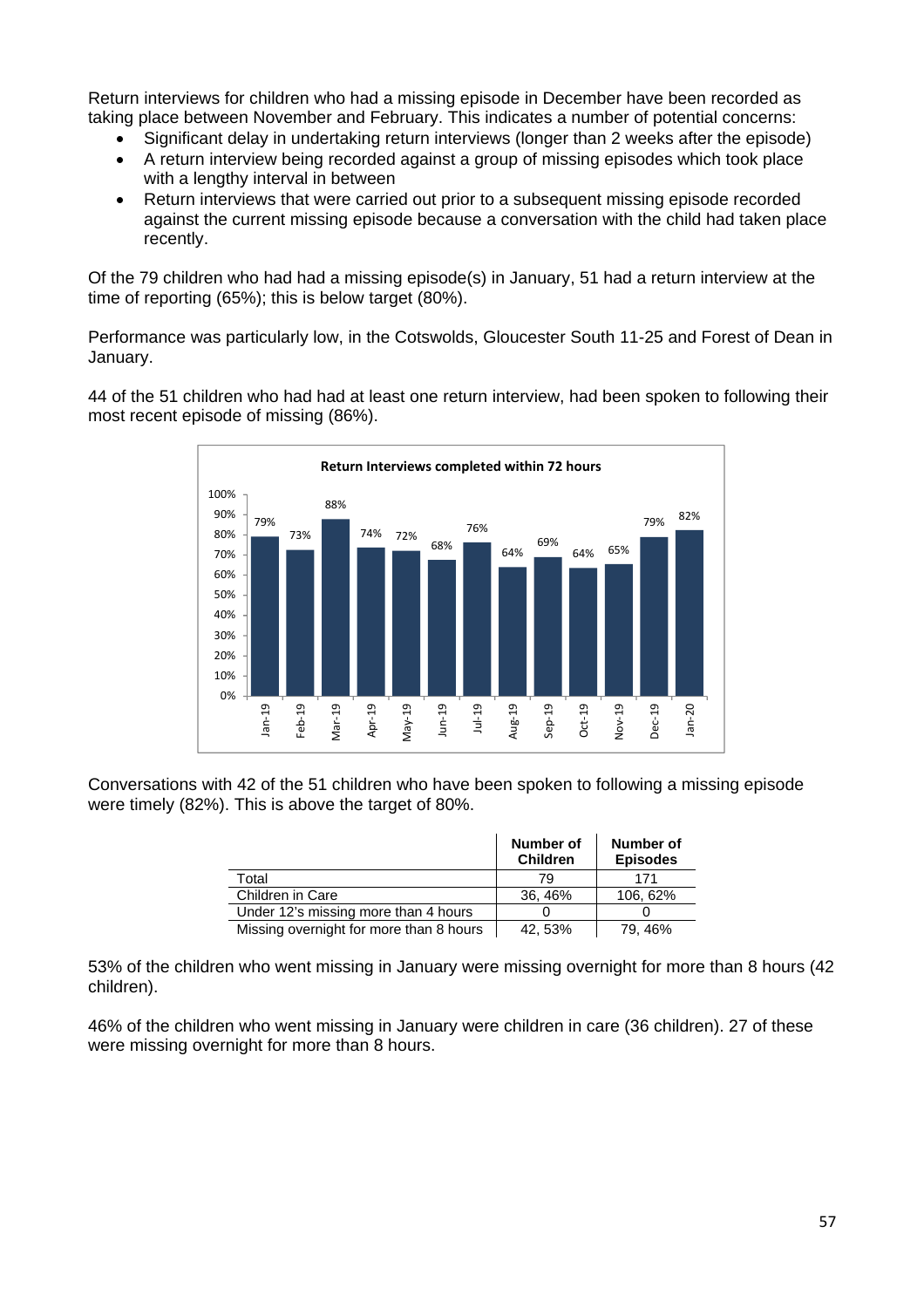![](_page_57_Figure_0.jpeg)

109 children in care have had a missing episode during the last 12 months. This equates to 15% of children in care. This has improved from a high of 19% but has remained static over the last 3 months. Performance remains above our peer group (11.9%).

## **Child Sexual Exploitation**

There were 59 children for whom a Child Sexual Exploitation screening tool was completed in January a significant increase on previous months. This is likely due to the CSE/CCE team introducing training and consultations around CCE and CSE to partners raising awareness.

| Level of Assessment   Number of Children   Percentage |    |     |  |  |  |
|-------------------------------------------------------|----|-----|--|--|--|
| Mild                                                  | 22 | 37% |  |  |  |
| Moderate                                              | 19 | 32% |  |  |  |
| Significant                                           | 18 | 31% |  |  |  |

![](_page_57_Figure_5.jpeg)

The proportion of children assessed as at risk of CSE who had been assessed before and with whom preventative work was taking place has also increased in January, 56% up from 43% in December. 23 (70%) of these children remained rated at moderate or significant risk of CSE.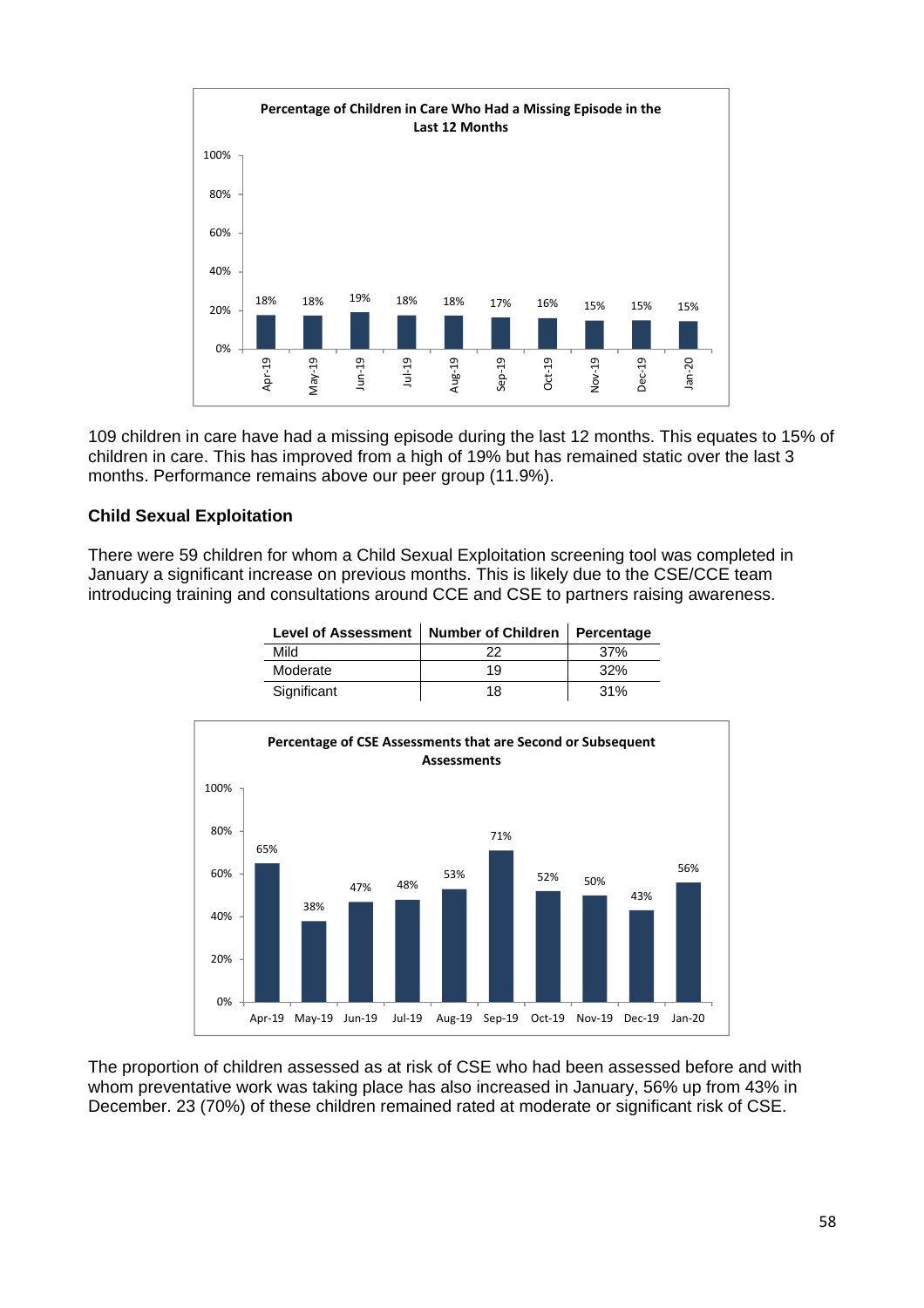## **Legal Proceedings**

![](_page_58_Figure_1.jpeg)

The number of cases in pre-proceedings has returned to a 12-month high (76 cases). The number of ongoing Court proceedings has continued to decrease for a second month (94 down from 104 in November).

The 76 cases in pre-proceedings at the end of January related to 139 children. 82% of these cases were within timescale (62 cases for 115 children).

There were 14 pre-proceedings cases that were overdue with the longest having been ongoing for 61 weeks.

| longer than 26 weeks- January |   |  |  |  |  |  |  |
|-------------------------------|---|--|--|--|--|--|--|
| <b>Gloucester</b>             |   |  |  |  |  |  |  |
| <b>Stroud</b>                 | з |  |  |  |  |  |  |
| FoD                           | з |  |  |  |  |  |  |
| Cheltenham                    | 2 |  |  |  |  |  |  |
| <b>Cotswolds</b>              |   |  |  |  |  |  |  |
| Tewkesbury                    |   |  |  |  |  |  |  |

## **Pre‐proceedings cases open**

94 cases for 178 children were in court proceedings at the end of January. 78% of these cases were within timescale (74 cases for 137 children).

| Court cases open longer than 26 |   |  |  |  |  |  |  |
|---------------------------------|---|--|--|--|--|--|--|
| weeks-January                   |   |  |  |  |  |  |  |
| <b>Gloucester</b>               | 6 |  |  |  |  |  |  |
| Other                           | 5 |  |  |  |  |  |  |
| <b>Stroud</b>                   | 3 |  |  |  |  |  |  |
| <b>Cheltenham</b>               | з |  |  |  |  |  |  |
| <b>Cotswolds</b>                | 2 |  |  |  |  |  |  |
| FoD                             |   |  |  |  |  |  |  |
| <b>Tewkesbury</b>               |   |  |  |  |  |  |  |

## We aim for each Solicitor to have a caseload of 8 cases. The average caseload per Solicitor at the end of January was 11 cases.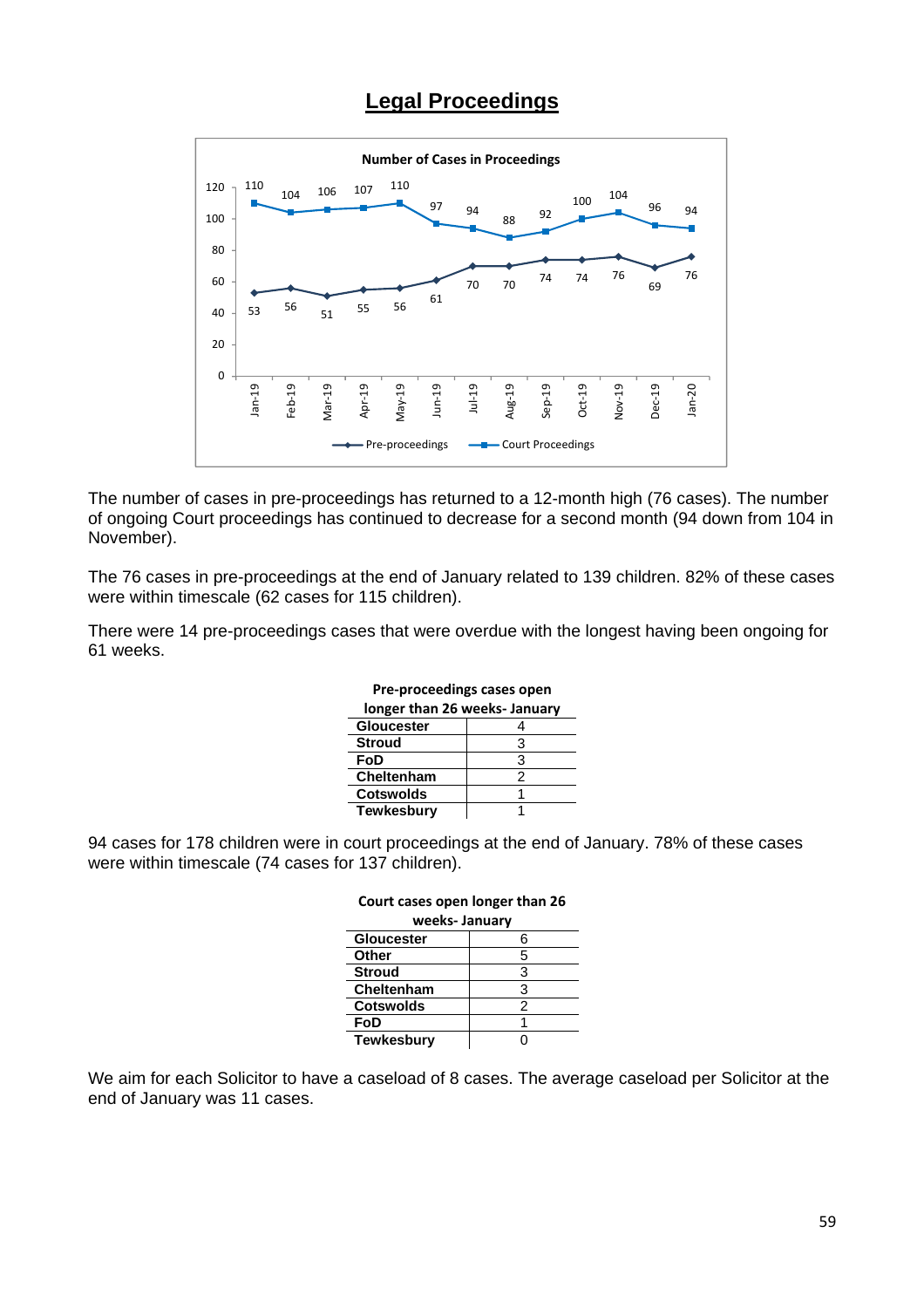![](_page_59_Figure_0.jpeg)

In the last seven months the proportion of proceedings by proceedings type has remained relatively steady (45% in pre-proceedings, 55% in court proceedings), striking an improved balance between pre and court proceedings.

![](_page_59_Figure_2.jpeg)

15 pre-proceedings and 5 court cases were concluded in January.

67% of pre-proceedings and 0% of court cases were completed within the 26 week timescale (10 and 0 cases respectively).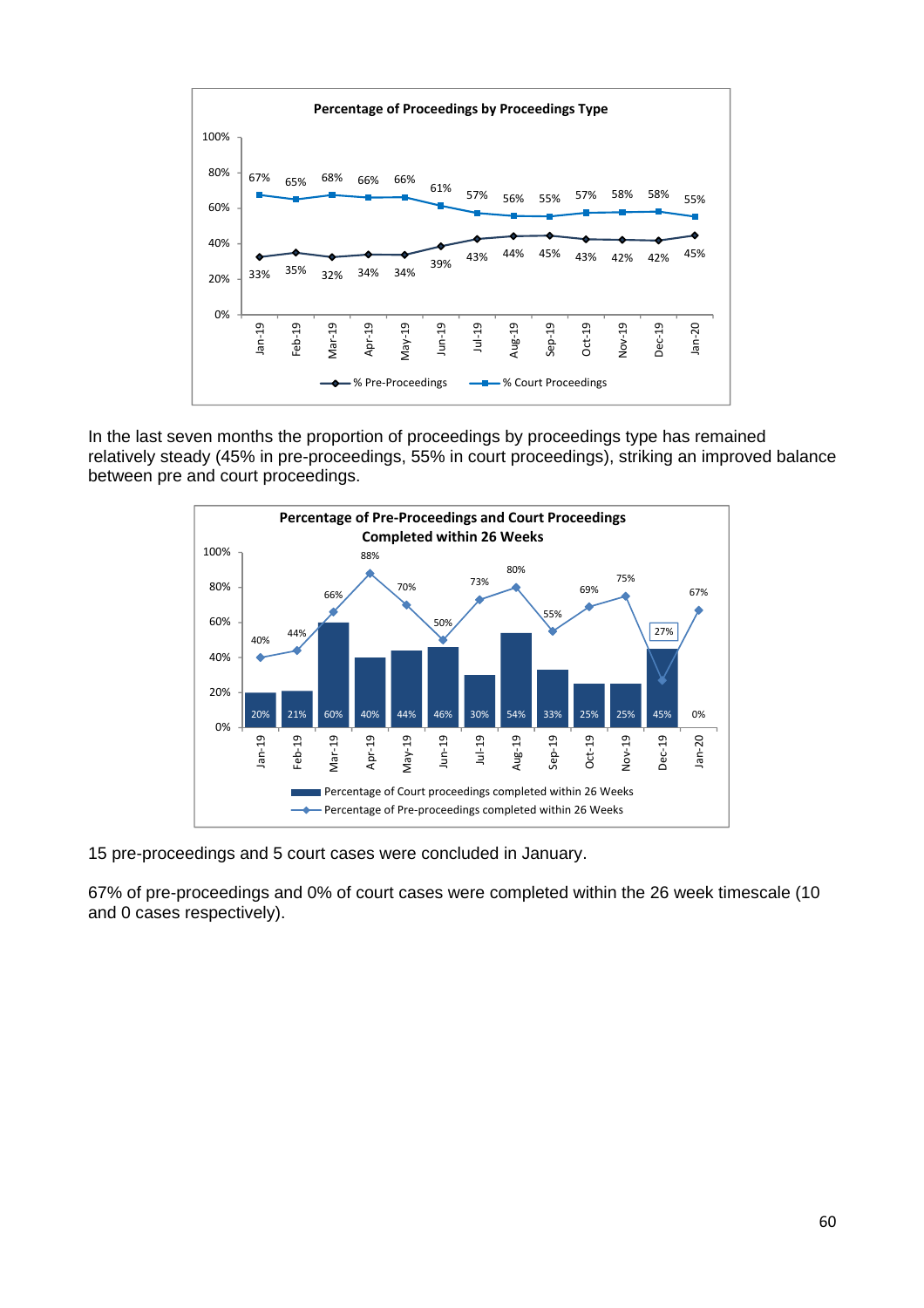![](_page_60_Figure_0.jpeg)

The number of Legal Planning Meetings has been increasing over the last 5 months, with 35 LPMs held for 58 children in January.

Over the last 4 months, an increased proportion of LPMs have resulted in no further action or have required further work and a subsequent LPM to determine whether there were sufficient grounds to proceed (10 LPMs, 29%).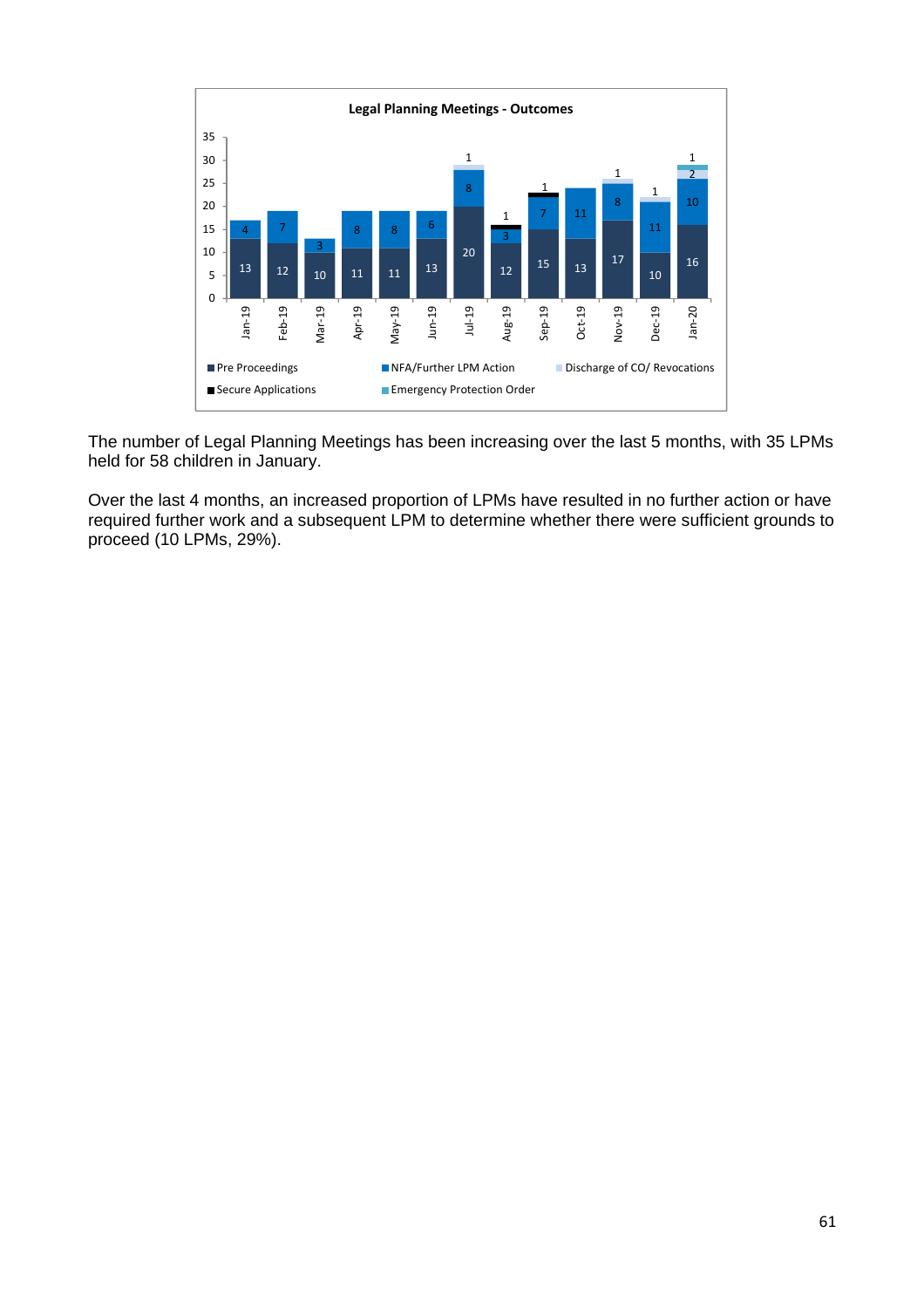![](_page_61_Figure_0.jpeg)

![](_page_61_Figure_1.jpeg)

There were 4215 children open to Social Care at the end of January.

![](_page_61_Figure_3.jpeg)

Children's Services remains committed to achieving a caseload level for Social Workers of 18 children or fewer per fte. In January, 74% of workers (232 workers) were responsible for 18 children or fewer per fte.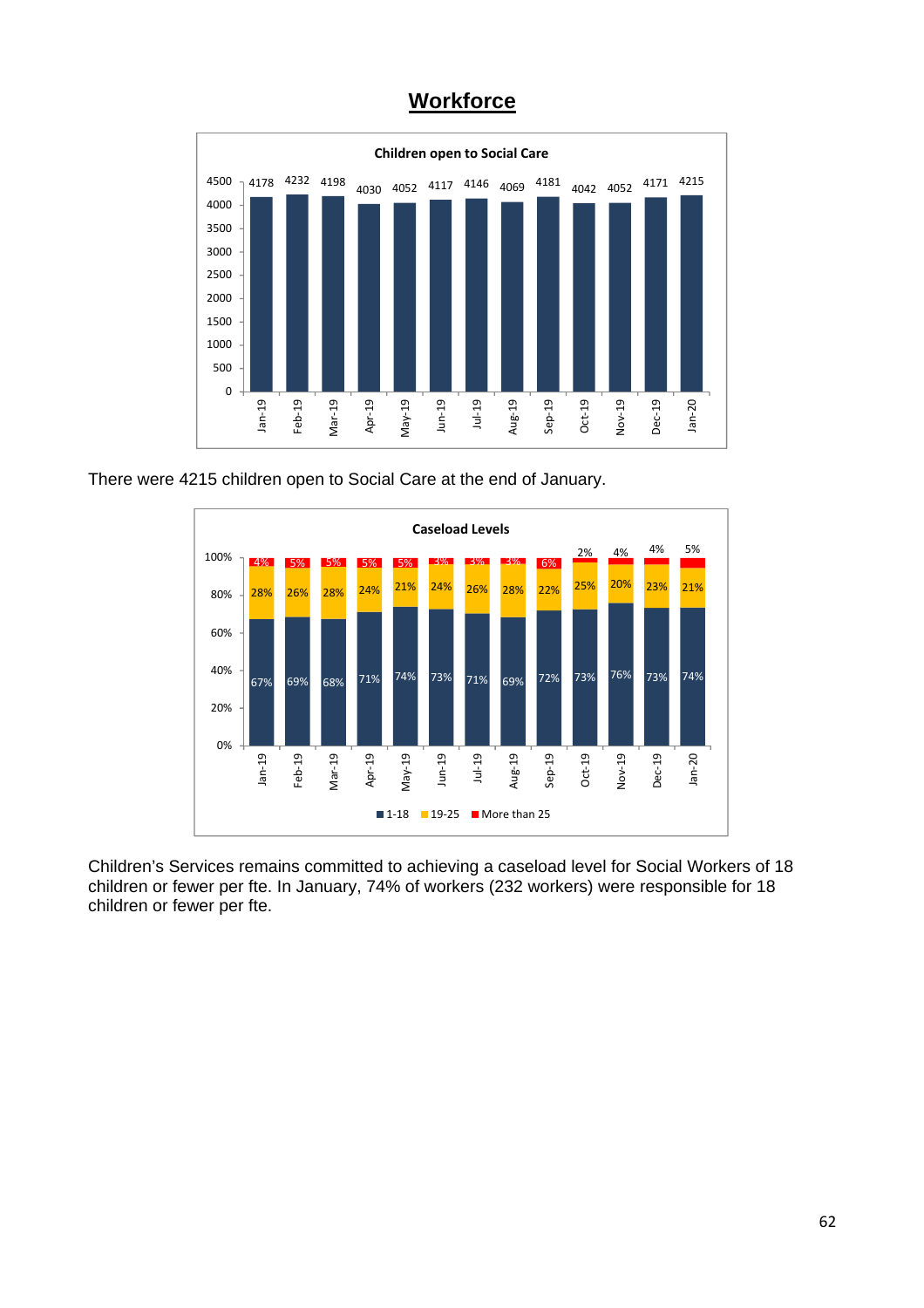![](_page_62_Figure_0.jpeg)

26% of workers continue to have higher caseloads (83 workers). This remains at a similar level to December when 27%, equating to 83 workers, were holding higher caseloads.

The greater majority of workers continue to hold 22 children or fewer per fte (88%).

The number of workers holding more than 25 children as increased since December and is at the highest point in 12 months (17 workers, 5%).

At the end of January, there was 1 worker with a caseload exceeding 30 children per fte. This is a full time worker with a caseload of 35 children.

![](_page_62_Figure_5.jpeg)

## **Inactivity for Children**

There is activity within relevant timescales for the vast majority of children (99%, 4169).

There were 46 children for whom there had been no activity within relevant timescales at the end of January, down from 65 children in December.

Just over half of the young people are Care Leavers or are held by the Permanency Teams (24 of 46 children).

Just over one-fifth (22%) of the children for whom there has been no activity within required timescales are held by CAT/Safeguarding Teams (10 of 46).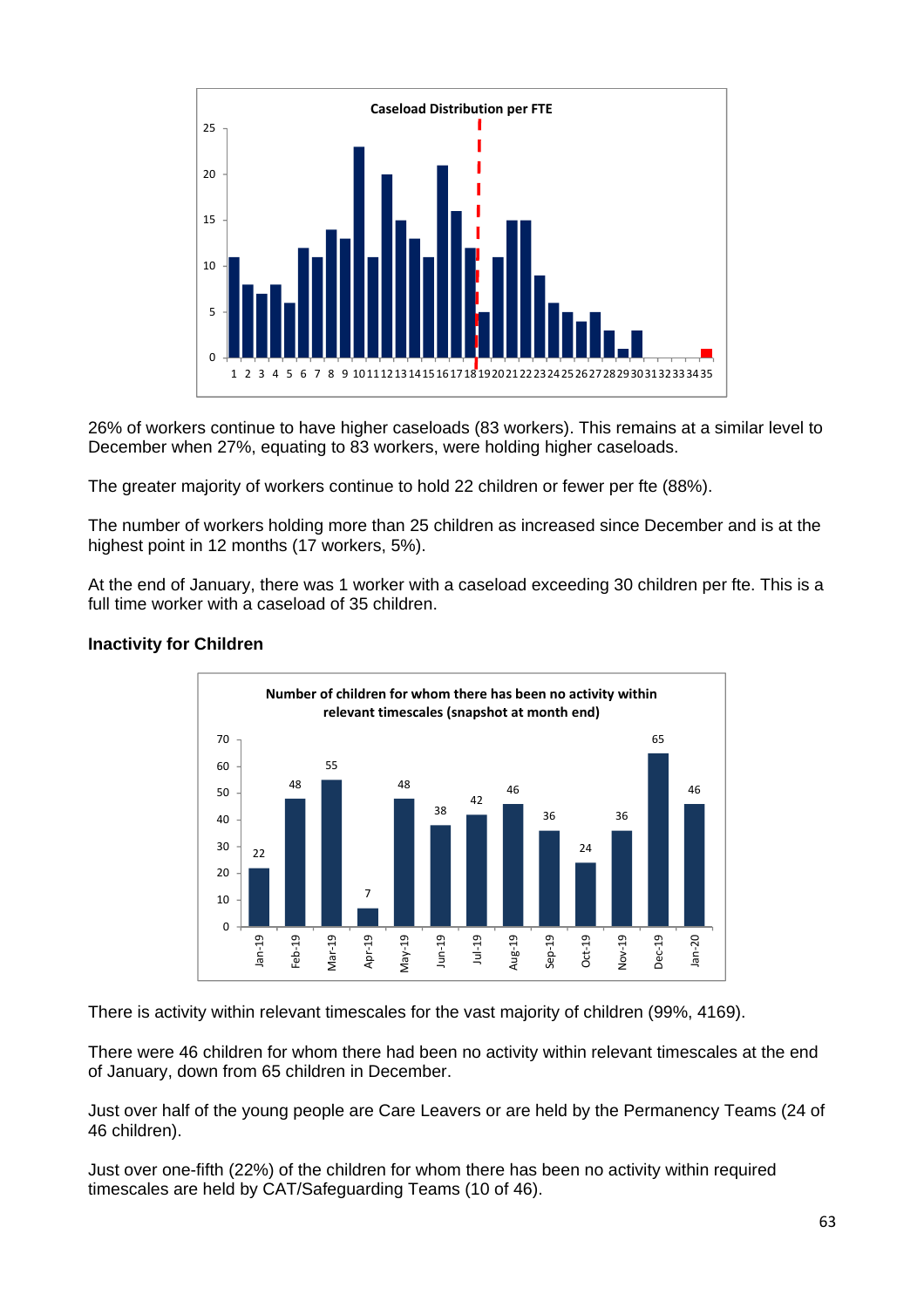The remaining 12 children are held by DCYPS, FFAST and TACS, with 1 child currently unallocated.

The longest period of inactivity is 18 weeks for a child who is open to the DCYPS team.

![](_page_63_Figure_2.jpeg)

## **Allocating a Social Worker**

The overall majority of children have an allocated Social Worker (99%).

![](_page_63_Figure_5.jpeg)

At the end of January, 40 children were experiencing a delay in being allocated to a Social Worker. Performance in this area continues to fluctuate on a weekly basis.

There were also 4 workers who left in January to whom children were still allocated at the time of reporting. This means that another 43 children had no allocated worker, taking the total number of children who did not have an allocated worker to 83. The number of children who remain allocated to a worker who has left during the month has doubled since December.

The 7 children that were held by a manager are held by 3 teams. 4 of these children are being held by a team manager within MASH as part of the Strategy Discussion process.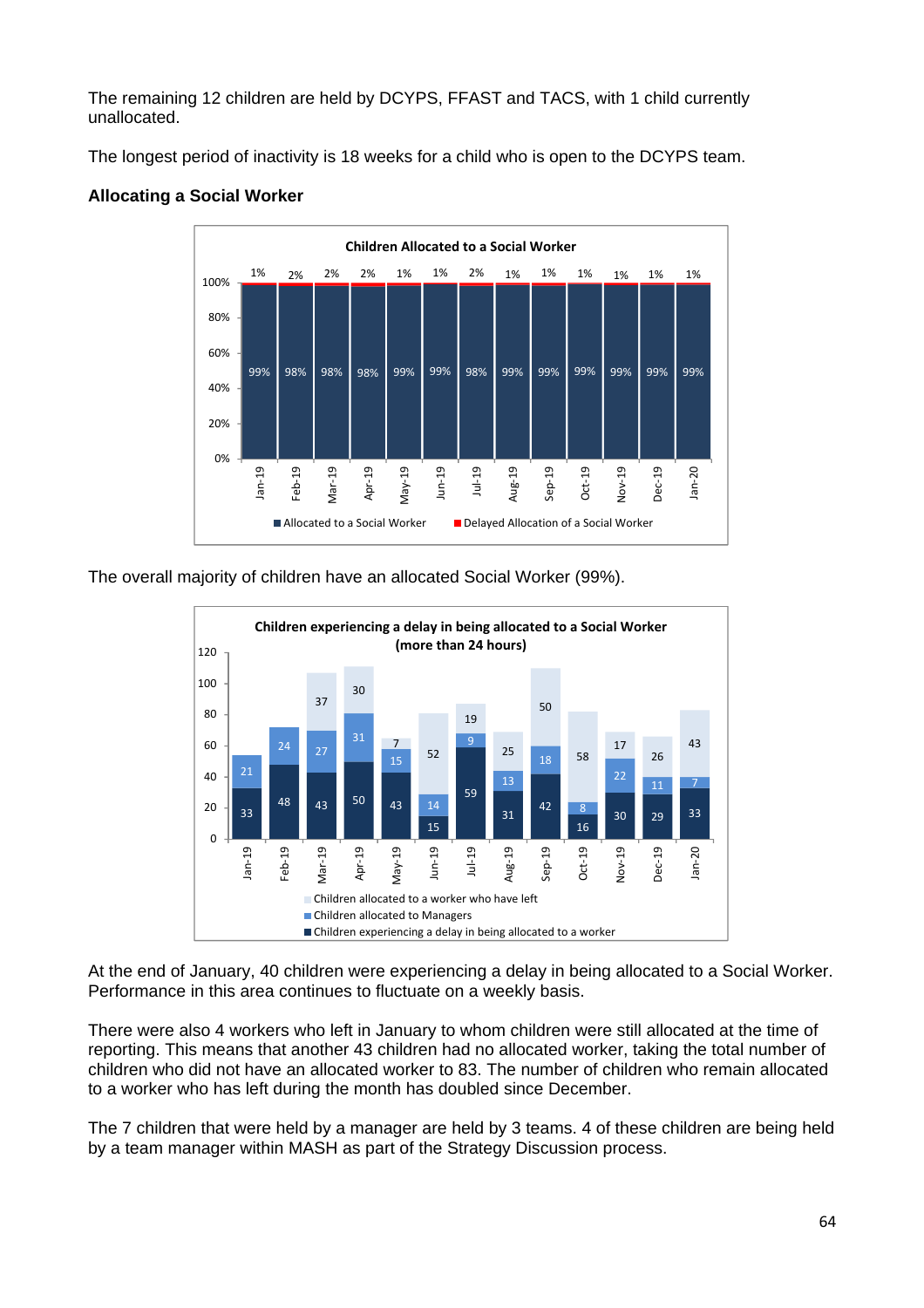![](_page_64_Figure_0.jpeg)

The number of children who had no allocated worker or were allocated to a Manager for more than 2 weeks remains the same as December (4 children). This remains at one of the lowest points in the past 12 months.

## **Case Supervision**

A case supervision should take place for each child based on the standards detailed in the Supervision Policy and be recorded on the child's record within 1 working day. The policy states that all children should be discussed within 5 days of allocation or transfer and then every 4-8 weeks or every 3 months (short breaks and adoption support, no other concerns), depending on the status of the child.

|                        | <b>Within 2 months</b> | More than 2 months | No supervision recorded |
|------------------------|------------------------|--------------------|-------------------------|
| Gloucester South 11-25 | 83%                    | 11%                | 5%                      |
| Under 11's             | 77%                    | 18%                | 5%                      |
| Cotswolds              | 76%                    | 1%                 | 23%                     |
| Stroud                 | 57%                    | 14%                | 29%                     |
| Gloucester North 11-25 | 43%                    | 55%                | 2%                      |
| Stroud 11-25           | 41%                    | 54%                | 5%                      |
| Tewkesbury             | 39%                    | 17%                | 44%                     |
| Forest of Dean         | 31%                    | 13%                | 56%                     |
| Cheltenham 11-25       | 23%                    | 42%                | 35%                     |
| Cheltenham             | 23%                    | 22%                | 55%                     |
| Gloucester             | 12%                    | 6%                 | 82%                     |
| Other                  | 5%                     | 50%                | 45%                     |
| Unallocated            | $0\%$                  | $0\%$              | 100%                    |

**Note:** data has been drawn from the case supervision form only within LiquidLogic, following instruction from the Director of Children's Safeguarding to ensure recording is consistent.

At the end of January, 1560 children had a case supervision recorded via the case supervision form within the last 2 months (37%), up from 1250 children (30%) in December.

Some teams continue not to use the supervision form and are recording case supervisions via a case note despite the removal of the supervision case note option.

There are 1880 children for whom a supervision has not been recorded via the case supervision form during their current referral (45%), down from 2135 children (51%) in December.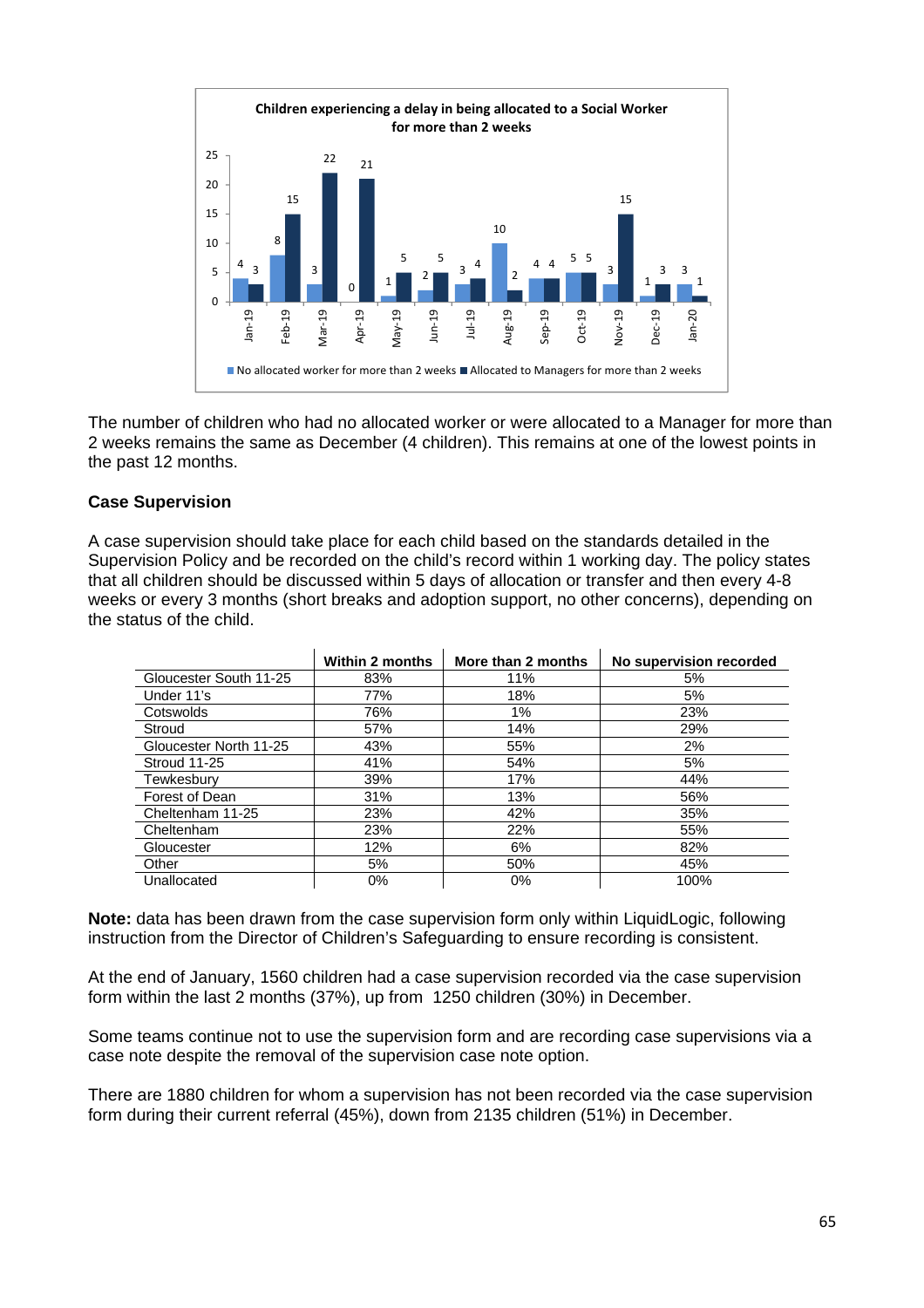## **Mind of My Own**

| Team                                       | Jan-<br>19     | Feb-<br>19   | Mar-<br>19 | Apr-<br>19 | May-<br>19 | Jun-<br>19 | Jul-<br>19 | Aug-<br>19 | Sep-<br>19 | Oct-<br>19 | Nov-<br>19 | Dec-<br>19 | Jan-<br>20 |
|--------------------------------------------|----------------|--------------|------------|------------|------------|------------|------------|------------|------------|------------|------------|------------|------------|
| Cheltenham CAT/Safe                        | 7              | 5            | 5          | 7          | 11         | 5          | 3          | 6          | 10         | 2          | 10         | 5          | 7          |
| Cotswolds CAT/Safe                         | $\overline{2}$ | 1            | 1          |            |            |            |            |            |            | 1          |            |            |            |
| FoD Cat/Safe                               | 2              | 1            |            |            | 5          | 1          |            |            |            | 1          | 7          | 3          | 4          |
| Gloucester CAT/Safe                        | 6              | 8            | 1          | 1          |            | 3          |            |            | 2          |            | 2          |            | 15         |
| Stroud CAT/Safe                            |                | $\mathbf{1}$ |            |            |            |            |            |            |            |            |            |            | 1          |
| Tewkesbury CAT/Safe                        | 3              |              |            |            |            | 5          |            |            |            |            |            |            |            |
| Cheltenham 11-25                           |                |              | 1          | 1          |            | 1          | 1          |            |            |            |            |            | 2          |
| Gloucester 11-25                           | 3              | 2            | 3          | 1          | 2          |            |            | 2          | 3          | 1          | 1          |            |            |
| Stroud 11-25                               | 1              |              | 1          | 1          |            | 1          |            |            |            |            |            | 1          |            |
| Other                                      | 3              | 6            | 5          | 3          | 1          | 1          | 6          | 5          | 9          | 9          | 8          | 4          | 5          |
|                                            |                |              |            |            |            |            |            |            |            |            |            |            |            |
| Young People                               | 16             | 19           | 11         | 11         | 14         | 16         | 8          | 11         | 16         | 12         | 25         | 15         | 24         |
| <b>Statements</b>                          | 27             | 30           | 17         | 14         | 19         | 13         | 10         | 14         | 24         | 14         | 28         | 17         | 34         |
| % young people using<br>Mind of My Own App | 0.4%           | 0.4%         | 0.3%       | 0.3%       | 0.3%       | 0.4%       | 0.2%       | 0.3%       | 0.4%       | 0.3%       | 0.6%       | 0.4%       | 0.6%       |
|                                            | 4178           | 4232         | 4198       | 4030       | 4052       | 4117       | 4146       | 4069       | 4181       | 4042       | 4052       | 4171       | 4215       |

There was an increase in the number of children using the Mind of My Own app in January and also in the number of statements that were received. Only a very small number of workers continue to use the Mind of My Own App with the children that they work with. Usage within teams tends to be isolated to one or two workers.

Cheltenham CAT/Safe continue to have the most consistent engagement with young people via the App. Other Assessment and Safeguarding teams have had little usage throughout 2019.

![](_page_65_Figure_4.jpeg)

### **Social Worker Stability**

81% of children had fewer than 3 changes of Social Worker in the last 6 months (3417 children); this has remained broadly static throughout 2019/20.

Half of all children open to Social Care have had no change of Social Worker in the last 6 months (50%, 2020 children). This is an improving trend up from 45% in October.

799 children had experienced instability of Social Worker during the last 6 months (19%).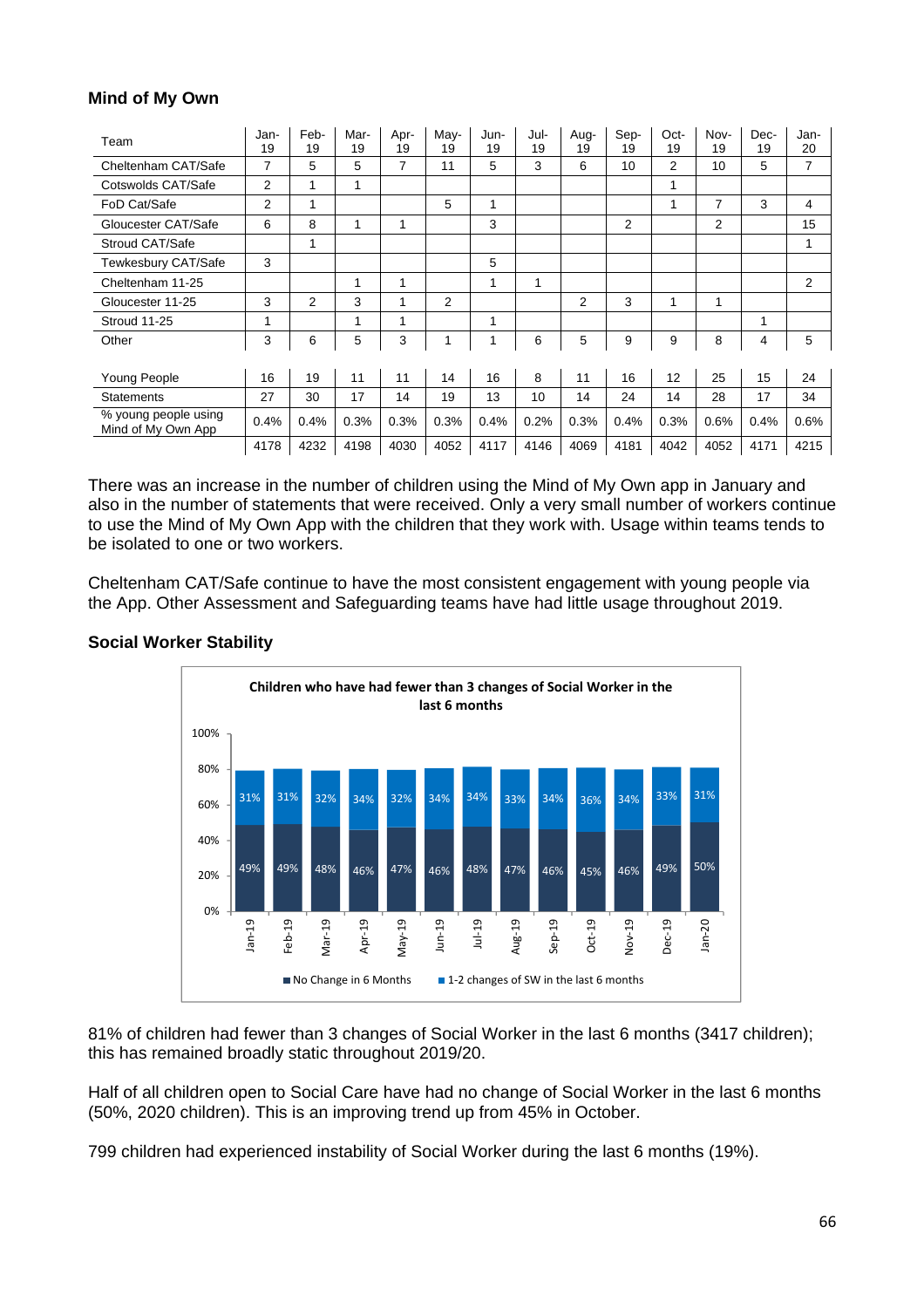![](_page_66_Figure_0.jpeg)

31% of children had the same Social worker for the last 12 months (1317 children). While this has improved over the last three months, up from 27%, this remains lower than February 2019 (34%).

![](_page_66_Figure_2.jpeg)

28% of children had the same worker throughout their current referral (1187 children).

169 children had 20 or more changes of Social Worker during their involvement with Social Care (4%) (including where the same worker has been allocated to the child twice where there have been other workers allocated in between allocation periods).

3 young people had 20 or more changes of Social Worker during their current referral.